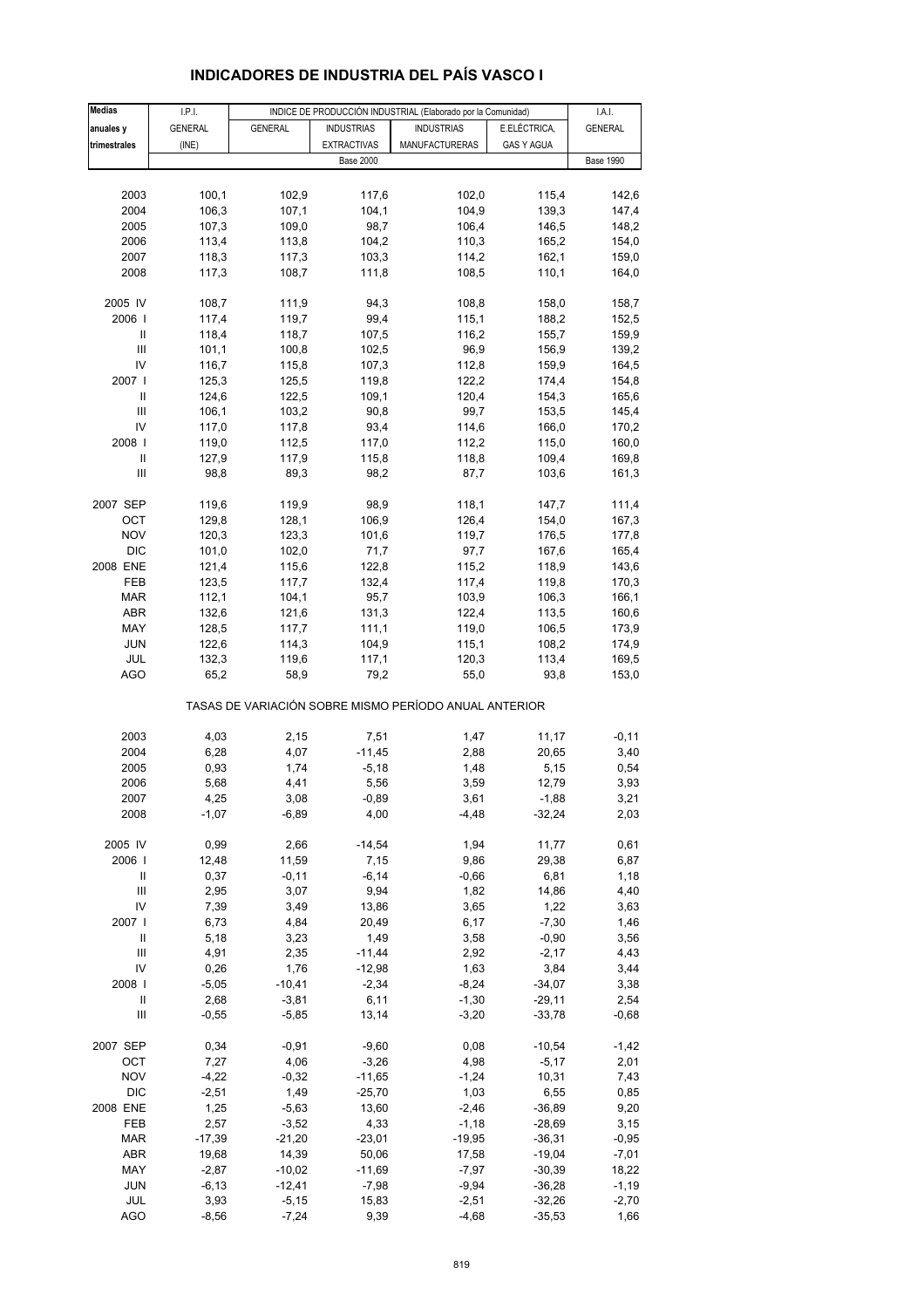## **INDICADORES DE INDUSTRIA DEL PAÍS VASCO. II**

| <b>Medias</b>  |                | ENCUESTA DE COYUNTURA INDUSTRIAL: TOTAL INDUSTRIA (1) |                           |                      |                |
|----------------|----------------|-------------------------------------------------------|---------------------------|----------------------|----------------|
| anuales y      | INDICADOR DE   | NIVEL CARTERA                                         | <b>TENDENCIA</b>          | <b>NIVEL</b>         | UTILIZACIÓN    |
| trimestrales   | CLIMA INDUST.  | <b>PEDIDOS</b>                                        | PRODUCCIÓN                | <b>STOCKS</b>        | CAPACIDAD      |
|                |                | Saldo de respuestas                                   |                           |                      | $\%$           |
|                |                |                                                       |                           |                      |                |
| 2003           | $-9,4$         | $-23$                                                 | 5                         | 10                   | 79,6           |
| 2004           | $-9,2$         | $-25$                                                 | 13                        | 12                   | 79,3           |
| 2005           | $-5,3$         | $-16$                                                 | 8                         | 11                   | 81,6           |
| 2006           | $-5,7$         | -6                                                    | 6                         | 10                   | 80,6           |
| 2007           | 2,6            | $\overline{7}$                                        | 4                         | $\overline{7}$       | 82,1           |
| 2008           | $-1,7$         | -8                                                    | 4                         | 9                    | 82,9           |
|                |                |                                                       |                           |                      |                |
| 2005 IV        | $-8,9$         | $-20$                                                 | -9                        | 12                   | 81,4           |
| 2006           | $-9,6$         | $-23$                                                 | 6                         | 16                   | 79,7           |
| Ш              | $-8,0$         | $-5$                                                  | 11                        | 10                   | 80,5           |
| $\mathbf{III}$ | $-5,1$         | -4                                                    | $-1$                      | 8                    | 81,3           |
| IV             | $-0,1$         | 10                                                    | $\overline{7}$            | 6                    | 80,9           |
| 2007           | 3,0            | 7                                                     | 10                        | 4                    |                |
|                |                |                                                       |                           |                      | 80,8           |
| Ш              | 3,6            | 12                                                    | 9                         | 5                    | 81,2           |
| Ш              | 2,7            | 6                                                     | $-1$                      | 7                    | 84,5           |
| IV             | 1,1            | 4                                                     | $-2$                      | 11                   | 82,0           |
| 2008           | $-0,1$         | 0                                                     | 15                        | $\overline{7}$       | 84,0           |
| Ш              | $-3,3$         | -6                                                    | $\boldsymbol{2}$          | 9                    | 83,8           |
| $\mathsf{III}$ | $\overline{a}$ | $-19$                                                 | -6                        | 11                   | 81,0           |
|                |                |                                                       |                           |                      |                |
| 2007 OCT       | 1,2            | $-1$                                                  | $\ensuremath{\mathsf{3}}$ | 9                    |                |
| <b>NOV</b>     | 1,1            | 14                                                    | -6                        | 10                   |                |
| <b>DIC</b>     | 0,9            | $-1$                                                  | $-1$                      | 14                   |                |
| 2008 ENE       | 0,6            | $-1$                                                  | 6                         | 5                    |                |
| FEB            | 0,1            | $\overline{c}$                                        | 26                        | 11                   |                |
| <b>MAR</b>     | $-1,0$         | 0                                                     | 13                        | 4                    |                |
| <b>ABR</b>     | $-2,4$         | $-2$                                                  | 5                         | 4                    |                |
| MAY            | $-3,2$         | 0                                                     | $\overline{2}$            | 8                    |                |
| JUN            | $-4,3$         | $-18$                                                 | $-1$                      | 15                   |                |
|                | ä,             | $-22$                                                 | $-13$                     |                      |                |
| JUL            |                |                                                       |                           | 12                   |                |
| <b>AGO</b>     |                | -9<br>$-25$                                           | 0<br>$-4$                 | $\overline{7}$<br>13 |                |
| <b>SEP</b>     |                |                                                       |                           |                      |                |
|                |                | TASAS DE VARIACIÓN SOBRE MISMO PERÍODO ANUAL ANTERIOR |                           |                      |                |
| 2003           |                |                                                       | Ĭ.                        | ۰                    |                |
| 2004           |                |                                                       |                           |                      |                |
|                |                |                                                       |                           |                      |                |
| 2005           |                |                                                       |                           |                      | $\overline{a}$ |
| 2006           |                |                                                       |                           |                      |                |
| 2007           |                |                                                       |                           |                      |                |
| 2008           |                |                                                       |                           |                      |                |
|                |                |                                                       |                           |                      |                |
| 2005 IV        |                |                                                       |                           |                      |                |
| 2006           |                |                                                       |                           |                      |                |
| Ш              |                |                                                       |                           |                      |                |
| Ш              |                |                                                       |                           |                      |                |
| IV             |                |                                                       |                           |                      |                |
| 2007 l         |                |                                                       |                           |                      |                |
| Ш              |                |                                                       |                           |                      |                |
| $\mathsf{III}$ |                |                                                       |                           |                      |                |
| IV             |                |                                                       |                           |                      |                |
| 2008           |                |                                                       |                           |                      |                |
| $\mathbf{I}$   |                |                                                       |                           |                      |                |
| III            |                |                                                       |                           |                      |                |
|                |                |                                                       |                           |                      |                |
| 2007 OCT       |                |                                                       |                           |                      |                |
|                |                |                                                       |                           |                      |                |
| <b>NOV</b>     |                |                                                       |                           |                      |                |
| <b>DIC</b>     |                |                                                       |                           |                      |                |
| 2008 ENE       |                |                                                       |                           |                      |                |
| FEB            |                |                                                       |                           |                      |                |
| <b>MAR</b>     |                |                                                       |                           |                      |                |
| ABR            |                |                                                       |                           |                      |                |
| MAY            |                |                                                       |                           |                      |                |
| <b>JUN</b>     |                |                                                       |                           |                      |                |
| JUL            |                |                                                       |                           |                      |                |
| AGO            |                |                                                       |                           |                      |                |
| <b>SEP</b>     |                |                                                       |                           |                      |                |
|                |                |                                                       |                           |                      |                |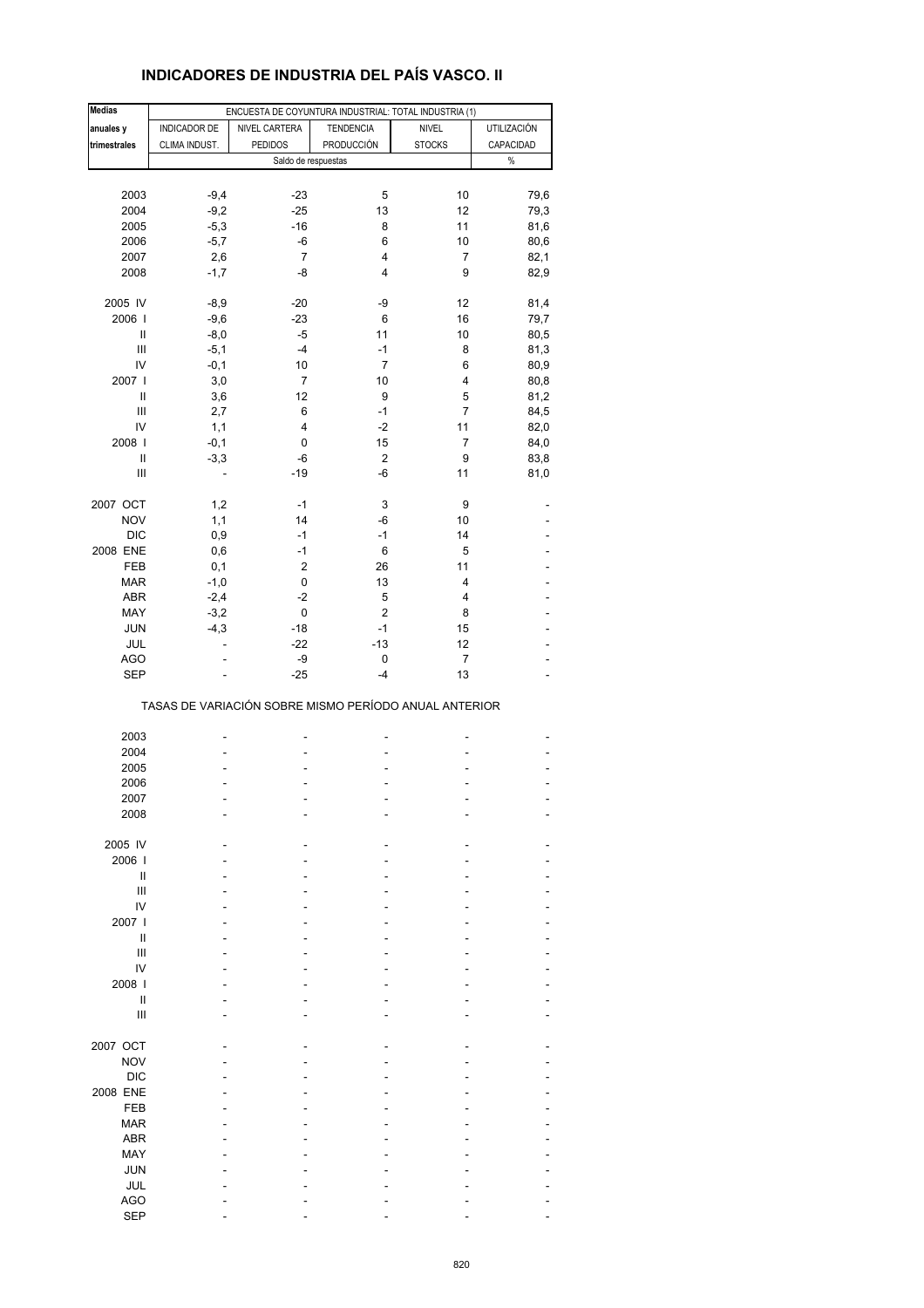| <b>Medias</b>                      |              |                  | VISADOS: SUPERFICIE A CONSTRUIR                       |                 |              |              | LICENCIAS: SUPERFICIE A CONSTRUIR |                          |           |
|------------------------------------|--------------|------------------|-------------------------------------------------------|-----------------|--------------|--------------|-----------------------------------|--------------------------|-----------|
| anuales y                          | <b>TOTAL</b> | <b>EDIFICIOS</b> | <b>SERVICIOS</b>                                      | <b>OTROS</b>    | <b>TOTAL</b> |              | <b>RESIDENCIAL</b>                |                          | NO RESID. |
| trimestrales                       |              | <b>VIVIENDAS</b> | <b>COMERCIALES</b>                                    | <b>DESTINOS</b> |              | <b>TOTAL</b> | <b>VIVIENDAS</b>                  | <b>COLECTIVOS</b>        |           |
|                                    |              | Metros cuadrados |                                                       |                 |              |              | Miles de metros cuadrados         |                          |           |
|                                    |              |                  |                                                       |                 |              |              |                                   |                          |           |
| 2003                               | 328.218      | 261.147          | 14.943                                                | 52.128          | 222          | 135          | 133                               | 2                        | 88        |
| 2004                               | 411.370      | 262.343          | 88.221                                                | 60.806          | 220          | 166          | 142                               | 24                       | 54        |
| 2005                               | 311.136      | 222.185          | 22.549                                                | 66.402          | 128          | 88           | 88                                | 0                        | 40        |
| 2006                               | 305.683      | 224.495          | 14.833                                                | 66.356          | 424          | 233          | 231                               | $\overline{\mathbf{c}}$  | 191       |
| 2007                               | 343.418      | 234.642          | 33.772                                                | 75.003          | 221          | 104          | 104                               | 0                        | 118       |
| 2008                               | 231.031      | 162.125          | 15.318                                                | 53.588          | 37           | 29           | 29                                | 0                        | 8         |
|                                    |              |                  |                                                       |                 |              |              |                                   |                          |           |
| 2005 IV                            | 389.113      | 284.419          | 36.996                                                | 67.697          | 163          | 84           | 82                                | $\mathbf{1}$             | 79        |
| 2006                               | 360.889      | 252.352          | 23.304                                                | 85.233          | 410          | 405          | 405                               | 0                        | 5         |
| Ш                                  | 283.984      | 224.187          | 9.224                                                 | 50.573          | 780          | 253          | 249                               | 5                        | 526       |
| $\ensuremath{\mathsf{III}}\xspace$ | 304.530      | 203.593          | 21.731                                                | 79.206          | 238          | 62           | 62                                | 0                        | 175       |
| IV                                 | 273.330      | 217.846          | 5.071                                                 | 50.412          | 269          | 210          | 206                               | 4                        | 59        |
| 2007                               | 404.542      | 246.653          | 68.779                                                | 89.110          | 435          | 191          | 191                               | 0                        | 244       |
| Ш                                  | 359.063      | 250.735          | 33.095                                                | 75.233          | 191          | 97           | 97                                | 0                        | 94        |
| Ш                                  | 289.768      | 216.255          | 14.206                                                | 59.308          | 71           | 59           | 59                                | 0                        | 12        |
| IV                                 | 320.298      | 224.927          | 19.008                                                | 76.362          | 188          | 68           | 68                                | 0                        | 120       |
| 2008                               | 199.646      | 144.269          | 3.848                                                 | 51.529          | 27           | 18           | 18                                | 0                        | 9         |
| Ш                                  | 255.458      | 172.339          | 31.106                                                | 52.013          | 68           | 62           | 62                                | 0                        | 6         |
| $\ensuremath{\mathsf{III}}\xspace$ | 251.910      | 185.055          | 2.362                                                 | 64.493          |              |              |                                   |                          |           |
|                                    |              |                  |                                                       |                 |              |              |                                   |                          |           |
| 2007 AGO                           | 186.469      | 129.639          | 9.598                                                 | 47.232          | 48           | 27           | 27                                | 0                        | 21        |
| <b>SEP</b>                         | 235.594      | 205.988          | 4.860                                                 | 24.746          | 120          | 120          | 120                               | 0                        | 0         |
| OCT                                | 467.038      | 334.831          | 16.341                                                | 115.866         | 145          | 39           | 39                                | 0                        | 106       |
| <b>NOV</b>                         | 283.971      | 217.361          | 16.514                                                | 50.096          | 329          | 76           | 76                                | 0                        | 253       |
| <b>DIC</b>                         | 209.884      | 122.590          | 24.169                                                | 63.125          | 90           | 90           | 90                                | 0                        | 0         |
| 2008 ENE                           | 194.088      | 171.864          | 5.748                                                 | 16.476          | 35           | 24           | 24                                | 0                        | 11        |
| FEB                                | 204.488      | 122.476          | 2.365                                                 | 79.647          | 24           | 8            | 8                                 | 0                        | 16        |
| <b>MAR</b>                         | 200.361      | 138.466          | 3.432                                                 | 58.463          | 21           | 21           | 21                                | 0                        | $\pmb{0}$ |
| <b>ABR</b>                         | 345.878      | 214.903          | 69.573                                                | 61.402          | 68           | 62           | 62                                | 0                        | 6         |
| MAY                                | 169.022      | 106.580          | 3.124                                                 | 59.318          | L,           |              | $\overline{\phantom{a}}$          |                          |           |
| <b>JUN</b>                         | 251.473      | 195.533          | 20.621                                                | 35.319          |              |              |                                   |                          |           |
| JUL                                | 251.910      | 185.055          | 2.362                                                 | 64.493          |              |              |                                   |                          |           |
|                                    |              |                  | TASAS DE VARIACIÓN SOBRE MISMO PERÍODO ANUAL ANTERIOR |                 |              |              |                                   |                          |           |
| 2003                               | 10,81        | 24,26            | 85,64                                                 | $-33,16$        | 37,81        | 62,94        | 60,32                             |                          | 11,35     |
| 2004                               | 25,33        | 0,46             | 490,37                                                | 16,65           | $-0,97$      | 23,18        | 6,85                              |                          | $-38,19$  |
| 2005                               | $-24,37$     | $-15,31$         | $-74,44$                                              | 9,20            | $-41,98$     | $-46,91$     | $-38,04$                          | $-98,63$                 | $-26,81$  |
| 2006                               | $-1,75$      | 1,04             | $-34,22$                                              | $-0,07$         | 232,03       | 163,99       | 162,43                            | 575,00                   | 383,58    |
| 2007                               | 12,34        | 4,52             | 127,69                                                | 13,03           | -47,86       | $-55,50$     | -55,06                            |                          | -38,57    |
| 2008                               | $-40,94$     | $-37,14$         | $-67,88$                                              | $-37,37$        | $-89,32$     | $-80,90$     | $-80,90$                          |                          | $-95,79$  |
|                                    |              |                  |                                                       |                 |              |              |                                   |                          |           |
| 2005 IV                            | 30,11        | 23,65            | 401,94                                                | 9,75            | $-26,62$     | $-42,69$     | $-29,23$                          | $-95,51$                 | 4,41      |
| 2006                               | 43,95        | 40,82            | 144,45                                                | 37,53           | 200,00       | 249,43       | 249,43                            |                          | $-77,42$  |
| Ш                                  | $-6,55$      | 2,63             | $-50,61$                                              | $-24,26$        | 493,65       | 158,50       | 153,74                            | $\overline{\phantom{a}}$ |           |
| $\ensuremath{\mathsf{III}}\xspace$ | 1,23         | $-1,49$          | $-13,05$                                              | 14,52           | 195,85       | 13,33        | 13,33                             | $\overline{\phantom{a}}$ | 592,11    |
| IV                                 | $-29,76$     | $-23,41$         | $-86,29$                                              | $-25,53$        | 65,57        | 151,00       | 149,80                            | 225,00                   | $-24,89$  |
| 2007 l                             | 12,10        | $-2,26$          | 195,14                                                | 4,55            | 6, 10        | $-52,96$     | $-52,96$                          |                          |           |
| Ш                                  | 26,44        | 11,84            | 258,80                                                | 48,76           | $-75,50$     | $-61,84$     | $-61,13$                          |                          | $-82,08$  |
| $\ensuremath{\mathsf{III}}\xspace$ | $-4,85$      | 6,22             | $-34,63$                                              | $-25,12$        | $-70,27$     | $-5,88$      | $-5,88$                           |                          | $-93,16$  |
| IV                                 | 17,18        | 3,25             | 274,81                                                | 51,48           | $-30,20$     | $-67,46$     | $-66,77$                          |                          | 101,69    |
| 2008                               | $-50,65$     | $-41,51$         | $-94,40$                                              | $-42,17$        | $-93,87$     | $-90,73$     | $-90,73$                          |                          | $-96,32$  |
| Ш                                  | $-28,85$     | $-31,27$         | $-6,01$                                               | $-30,86$        | $-16,05$     | 106,67       | 106,67                            |                          | $-88,24$  |
| Ш                                  | $-43,67$     | $-40,90$         | $-91,61$                                              | $-39,13$        |              |              |                                   |                          |           |
|                                    |              |                  |                                                       |                 |              |              |                                   |                          |           |
| 2007 AGO                           | 65,85        | 82,80            | 19,38                                                 | 41,10           | $-11,11$     | $-50,00$     | $-50,00$                          |                          |           |
| <b>SEP</b>                         | $-49,68$     | $-35,01$         | $-87,22$                                              | $-78,13$        | 81,82        | 275,00       | 275,00                            |                          |           |
| OCT                                | 69,39        | 51,94            | 306,80                                                | 125,71          | $-57,73$     | $-86,78$     | $-86,78$                          |                          | 120,83    |
| <b>NOV</b>                         | $-9,52$      | $-14,29$         | 65,19                                                 | $-0,30$         | 35,39        | $-65,30$     | $-63,11$                          | $\overline{a}$           | 954,17    |
| <b>DIC</b>                         | $-8,91$      | $-31,73$         |                                                       | 27,13           | $-59,46$     | $-22,41$     | $-22,41$                          |                          |           |
| 2008 ENE                           | $-47,78$     | $-47,63$         | $-45,24$                                              | $-50,07$        | $-77,42$     | 41,18        | 41,18                             |                          | $-92,03$  |
| FEB                                | $-56,02$     | $-42,61$         | $-98,57$                                              | $-8,01$         | $-83,67$     | $-87,30$     | $-87,30$                          |                          | $-80,95$  |
| <b>MAR</b>                         | $-46,85$     | $-30,19$         | $-88,90$                                              | $-60,43$        | $-97,91$     | $-95,73$     | $-95,73$                          |                          |           |
| ABR                                | 67,99        | 28,59            | 611,82                                                | 111,80          | $-16,05$     | 106,67       | 106,67                            |                          | $-88,24$  |
| MAY                                | $-44,68$     | $-49,53$         | $-93,34$                                              | 25,00           |              |              |                                   |                          |           |
| <b>JUN</b>                         | $-55,55$     | $-47,70$         | $-51,63$                                              | $-76,34$        |              |              |                                   |                          |           |
| JUL                                | $-43,67$     | $-40,90$         | $-91,61$                                              | $-39,13$        |              |              |                                   |                          |           |

## **INDICADORES DE CONSTRUCCIÓN DE PAÍS VASCO. I**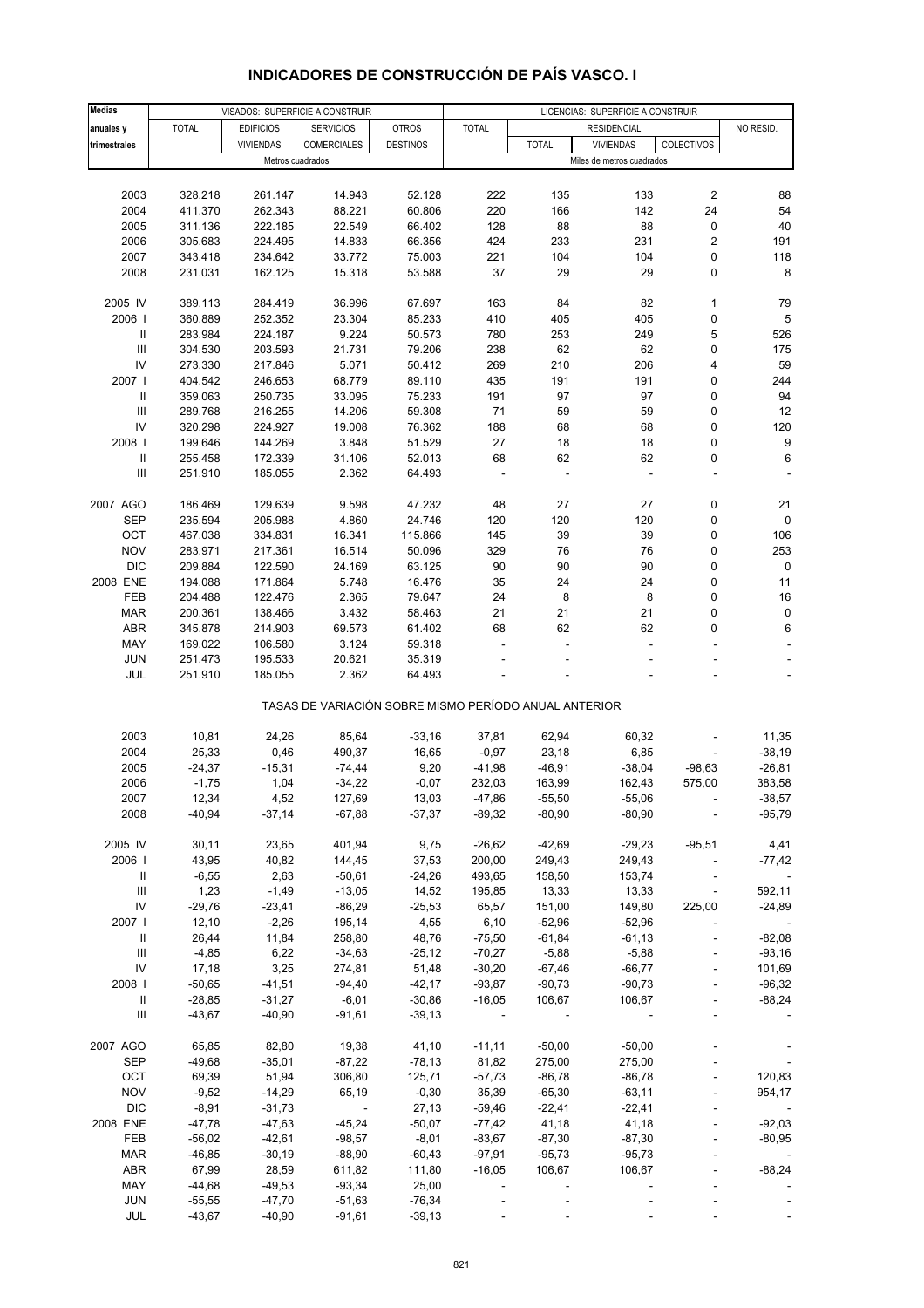| <b>Medias</b>                      |                      |                      |                      | VIVIENDAS VISADAS COLEGIO ARQUITECTOS TÉCNICOS        |                                             |                     |                      | LICENCIAS MUNIC.: Nº DE VIVIENDAS |                    |
|------------------------------------|----------------------|----------------------|----------------------|-------------------------------------------------------|---------------------------------------------|---------------------|----------------------|-----------------------------------|--------------------|
| anuales y                          | <b>TOTAL</b>         |                      | OBRA NUEVA           |                                                       | Α                                           | Α                   | <b>OBRA</b>          | REHABI-                           | DEMO-              |
| trimestrales                       |                      | <b>TOTAL</b>         | EDIF.VIV.            | OTROS EDIF.                                           | AMPLIAR                                     | <b>REFORMAR</b>     | <b>NUEVA</b>         | LITACIÓN                          | <b>LICIÓN</b>      |
|                                    |                      |                      |                      |                                                       | Unidades                                    |                     |                      |                                   |                    |
|                                    |                      |                      |                      |                                                       |                                             |                     |                      |                                   |                    |
| 2003                               | 1.565                | 1.431                | 1.420                | 11                                                    | 3                                           | 131                 | 700                  | 61                                | 54                 |
| 2004                               | 1.544                | 1.429                | 1.423                | 5                                                     | 6                                           | 109                 | 839                  | 65                                | 54                 |
| 2005                               | 1.386                | 1.270                | 1.270                | 0                                                     | 10                                          | 107                 | 459                  | 68                                | 58                 |
| 2006                               | 1.378                | 1.275                | 1.275                | 0                                                     | 5                                           | 99                  | 1.400                | 117                               | 132                |
| 2007                               | 1.436                | 1.325                | 1.325                | 0                                                     | $\overline{\mathbf{c}}$                     | 109                 | 586                  | 146                               | 61                 |
| 2008                               | 985                  | 880                  | 778                  | 0                                                     | 1                                           | 103                 | 188                  | 54                                | 79                 |
|                                    |                      |                      |                      |                                                       |                                             |                     |                      |                                   |                    |
| 2005 IV                            | 1.735                | 1.624                | 1.624                | 0                                                     | 4                                           | 107                 | 421                  | 41                                | 48                 |
| 2006                               | 1.594                | 1.511                | 1.511                | 0                                                     | $\overline{7}$                              | 76                  | 2.539                | 94                                | 346                |
| $\, \parallel$                     | 1.364                | 1.245                | 1.245                | 0                                                     | 5                                           | 115                 | 1.462                | 65                                | 26                 |
| Ш<br>IV                            | 1.191                | 1.102                | 1.101                | 0<br>0                                                | 4                                           | 85                  | 341<br>1.259         | 65                                | 54<br>101          |
| 2007 l                             | 1.365<br>1.519       | 1.243<br>1.408       | 1.243<br>1.408       | 0                                                     | $\boldsymbol{2}$<br>$\overline{\mathbf{c}}$ | 119<br>110          | 777                  | 245<br>334                        | 10                 |
| $\, \parallel$                     | 1.580                | 1.458                | 1.458                | 0                                                     | $\ensuremath{\mathsf{3}}$                   | 119                 | 763                  | 70                                | 140                |
| III                                | 1.293                | 1.190                | 1.190                | 0                                                     | 4                                           | 99                  | 284                  | 113                               | 55                 |
| IV                                 | 1.352                | 1.243                | 1.243                | 0                                                     | 1                                           | 109                 | 520                  | 66                                | 39                 |
| 2008                               | 861                  | 759                  | 521                  | 0                                                     | 1                                           | 101                 | 127                  | 69                                | 89                 |
| $\, \parallel$                     | 1.025                | 922                  | 922                  | 0                                                     | $\boldsymbol{2}$                            | 101                 | 370                  | 10                                | 49                 |
| Ш                                  | 1.235                | 1.117                | 1.117                | 0                                                     | 1                                           | 117                 |                      |                                   |                    |
|                                    |                      |                      |                      |                                                       |                                             |                     |                      |                                   |                    |
| 2007 AGO                           | 724                  | 653                  | 653                  | 0                                                     | $\boldsymbol{2}$                            | 69                  | 165                  | 19                                | 0                  |
| <b>SEP</b>                         | 1.362                | 1.244                | 1.244                | 0                                                     | $\overline{7}$                              | 111                 | 563                  | 251                               | 151                |
| OCT                                | 1.859                | 1.742                | 1.742                | 0                                                     | $\mathbf{1}$                                | 116                 | 272                  | 132                               | 41                 |
| <b>NOV</b>                         | 1.337                | 1.216                | 1.216                | 0                                                     | 0                                           | 121                 | 509                  | 49                                | 75                 |
| <b>DIC</b>                         | 861                  | 771                  | 771                  | 0                                                     | 1                                           | 89                  | 780                  | 16                                | 0                  |
| 2008 ENE                           | 1.001                | 901                  | 901                  | 0                                                     | 0                                           | 100                 | 89                   | 72                                | 17                 |
| FEB<br><b>MAR</b>                  | 718<br>863           | 609<br>767           | 609<br>53            | 0<br>0                                                | 0<br>$\overline{\mathbf{c}}$                | 109<br>94           | 62<br>230            | 83<br>52                          | 43<br>206          |
| ABR                                | 1.148                | 1.048                | 1.048                | 0                                                     | 0                                           | 100                 | 370                  | 10                                | 49                 |
| MAY                                | 725                  | 629                  | 628                  | $\mathbf{1}$                                          | 3                                           | 93                  | ÷,                   | ÷,                                |                    |
| <b>JUN</b>                         | 1.202                | 1.090                | 1.090                | 0                                                     | $\overline{\mathbf{c}}$                     | 110                 |                      |                                   |                    |
| JUL                                | 1.235                | 1.117                | 1.117                | 0                                                     | $\mathbf{1}$                                | 117                 |                      |                                   |                    |
|                                    |                      |                      |                      | TASAS DE VARIACIÓN SOBRE MISMO PERÍODO ANUAL ANTERIOR |                                             |                     |                      |                                   |                    |
| 2003                               | 19,84                | 21,28                | 20,76                | 175,00                                                | 19,23                                       | 6,12                | 57,27                | $-15,23$                          | 13,71              |
| 2004                               | $-1,34$              | $-0,12$              | 0,27                 | $-50,76$                                              | 132,26                                      | $-17,25$            | 19,79                | 7,27                              | 0,46               |
| 2005                               | $-10,18$             | $-11,11$             | $-10,78$             | $-98,46$                                              | 62,50                                       | $-1,92$             | $-45,23$             | 3,84                              | 7,38               |
| 2006                               | $-0,58$              | 0,42                 | 0,42                 | 0,00                                                  | $-53,85$                                    | $-7,66$             | 204,79               | 73,15                             | 126,65             |
| 2007                               | 4,20                 | 3,87                 | 3,88                 |                                                       | $-50,00$                                    | 10,83               | -58,16               | 24,32                             | $-53,86$           |
| 2008                               | $-37,86$             | $-40,02$             | $-46,98$             | ÷                                                     | $-50,00$                                    | $-10,07$            | $-70,69$             | $-78,75$                          | 166,95             |
|                                    |                      |                      |                      |                                                       |                                             |                     |                      |                                   |                    |
| 2005 IV                            | 20,77                | 23,07                | 23,25                |                                                       | 50,00                                       | $-6,40$             | $-41,03$             | $-42,52$                          | $-2,72$            |
| 2006                               | 52,36                | 56,99                | 56,99                |                                                       | 150,00                                      | $-6,20$             | 399,48               | 188,78                            |                    |
| Ш                                  | $-7,36$              | $-4,60$              | $-4,60$              | $\blacksquare$                                        | $-26,32$                                    | $-28,93$            | 124,86               | $-22,00$                          | $-62,62$           |
| $\ensuremath{\mathsf{III}}\xspace$ | $-7,84$              | $-7,32$              | $-7,32$              | 0,00                                                  | $-83,33$                                    | 9,48                | 31,87                | $-43,11$                          | $-41,09$           |
| IV                                 | $-21,34$             | $-23,42$             | $-23,42$             |                                                       | $-41,67$                                    | 10,87               | 199,29               | 496,75                            | 112,59             |
| 2007 l<br>Ш                        | $-4,66$<br>15,83     | $-6,84$<br>17,11     | $-6,84$<br>17,11     | $\blacksquare$                                        | $-75,00$<br>$-35,71$                        | 44,93<br>4,07       | $-69,40$<br>$-47,85$ | 254,42<br>7,18                    | $-97,21$<br>446,75 |
| Ш                                  | 8,57                 | 8,02                 | 8,05                 |                                                       | $-15,38$                                    | 16,93               | $-16,73$             | 74,74                             | 1,23               |
| IV                                 | $-0,90$              | $-0,03$              | $-0,03$              | $\blacksquare$                                        | $-71,43$                                    | $-8,68$             | $-58,67$             | $-73,16$                          | $-61,84$           |
| 2008                               | $-43,35$             | $-46,09$             | $-63,00$             |                                                       | $-60,00$                                    | $-7,90$             | $-83,66$             | -79,36                            | 817,24             |
| Ш                                  | $-35,14$             | $-36,74$             | $-36,76$             |                                                       | $-44,44$                                    | $-15,36$            | 60,17                | $-44, 44$                         | $-44,94$           |
| $\ensuremath{\mathsf{III}}\xspace$ | $-31,08$             | $-33,23$             | $-33,23$             | $\blacksquare$                                        | $-50,00$                                    | 0,00                |                      |                                   |                    |
|                                    |                      |                      |                      |                                                       |                                             |                     |                      |                                   |                    |
| 2007 AGO                           | 79,21                | 87,64                | 87,64                |                                                       | $-33,33$                                    | 30, 19              | $-31,54$             |                                   |                    |
| SEP                                | $-27,17$             | $-29,44$             | $-29,44$             | $\overline{a}$                                        | 250,00                                      | 5,71                | 282,99               | 198,81                            | 164,91             |
| OCT                                | 32,69                | 36,20                | 36,20                |                                                       | $-50,00$                                    | $-3,33$             | $-82,77$             | $-62,07$                          | $-66,94$           |
| <b>NOV</b>                         | $-13,13$             | $-13,39$             | $-13,39$             |                                                       | $\overline{\phantom{a}}$                    | $-8,33$             | $-68,87$             | $-85,67$                          | $-54,82$           |
| <b>DIC</b>                         | $-25,39$             | $-26,36$             | $-26,36$             |                                                       | $-50,00$                                    | $-15,24$            | 38,54                | $-63,64$                          |                    |
| 2008 ENE                           | $-46,67$             | $-49,66$             | $-49,66$             |                                                       | $\qquad \qquad \blacksquare$                | 19,05               | $-1,11$              | $-34,55$                          | 750,00             |
| FEB                                | $-46,58$             | $-50,65$             | $-50,65$             | L,                                                    | $\blacksquare$                              | 0,00                | $-81,49$             | $-85,74$                          | 59,26              |
| <b>MAR</b>                         | $-35,45$             | $-36,08$             | $-95,58$             | ÷                                                     | 100,00                                      | $-30,88$            | $-87,93$             | $-83,28$                          |                    |
| ABR                                | 14,91                | 16,83                | 16,83                |                                                       | $\overline{\phantom{a}}$                    | 0,00                | 60,17                | -44,44                            | $-44,94$           |
| MAY<br><b>JUN</b>                  | $-47,31$<br>$-49,20$ | $-49,11$<br>$-51,36$ | $-49,19$<br>$-51,36$ |                                                       | $-25,00$<br>$-33,33$                        | $-31,62$<br>$-9,84$ |                      |                                   |                    |
| JUL                                | $-31,08$             | $-33,23$             | $-33,23$             |                                                       | $-50,00$                                    | 0,00                |                      |                                   |                    |
|                                    |                      |                      |                      |                                                       |                                             |                     |                      |                                   |                    |

## **INDICADORES DE CONSTRUCCIÓN DE PAÍS VASCO. II**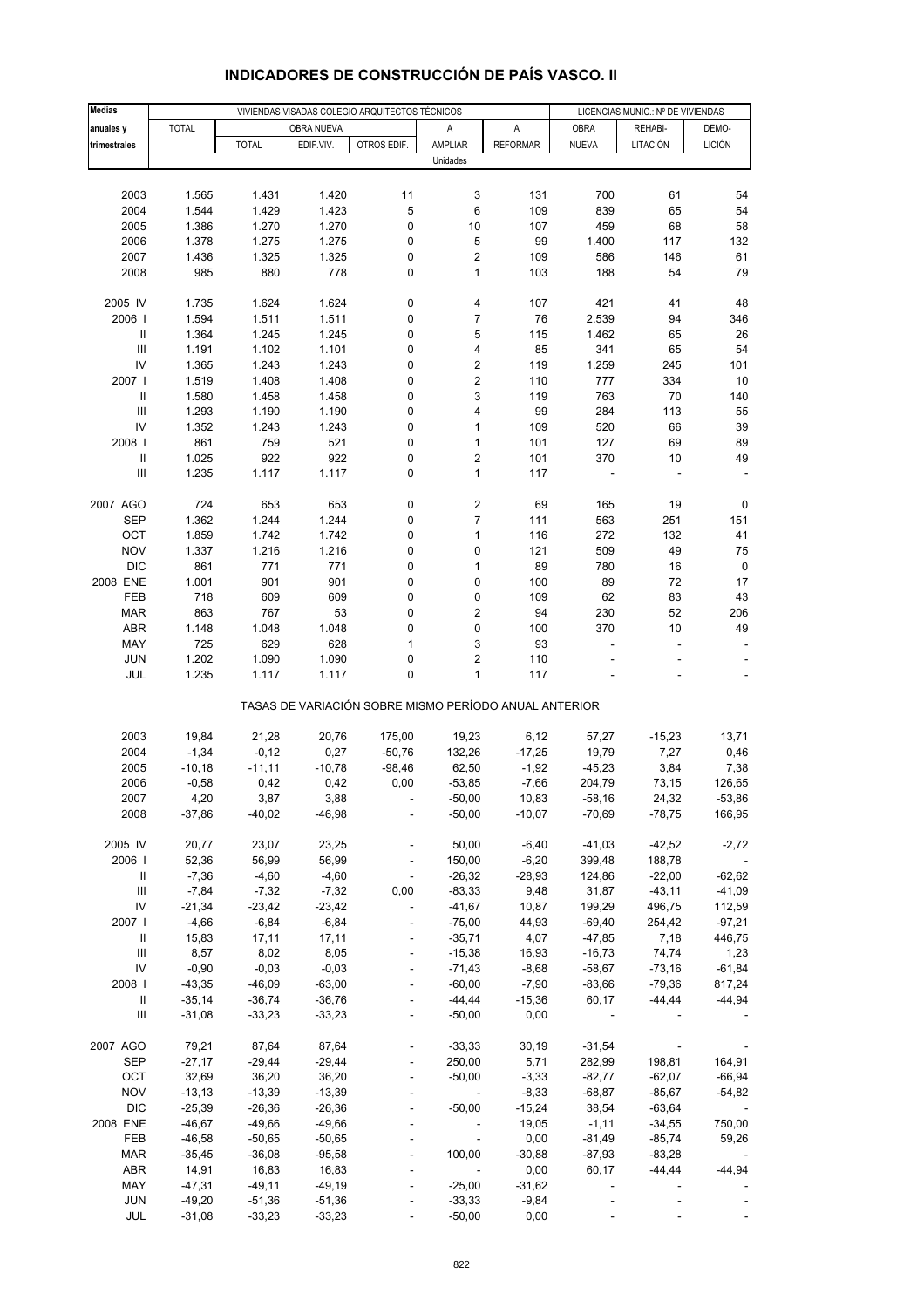| <b>Medias</b>                      |                |                          | VIVIENDAS (2) |              |                          |                          |              | PROYECTOS VISADOS                                     |                          | CERTIFICAC.  | LIQUIDACIÓN      |
|------------------------------------|----------------|--------------------------|---------------|--------------|--------------------------|--------------------------|--------------|-------------------------------------------------------|--------------------------|--------------|------------------|
| anuales y                          |                | <b>INICIADAS</b>         |               |              | <b>TERMINADAS</b>        |                          |              | POR EL COLEGIO DE ARQUITECTOS                         |                          | FIN DE OBRA  | <b>EJECUCIÓN</b> |
| trimestrales                       | <b>TOTAL</b>   | <b>PROTEGIDAS</b>        | <b>LIBRES</b> | <b>TOTAL</b> | <b>PROTEGIDAS</b>        | <b>LIBRES</b>            | <b>TOTAL</b> | <b>PROTEGIDOS</b>                                     | <b>LIBRES</b>            | Nº VIVIENDAS | MAT. OBRA        |
|                                    |                |                          |               |              | Unidades                 |                          |              |                                                       |                          | Unidades     | Miles $\epsilon$ |
|                                    |                |                          |               |              |                          |                          |              |                                                       |                          |              |                  |
| 2003                               | 1.733          | 597                      | 1.135         | 1.015        | 352                      | 663                      | 1.782        | 460                                                   | 1.322                    | 1.125        | 95.166           |
| 2004                               | 1.210          | 227                      | 983           | 1.078        | 210                      | 868                      | 1.304        | 306                                                   | 998                      | 1.010        | 98.201           |
| 2005                               | 1.390          | 391                      | 999           | 1.417        | 335                      | 1.081                    | 1.616        | 413                                                   | 1.203                    | 981          | 95.742           |
| 2006                               | 1.247          | 429                      | 818           | 1.219        | 402                      | 816                      | 2.032        | 508                                                   | 1.524                    | 1.406        | 133.074          |
| 2007                               | 1.430          | 491                      | 939           | 1.295        | 396                      | 899                      | 1.411        | 428                                                   | 983                      | 1.364        | 146.007          |
| 2008                               | 853            | 203                      | 650           | 1.314        | 391                      | 923                      | 1.121        | 490                                                   | 631                      | 1.468        | 162.010          |
|                                    |                |                          |               |              |                          |                          |              |                                                       |                          |              |                  |
| 2005 IV                            | 1.504          | 586                      | 918           | 1.650        | 392                      | 1.257                    | 1.394        | 293                                                   | 1.101                    | 1.108        | 122.108          |
| 2006                               | 1.197          | 290                      | 907           | 1.044        | 290                      | 755                      | 1.462        | 236                                                   | 1.226                    | 1.115        | 117.818          |
| $\, \parallel$                     | 1.422          | 416                      | 1.006         | 1.375        | 304                      | 1.071                    | 1.695        | 442                                                   | 1.253                    | 1.599        | 141.083          |
| $\ensuremath{\mathsf{III}}\xspace$ | 876            | 185                      | 691           | 1.053        | 403                      | 650                      | 4.056        | 1.105                                                 | 2.951                    | 1.292        | 126.581          |
| IV                                 | 1.492          | 825                      | 667           | 1.402        | 613                      | 789                      | 914          | 248                                                   | 665                      | 1.619        | 146.816          |
| 2007                               | 1.127          | 240                      | 888           | 1.357        | 513                      | 844                      | 1.297        | 537                                                   | 760                      | 988          | 105.514          |
| $\mathbf{II}$                      | 1.072          | 166                      | 906           | 1.266        | 353                      | 913                      | 1.634        | 454                                                   | 1.180                    | 1.344        | 152.627          |
| $\ensuremath{\mathsf{III}}\xspace$ | 1.524          | 333                      | 1.191         | 1.273        | 250                      | 1.023                    | 1.470        | 285                                                   | 1.185                    | 1.110        | 132.329          |
| ${\sf IV}$                         | 1.997          | 1.225                    | 772           | 1.285        | 468                      | 817                      | 1.244        | 437                                                   | 807                      | 2.013        | 193.556          |
| 2008                               | 875            | 149                      | 726           | 1.415        | 316                      | 1.099                    | 1.037        | 412                                                   | 625                      | 1.364        | 130.111          |
| $\ensuremath{\mathsf{II}}$         | 831            | 257                      | 574           | 1.213        | 466                      | 747                      | 1.205        | 568                                                   | 638                      | 1.487        | 173.244          |
| $\ensuremath{\mathsf{III}}\xspace$ | $\blacksquare$ | ÷,                       | ÷,            |              | $\overline{\phantom{a}}$ | $\overline{\phantom{a}}$ |              | $\blacksquare$                                        | $\overline{\phantom{a}}$ | 1.724        | 224.006          |
|                                    |                |                          |               |              |                          |                          |              |                                                       |                          |              |                  |
| 2007 AGO                           | 1.359          | 94                       | 1.265         | 540          | 114                      | 426                      | 1.957        | 532                                                   | 1.425                    | 625          | 61.318           |
| <b>SEP</b>                         | 1.997          | 449                      | 1.548         | 1.770        | 189                      | 1.581                    | 949          | 226                                                   | 723                      | 867          | 133.570          |
| OCT                                | 2.016          | 1.120                    | 896           | 1.130        | 351                      | 779                      | 1.568        | 774                                                   | 794                      | 2.626        | 237.763          |
| <b>NOV</b>                         | 1.489          | 886                      | 603           | 1.073        | 287                      | 786                      | 1.143        | 320                                                   | 823                      | 1.957        | 204.484          |
| <b>DIC</b>                         | 2.485          | 1.669                    | 816           | 1.652        | 765                      | 887                      | 1.021        | 217                                                   | 804                      | 1.455        | 138.421          |
| 2008 ENE                           | 921            | 207                      | 714           | 1.344        | 273                      | 1.071                    | 1.415        | 640                                                   | 775                      | 782          | 85.270           |
| FEB                                | 869            | 129                      | 740           | 1.665        | 358                      | 1.307                    | 941          | 289                                                   | 652                      | 1.931        | 171.086          |
| <b>MAR</b>                         | 835            | 111                      | 724           | 1.236        | 316                      | 920                      | 754          | 307                                                   | 447                      | 1.380        | 133.978          |
| ABR                                | 844            | 147                      | 697           | 1.302        | 590                      | 712                      | 566          | 132                                                   | 434                      | 1.410        | 214.528          |
| MAY                                | 518            | 85                       | 433           | 1.046        | 315                      | 731                      | 1.578        | 868                                                   | 710                      | 1.322        | 136.468          |
| JUN                                | 1.130          | 539                      | 591           | 1.291        | 494                      | 797                      | 1.472        | 703                                                   | 769                      | 1.728        | 168.736          |
| JUL                                | ÷,             |                          |               |              |                          |                          |              |                                                       | $\blacksquare$           | 1.724        | 224.006          |
|                                    |                |                          |               |              |                          |                          |              |                                                       |                          |              |                  |
|                                    |                |                          |               |              |                          |                          |              | TASAS DE VARIACIÓN SOBRE MISMO PERÍODO ANUAL ANTERIOR |                          |              |                  |
|                                    |                |                          |               |              |                          |                          |              |                                                       |                          |              |                  |
| 2003                               | 41,11          | 42,11                    | 40,59         | $-33,07$     | 31,01                    | $-46,87$                 | 34,04        | 25,88                                                 | 37,13                    | $-30,42$     | $-26,81$         |
| 2004                               | $-30,19$       | $-62,02$                 | $-13,44$      | 6,23         | $-40,28$                 | 30,93                    | $-26,85$     | $-33,48$                                              | $-24,55$                 | $-10,19$     | 3,19             |
| 2005                               | 14,87          | 72,25                    | 1,64          | 31,38        | 59,53                    | 24,56                    | 23,98        | 34,97                                                 | 20,61                    | $-2,91$      | $-2,50$          |
| 2006                               | $-10,26$       | 9,84                     | $-18,12$      | $-13,98$     | 19,98                    | $-24,52$                 | 25,72        | 22,96                                                 | 26,67                    | 43,35        | 38,99            |
| 2007                               | 14,69          | 14,45                    | 14,81         | 6,30         | $-1,62$                  | 10,20                    | $-30,55$     | $-15,69$                                              | $-35,50$                 | $-3,03$      | 9,72             |
| 2008                               | $-22,46$       | 0,00                     | $-27,54$      | 0, 19        | $-9,66$                  | 5,05                     | $-23,50$     | $-1,08$                                               | $-34,94$                 | 16,33        | 16,13            |
|                                    |                |                          |               |              |                          |                          |              |                                                       |                          |              |                  |
| 2005 IV                            | 52,92          | 127,30                   | 26,50         | 35,74        | 76,46                    | 26,62                    | 6,77         | $-12,88$                                              | 13,59                    | 35,08        | 48,93            |
| 2006                               | 25,11          | 241,18                   | 4,05          | $-5,83$      | 3,58                     | $-9,00$                  | 0,69         | $-33,52$                                              | 11,76                    | 11,24        | 28,33            |
| Ш                                  | $-18,34$       | $-49,94$                 | 10,46         | $-2,92$      | $-4,30$                  | $-2,52$                  | $-21,32$     | $-31,26$                                              | $-17,09$                 | 82,46        | 95,84            |
| $\ensuremath{\mathsf{III}}\xspace$ | $-35,40$       | 201,63                   | $-46,63$      | $-29,42$     | 14,49                    | $-42,98$                 | 177,07       | 206,09                                                | 167,57                   | 37,78        | 30,48            |
| ${\sf IV}$                         | $-0,75$        | 40,92                    | $-27,34$      | $-14,99$     | 56,24                    | $-37,22$                 | $-34,44$     | $-15,24$                                              | $-39,55$                 | 46,16        | 20,23            |
| 2007                               | $-5,85$        | $-17,36$                 | $-2,17$       | 29,94        | 76,99                    | 11,88                    | $-11,33$     | 127,40                                                | $-38,03$                 | $-11,36$     | $-10,44$         |
| Ш                                  | $-24,59$       | $-59,98$                 | $-9,97$       | $-7,90$      | 16,12                    | $-14,73$                 | $-3,62$      | 2,64                                                  | $-5,82$                  | $-15,93$     | 8,18             |
| Ш                                  | 73,97          | 80,00                    | 72,36         | 20,92        | $-37,88$                 | 57,38                    | $-63,76$     | $-74,18$                                              | $-59,86$                 | $-14, 13$    | 4,54             |
| ${\sf IV}$                         | 33,79          | 48,42                    | 15,69         | $-8,37$      | $-23,71$                 | 3,55                     | 36,15        | 75,97                                                 | 21,29                    | 24,32        | 31,84            |
| 2008                               | $-22,38$       | $-37,83$                 | $-18,21$      | 4,27         | $-38,43$                 | 30,20                    | $-20,05$     | $-23,23$                                              | $-17,81$                 | 38,09        | 23,31            |
| Ш                                  | $-22,54$       | 54,51                    | $-36,68$      | $-4,19$      | 32,11                    | $-18,22$                 | $-26,23$     | 25,13                                                 | $-45,98$                 | 10,59        | 13,51            |
| Ш                                  |                |                          |               |              |                          |                          |              |                                                       |                          | $-6, 15$     | 10,84            |
|                                    |                |                          |               |              |                          |                          |              |                                                       |                          |              |                  |
| 2007 AGO                           | 34,42          | $\overline{\phantom{a}}$ | 25,12         | $-26,03$     | $-30,06$                 | $-24,87$                 | $-50,25$     | $-54,02$                                              | $-48,69$                 | $-8,63$      | $-5,51$          |
| <b>SEP</b>                         | 98,31          | $-6,26$                  | 193,18        | 135,37       | $-34,60$                 | 241,47                   | $-86,01$     | $-86,90$                                              | $-85,71$                 | $-45,37$     | $-12,45$         |
| OCT                                | 47,37          | 209,39                   | $-10,93$      | 31,09        | $-22,52$                 | 90,46                    | 75,39        | 225,21                                                | 21,04                    | 25,77        | 31,96            |
| <b>NOV</b>                         | 42,22          | 20,71                    | 92,65         | $-39,07$     | $-66,24$                 | $-13,72$                 | 62,82        | $\overline{\phantom{a}}$                              | 17,24                    | 8,90         | 32,54            |
| <b>DIC</b>                         | 20,51          | 20,94                    | 19,65         | 4,29         | 42,72                    | $-15,36$                 | $-10,83$     | $-57,20$                                              | 26,02                    | 49,69        | 30,60            |
| 2008 ENE                           | $-33,12$       | $-20,08$                 | $-36,14$      | 25,61        | $-8,39$                  | 38,73                    | 19,11        | 117,69                                                | $-13,31$                 | $-25,88$     | $-19,19$         |
| FEB                                | $-12,49$       | $-13,42$                 | $-12,32$      | 33,09        | $-12,68$                 | 55,41                    | $-21,45$     | $-58,24$                                              | 28,85                    | 95,64        | 61,08            |
| <b>MAR</b>                         | $-17,49$       | $-64,31$                 | 3,28          | $-29,37$     | $-61,93$                 | 0,00                     | $-49,87$     | $-50,80$                                              | $-49,20$                 | 49,67        | 27,82            |
| ABR                                | $-22,50$       | 177,36                   | $-32,72$      | 1,56         | 85,53                    | $-26,14$                 | $-18,33$     | 34,69                                                 | $-27,06$                 | 44,62        | 112,79           |
| MAY                                | $-57,65$       | $-70,69$                 | $-53,59$      | $-22,97$     | $-43,55$                 | $-8,63$                  | $-31,63$     | $-9,01$                                               | $-47,56$                 | $-22,60$     | $-18,74$         |
| JUN                                | 24,86          | 245,51                   | $-21,09$      | 11,49        | 169,95                   | $-18,26$                 | $-22,57$     | 127,51                                                | $-51,70$                 | 28,00        | $-10,78$         |
| JUL                                |                |                          |               |              |                          |                          |              |                                                       |                          | $-6, 15$     | 10,84            |

## **INDICADORES DE CONSTRUCCIÓN DE PAÍS VASCO. III**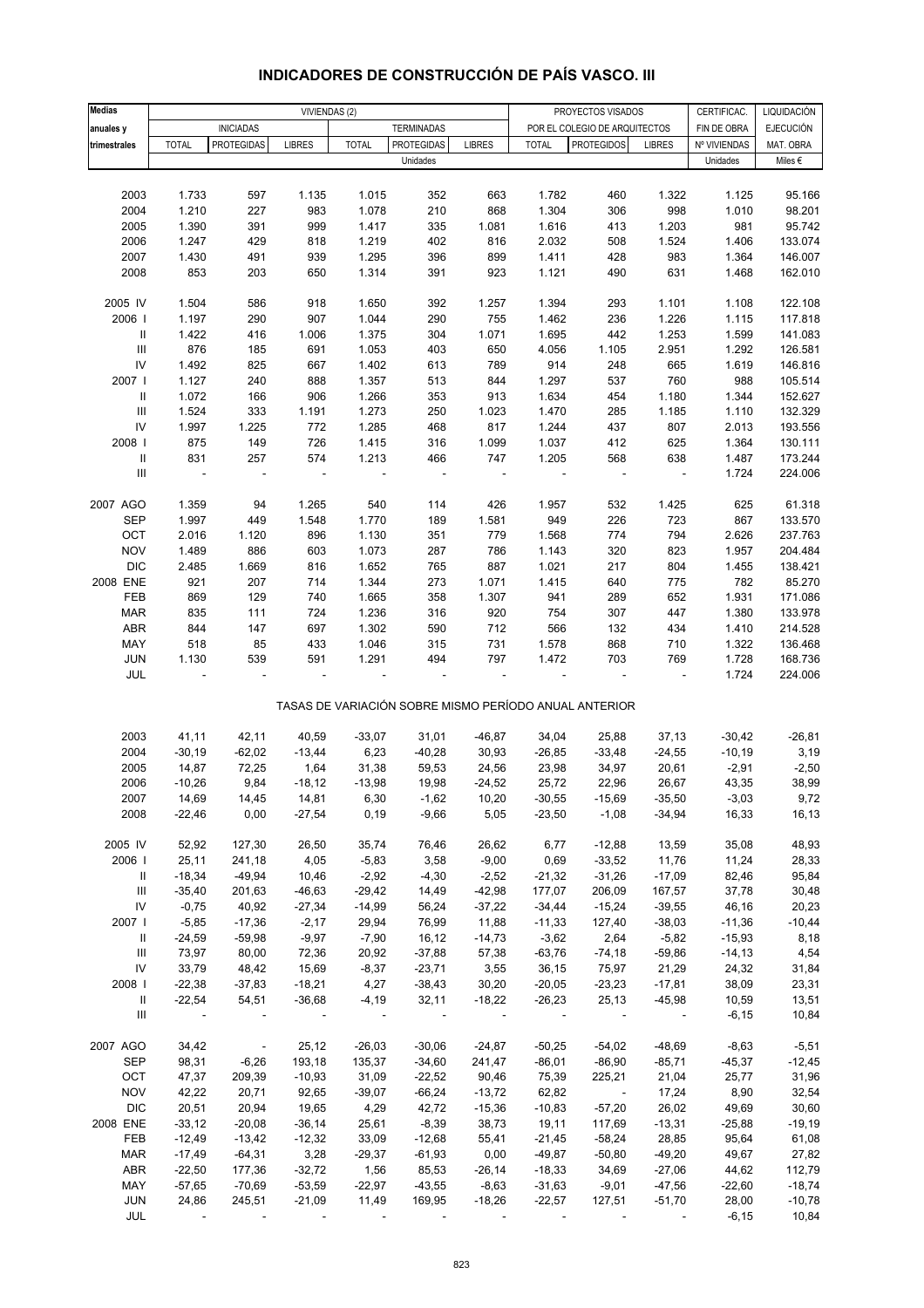| <b>Medias</b>  |              | LICITACIÓN OFICIAL (SEOPAN) |            |                                                       | LICITACIÓN OFICIAL (FOMENTO) |              |
|----------------|--------------|-----------------------------|------------|-------------------------------------------------------|------------------------------|--------------|
| anuales y      | <b>TOTAL</b> | <b>EDIFICACIÓN</b>          | OBRA CIVIL | <b>TOTAL</b>                                          | <b>EDIFICACIÓN</b>           | INGENIERÍA   |
| trimestrales   |              |                             |            |                                                       |                              | <b>CIVIL</b> |
|                |              |                             |            | Miles €                                               |                              |              |
|                |              |                             |            |                                                       |                              |              |
| 2003           | 85.918,4     | 31.696,3                    | 54.222,0   | 83.083                                                | 35.097                       | 47.985       |
| 2004           | 136.156,4    | 29.347,1                    | 106.809,2  | 143.553                                               | 29.325                       | 114.228      |
| 2005           | 151.758,9    | 34.313,1                    | 117.445,8  | 145.243                                               | 30.022                       | 115.221      |
| 2006           | 271.749,7    | 51.946,8                    | 219.802,8  | 216.459                                               | 49.851                       | 173.020      |
| 2007           | 247.328,3    | 71.879,8                    | 175.448,6  | 215.621                                               | 49.452                       | 166.169      |
|                |              |                             |            |                                                       |                              |              |
| 2008           | 273.207,9    | 92.419,8                    | 180.788,1  | 227.109                                               | 81.871                       | 145.238      |
| 2005 IV        | 117.353,0    | 27.958,7                    | 89.394,3   | 126.831                                               | 27.689                       | 99.142       |
| 2006           | 130.445,7    | 53.903,0                    | 76.542,7   | 134.877                                               | 54.677                       | 80.200       |
| Ш              | 203.198,0    | 42.021,3                    | 161.176,7  | 197.820                                               | 51.903                       | 171.567      |
| $\mathsf{III}$ | 122.820,0    | 39.451,0                    | 83.369,0   | 117.282                                               | 30.801                       | 86.481       |
| IV             | 630.535,0    | 72.412,0                    | 558.123,0  | 415.855                                               | 62.021                       | 353.834      |
| 2007           | 163.503,3    | 75.103,7                    | 88.399,7   | 198.246                                               | 66.052                       | 132.194      |
|                |              |                             |            |                                                       |                              |              |
| Ш              | 330.887,7    | 66.474,7                    | 264.413,0  | 245.380                                               | 43.175                       | 202.205      |
| Ш              | 286.454,3    | 66.347,7                    | 220.106,7  | 248.895                                               | 30.412                       | 218.483      |
| IV             | 208.468,0    | 79.593,0                    | 128.875,0  | 169.964                                               | 58.169                       | 111.795      |
| 2008           | 345.052,0    | 70.760,3                    | 274.291,7  | 236.930                                               | 65.276                       | 171.654      |
| Ш              | 248.681,0    | 94.324,0                    | 154.357,0  | 249.095                                               | 98.170                       | 150.925      |
| Ш              | 202.232,0    | 122.052,5                   | 80.179,5   | 131.693                                               | 82.762                       | 48.931       |
|                |              |                             |            | 128.411                                               | 20.911                       |              |
| 2007 SEP       | 305.417,0    | 21.638,0                    | 283.779,0  |                                                       |                              | 107.500      |
| OCT            | 280.398,0    | 112.820,0                   | 167.578,0  | 180.456                                               | 53.131                       | 127.325      |
| <b>NOV</b>     | 193.793,0    | 78.571,0                    | 115.222,0  | 183.324                                               | 73.308                       | 110.017      |
| DIC            | 151.213,0    | 47.388,0                    | 103.825,0  | 146.112                                               | 48.069                       | 98.043       |
| 2008 ENE       | 326.104,0    | 101.507,0                   | 224.597,0  | 334.801                                               | 82.098                       | 252.704      |
| FEB            | 85.985,0     | 31.347,0                    | 54.638,0   | 185.977                                               | 27.311                       | 158.666      |
| MAR            | 623.067,0    | 79.427,0                    | 543.640,0  | 190.011                                               | 86.419                       | 103.592      |
| ABR            | 389.058,0    | 241.209,0                   | 147.849,0  | 363.654                                               | 227.409                      | 136.245      |
| MAY            | 114.052,0    | 19.473,0                    | 94.579,0   | 129.708                                               | 25.367                       | 104.341      |
| <b>JUN</b>     | 242.933,0    | 22.290,0                    | 220.643,0  | 253.922                                               | 41.733                       | 212.189      |
| JUL            | 158.807,0    | 66.204,0                    | 92.603,0   | 131.693                                               | 82.762                       | 48.931       |
| AGO            | 245.657,0    | 177.901,0                   | 67.756,0   |                                                       |                              |              |
|                |              |                             |            | TASAS DE VARIACIÓN SOBRE MISMO PERÍODO ANUAL ANTERIOR |                              |              |
|                |              |                             |            |                                                       |                              |              |
| 2003           | $-15,27$     | $-28,08$                    | $-5,43$    | $-31,06$                                              | $-23,88$                     | $-35,51$     |
| 2004           | 58,47        | $-7,41$                     | 96,99      | 72,78                                                 | $-16,44$                     | 138,05       |
| 2005           | 11,46        | 16,92                       | 9,96       | 1,18                                                  | 2,38                         | 0,87         |
| 2006           | 79,07        | 51,39                       | 87,15      | 49,03                                                 | 66,05                        | 50,16        |
| 2007           | $-8,99$      | 38,37                       | $-20,18$   | $-0,39$                                               | $-0,80$                      | $-3,96$      |
| 2008           | 7,29         | 22,79                       | 0,79       | $-3,12$                                               | 58,53                        | $-20,54$     |
|                |              |                             |            |                                                       |                              |              |
| 2005 IV        | 71,44        | 9,02                        | 108,84     | 59,74                                                 | 3,49                         | 88,33        |
| 2006           | $-33,30$     | 51,73                       | $-52,18$   | $-22,77$                                              | 135,47                       | $-47,03$     |
| Ш              | 77,73        | 41,91                       | 90,24      | 100,31                                                | 74,44                        | 148,64       |
| Ш              | $-31,68$     | $-10,66$                    | $-38,52$   | $-35,12$                                              | $-21,87$                     | $-38,81$     |
| IV             | 437,30       | 159,00                      | 524,34     | 227,88                                                | 123,99                       | 256,90       |
| 2007           | 25,34        | 39,33                       | 15,49      | 46,98                                                 | 20,80                        | 64,83        |
| Ш              | 62,84        | 58,19                       | 64,05      | 24,04                                                 | $-16,82$                     | 17,86        |
| Ш              | 133,23       | 68,18                       | 164,02     | 112,22                                                | $-1,26$                      | 152,64       |
| IV             | $-66,94$     | 9,92                        | $-76,91$   | $-59,13$                                              | $-6,21$                      | $-68,40$     |
| 2008           | 111,04       | $-5,78$                     | 210,29     | 19,51                                                 | $-1,17$                      | 29,85        |
| Ш              | $-24,84$     | 41,89                       | $-41,62$   | 1,51                                                  | 127,38                       | $-25,36$     |
| Ш              | $-26,98$     | 37,60                       | $-57,41$   | $-57,53$                                              | 144,66                       | $-82,29$     |
|                |              |                             |            |                                                       |                              |              |
| 2007 SEP       | 117,02       | $-62,35$                    | 240,84     | 3,85                                                  | $-55,30$                     | 39,85        |
| OCT            | $-45,18$     | 42,83                       | $-61,26$   | $-63,84$                                              | $-10,50$                     | $-71,04$     |
| <b>NOV</b>     | $-64,96$     | 27,46                       | $-76,55$   | $-66,59$                                              | 4,22                         | $-77,00$     |
| DIC            | $-81,72$     | $-38,14$                    | $-86,16$   | $-26,90$                                              | $-14,71$                     | $-31,68$     |
| 2008 ENE       | 57,81        | 67,77                       | 53,69      | 56,09                                                 | 66,12                        | 53,09        |
| FEB            | $-12,72$     | $-43,07$                    | 25,74      | $-13,29$                                              | $-44,74$                     | $-3,88$      |
| <b>MAR</b>     | 236,15       | $-27,62$                    | 619,01     | 14,63                                                 | $-12,98$                     | 55,90        |
| ABR            | $-2,01$      | 246,93                      | $-54,85$   | 94,93                                                 | 322,83                       | 2,61         |
| MAY            | $-63,63$     | $-59,91$                    | $-64,31$   | $-67,84$                                              | 12,53                        | $-72,60$     |
| JUN            | $-13,87$     | $-72,59$                    | 9,91       | 73,66                                                 | $-21,55$                     | 128,11       |
| JUL            | $-53,86$     | 34,68                       | $-68,62$   | $-57,53$                                              | 144,66                       | $-82,29$     |
|                |              |                             |            |                                                       |                              |              |

## **INDICADORES DE CONSTRUCCIÓN DE PAÍS VASCO. IV**

AGO 17,13 38,72 -16,84 - - - - -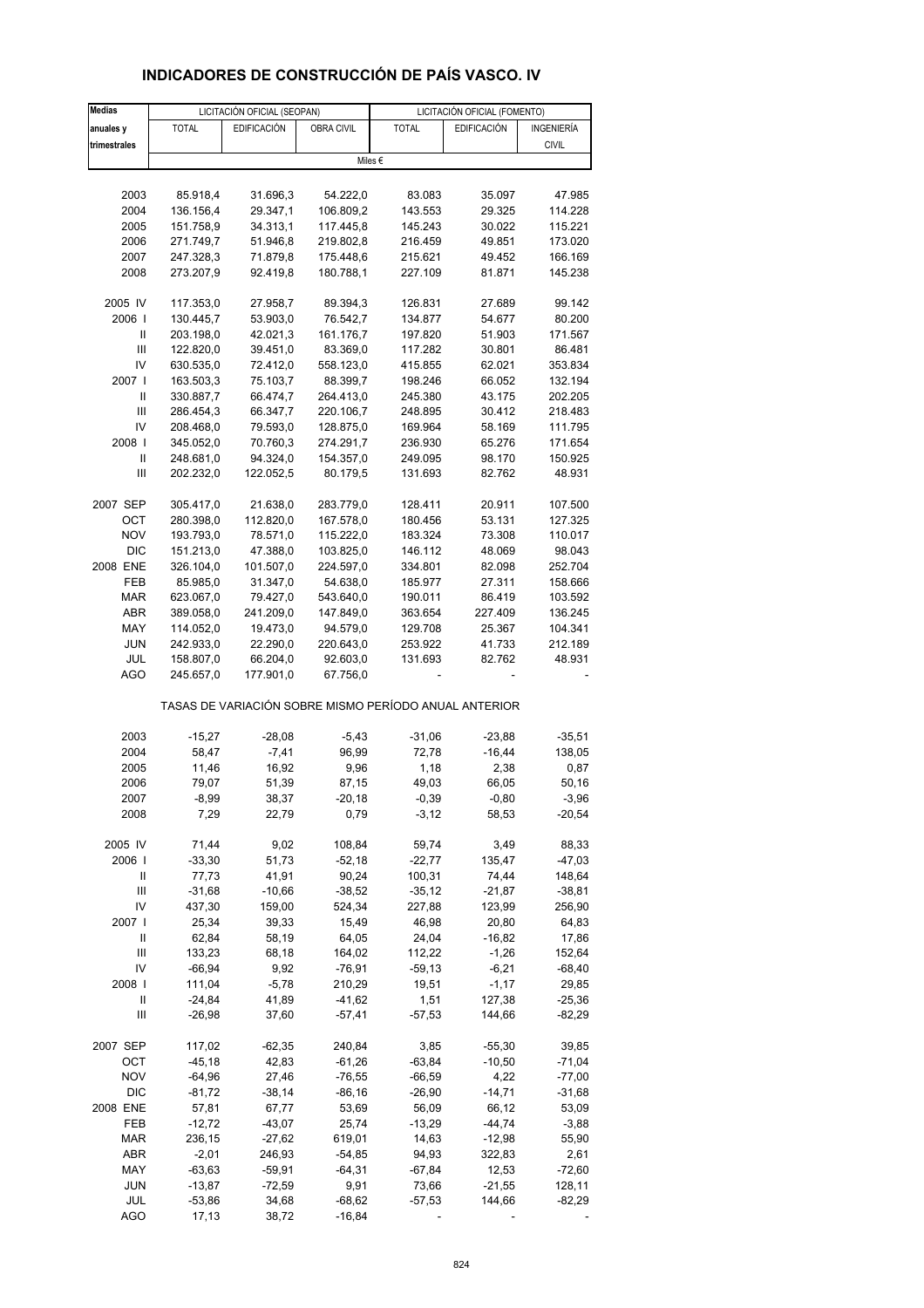| <b>Medias</b>                      |                    |                    |                                                       | ESTABLECIMIENTOS HOTELEROS |                          |                    |                   |
|------------------------------------|--------------------|--------------------|-------------------------------------------------------|----------------------------|--------------------------|--------------------|-------------------|
| anuales y                          |                    | NÚMERO DE VIAJEROS |                                                       |                            | NÚMERO DE PERNOCTACIONES |                    | <b>GRADO DE</b>   |
| trimestrales                       | <b>TOTAL</b>       | <b>ESPAÑOLES</b>   | <b>EXTRANJEROS</b>                                    | <b>TOTAL</b>               | <b>ESPAÑOLES</b>         | <b>EXTRANJEROS</b> | <b>OCUPACIÓN</b>  |
|                                    |                    |                    | Unidades                                              |                            |                          |                    | $\%$              |
|                                    |                    |                    |                                                       |                            |                          |                    |                   |
| 2003                               | 139.959            | 99.116             | 40.844                                                | 257.271                    | 180.707                  | 76.321             | 45,00             |
| 2004                               | 154.305            | 110.398            | 43.910                                                | 281.785                    | 199.746                  | 81.735             | 47,04             |
| 2005                               | 164.827            | 116.352            | 48.475                                                | 304.809                    | 212.153                  | 92.317             | 48,31             |
| 2006                               | 174.242            | 122.907            | 51.335                                                | 327.693                    | 229.497                  | 98.196             | 50,14             |
| 2007                               | 178.762            | 121.904            | 56.858                                                | 330.154                    | 222.879                  | 107.275            | 48,78             |
| 2008                               | 181.847            | 119.395            | 62.451                                                | 334.307                    | 218.047                  | 116.260            | 47,52             |
| 2005 IV                            | 147.450            | 108.811            | 38.639                                                | 270.714                    | 192.404                  | 78.310             | 43,64             |
| 2006                               | 132.398            | 101.689            | 30.709                                                | 226.024                    | 165.052                  | 60.972             | 38,01             |
| Ш                                  | 186.394            | 129.516            | 56.878                                                | 338.136                    | 233.889                  | 104.247            | 51,67             |
| $\mathbf{III}$                     | 219.954            | 143.232            | 76.722                                                | 450.366                    | 303.053                  | 147.313            | 65,65             |
| IV                                 | 158.224            | 117.192            | 41.032                                                | 296.245                    | 215.993                  | 80.253             | 45,22             |
| 2007 l                             | 134.835            | 99.912             | 34.923                                                | 233.958                    | 168.478                  | 65.480             | 37,56             |
| Ш<br>$\mathbf{III}$                | 197.591<br>216.456 | 132.650<br>133.519 | 64.941<br>82.937                                      | 356.675<br>430.820         | 236.976                  | 119.699<br>158.099 | 52,06<br>61,30    |
| IV                                 | 166.166            | 121.535            | 44.631                                                | 299.162                    | 272.721<br>213.342       | 85.821             | 44,18             |
| 2008                               | 146.561            | 105.974            | 40.587                                                | 257.150                    | 181.943                  | 75.207             | 38,90             |
| Ш                                  | 187.182            | 123.678            | 63.503                                                | 334.189                    | 215.674                  | 118.515            | 47,13             |
| Ш                                  | 226.773            | 133.103            | 93.670                                                | 450.220                    | 275.764                  | 174.456            | 61,04             |
|                                    |                    |                    |                                                       |                            |                          |                    |                   |
| 2007 SEP                           | 208.547            | 132.444            | 76.103                                                | 385.940                    | 242.303                  | 143.637            | 56,12             |
| OCT                                | 192.761            | 135.820            | 56.941                                                | 349.010                    | 240.059                  | 108.951            | 49,39             |
| <b>NOV</b>                         | 164.890            | 122.934            | 41.956                                                | 300.771                    | 216.373                  | 84.398             | 45,39             |
| <b>DIC</b>                         | 140.848            | 105.851            | 34.997                                                | 247.706                    | 183.593                  | 64.113             | 37,77             |
| 2008 ENE                           | 127.108            | 92.511             | 34.597                                                | 216.157                    | 152.776                  | 63.381             | 33,28             |
| <b>FEB</b>                         | 142.334            | 103.134            | 39.200                                                | 249.338                    | 176.237                  | 73.101             | 39,66             |
| <b>MAR</b>                         | 170.241            | 122.276            | 47.965                                                | 305.954                    | 216.816                  | 89.138             | 43,76             |
| ABR                                | 168.188            | 112.904            | 55.284                                                | 292.050                    | 190.698                  | 101.352            | 42,01             |
| MAY                                | 201.118            | 131.328            | 69.790                                                | 368.135                    | 235.813                  | 132.322            | 50,86             |
| <b>JUN</b>                         | 192.239            | 126.803            | 65.436                                                | 342.382                    | 220.510                  | 121.872            | 48,53             |
| JUL<br><b>AGO</b>                  | 225.670<br>227.875 | 136.895<br>129.311 | 88.775<br>98.564                                      | 429.179<br>471.261         | 260.653<br>290.875       | 168.526<br>180.386 | 58,14<br>63,94    |
|                                    |                    |                    | TASAS DE VARIACIÓN SOBRE MISMO PERÍODO ANUAL ANTERIOR |                            |                          |                    |                   |
|                                    |                    |                    |                                                       |                            |                          |                    |                   |
| 2003                               | 7,58               | 10,16              | 1,79                                                  | 6,48                       | 9,22                     | 0,58               | $-5,23$           |
| 2004                               | 10,25              | 11,38              | 7,51                                                  | 9,53                       | 10,54                    | 7,09               | 4,54              |
| 2005                               | 6,82               | 5,39               | 10,40                                                 | 8,17                       | 6,21                     | 12,95              | 2,70              |
| 2006                               | 5,71               | 5,63               | 5,90                                                  | 7,51                       | 8,18                     | 6,37               | 3,77              |
| 2007<br>2008                       | 2,59<br>1,16       | $-0,82$<br>$-1,10$ | 10,76<br>5,78                                         | 0,75<br>$-0,15$            | $-2,88$<br>$-2,67$       | 9,25<br>4,95       | -2,71<br>$-4, 15$ |
|                                    |                    |                    |                                                       |                            |                          |                    |                   |
| 2005 IV                            | 4,67               | 1,71               | 14,00                                                 | 6,92                       | 0,81                     | 25,71              | 1,13              |
| 2006                               | $-2,24$            | $-1,42$            | $-4,87$                                               | $-2,64$                    | $-3,85$                  | 3,11               | $-3,14$           |
| Ш                                  | 7,20               | 6,13               | 9,71                                                  | 9,80                       | 8,90                     | 11,89              | 7,57              |
| Ш<br>IV                            | 8,60               | 9,00               | 7,85                                                  | 10,27                      | 12,34                    | 6,25               | 5,29              |
| 2007 l                             | 7,31<br>1,84       | 7,70               | 6,19                                                  | 9,43<br>3,51               | 12,26                    | 2,48               | 3,62              |
| Ш                                  | 6,01               | $-1,75$<br>2,42    | 13,72<br>14,18                                        | 5,48                       | 2,08<br>1,32             | 7,39<br>14,82      | $-1,17$<br>0,77   |
| $\ensuremath{\mathsf{III}}\xspace$ | $-1,59$            | $-6,78$            | 8,10                                                  | $-4,34$                    | $-10,01$                 | 7,32               | $-6,62$           |
| IV                                 | 5,02               | 3,71               | 8,77                                                  | 0,98                       | $-1,23$                  | 6,94               | $-2,29$           |
| 2008                               | 8,70               | 6,07               | 16,22                                                 | 9,91                       | 7,99                     | 14,85              | 3,56              |
| Ш                                  | $-5,27$            | $-6,76$            | $-2,21$                                               | $-6,30$                    | $-8,99$                  | $-0,99$            | $-9,47$           |
| Ш                                  | 2,89               | $-0,71$            | 8,47                                                  | $-0,67$                    | $-4,23$                  | 5,52               | $-4,46$           |
|                                    |                    |                    |                                                       |                            |                          |                    |                   |
| 2007 SEP                           | 5,46               | $-0,44$            | 17,59                                                 | 1,90                       | $-4,32$                  | 14,44              | $-1,47$           |
| OCT                                | 1,46               | 1,81               | 0,61                                                  | $-2,70$                    | $-5,16$                  | 3,20               | $-5,80$           |
| <b>NOV</b>                         | 11,17              | 10,13              | 14,32                                                 | 8,78                       | 7,10                     | 13,35              | 4,63              |
| <b>DIC</b>                         | 3,30               | $-0,66$            | 17,44                                                 | $-2,31$                    | $-4,79$                  | 5,58               | $-5,22$           |
| 2008 ENE                           | 8,70               | 4,84               | 20,57                                                 | 7,17                       | 3,73                     | 16,46              | 2,56              |
| FEB                                | 18,43<br>1,70      | 14,73              | 29,42<br>4,76                                         | 20,15                      | 17,36                    | 27,43<br>5,30      | 11,00             |
| <b>MAR</b>                         |                    | 0,55               |                                                       | 4,55                       | 4,24                     |                    | $-1,69$           |
| ABR<br>MAY                         | $-10,27$           | $-13,46$           | $-2,97$                                               | $-17,49$                   | $-23,56$                 | $-2,99$            | $-19,07$          |
| JUN                                | 1,17<br>$-6,92$    | 0,64<br>$-7,43$    | 2,17<br>$-5,90$                                       | 6,10<br>$-7,24$            | 5,44<br>$-7,27$          | 7,32<br>$-7,19$    | 2,13<br>$-10,92$  |
| JUL                                | 8,07               | 5,43               | 12,41                                                 | 2,57                       | 0, 16                    | 6,54               | $-1,51$           |
| <b>AGO</b>                         | $-1,78$            | $-6,48$            | 5,15                                                  | $-3,45$                    | $-7,84$                  | 4,58               | $-7,00$           |
|                                    |                    |                    |                                                       |                            |                          |                    |                   |

## **INDICADORES DE SERVICIOS DEL PAÍS VASCO. I**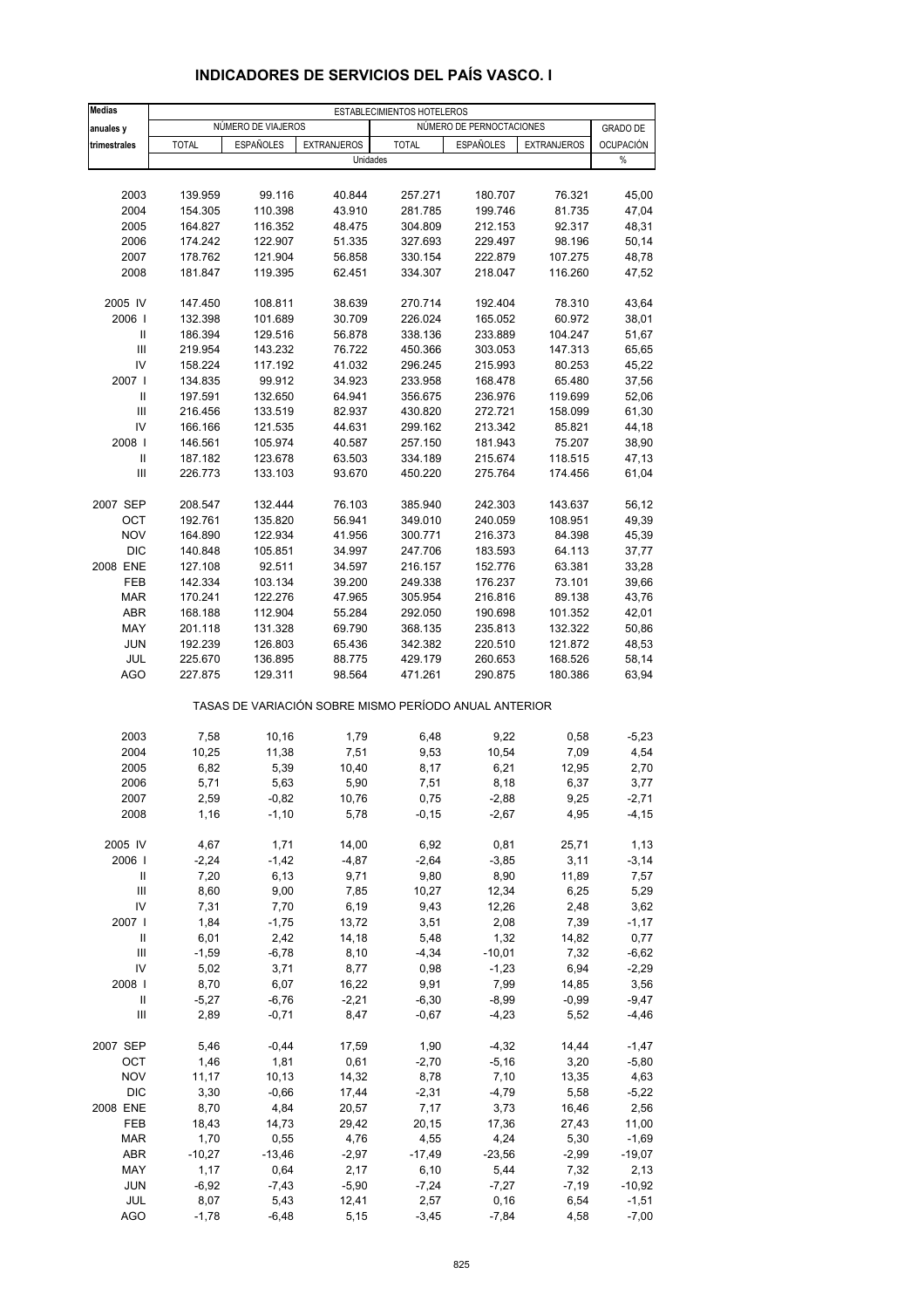| <b>Medias</b>                      |              |                    |                                                       | <b>ACAMPAMENTOS TURÍSTICOS (5)</b> |                          |                    |                  |
|------------------------------------|--------------|--------------------|-------------------------------------------------------|------------------------------------|--------------------------|--------------------|------------------|
| anuales y                          |              | NUMERO DE VIAJEROS |                                                       |                                    | NÚMERO DE PERNOCTACIONES |                    | <b>GRADO DE</b>  |
| trimestrales                       | <b>TOTAL</b> | <b>ESPAÑOLES</b>   | <b>EXTRANJEROS</b>                                    | <b>TOTAL</b>                       | ESPAÑOLES                | <b>EXTRANJEROS</b> | <b>OCUPACIÓN</b> |
|                                    |              |                    | Unidades                                              |                                    |                          |                    | $\%$             |
|                                    |              |                    |                                                       |                                    |                          |                    |                  |
| 2003                               | 12.651       | 6.997              | 5.654                                                 | 35.115                             | 22.197                   | 12.918             | 26,69            |
| 2004                               | 13.750       | 6.632              | 7.118                                                 | 36.915                             | 21.638                   | 15.277             | 33,84            |
| 2005                               | 14.859       | 7.793              | 7.066                                                 | 38.194                             | 22.409                   | 15.785             | 31,75            |
| 2006                               | 13.388       | 6.960              | 6.428                                                 | 37.506                             | 21.949                   | 15.557             | 33,18            |
| 2007                               | 12.599       | 6.289              | 6.311                                                 | 34.603                             | 19.137                   | 15.467             | 31,99            |
| 2008                               | 15.298       | 7.000              | 8.298                                                 | 43.093                             | 22.735                   | 20.358             | 35,85            |
| 2005 IV                            | 3.011        | 1.616              | 1.395                                                 | 7.399                              | 4.467                    | 2.932              | 19,01            |
| 2006                               | 1.580        | 1.020              | 561                                                   | 4.044                              | 3.062                    | 982                | 20,92            |
| Ш                                  | 10.826       | 6.462              | 4.363                                                 | 24.416                             | 15.591                   | 8.824              | 33,01            |
| $\mathbf{III}$                     | 38.095       | 18.456             | 19.639                                                | 114.017                            | 64.427                   | 49.590             | 55,40            |
| IV                                 | 3.051        | 1.903              | 1.148                                                 | 7.547                              | 4.717                    | 2.830              | 23,39            |
| 2007 l                             | 1.542        | 888                | 654                                                   | 3.330                              | 2.222                    | 1.107              | 22,13            |
| Ш                                  | 9.285        | 5.249              | 4.036                                                 | 21.616                             | 11.958                   | 9.658              | 31,41            |
| $\mathbf{III}$                     | 36.616       | 17.295             | 19.321                                                | 106.740                            | 58.742                   | 47.998             | 52,45            |
| IV                                 | 2.954        | 1.721              | 1.233                                                 | 6.728                              | 3.624                    | 3.103              | 21,96            |
| 2008                               | 2.102        | 1.271              | 831                                                   | 4.728                              | 3.228                    | 1.500              | 22,24            |
| $\mathbf{II}$                      | 7.647        | 3.961              | 3.686                                                 | 16.543                             | 9.433                    | 7.110              | 32,48            |
| Ш                                  | 46.568       | 20.154             | 26.414                                                | 140.467                            | 71.951                   | 68.516             | 61,33            |
| 2007 SEP                           | 16.060       | 8.334              | 7.726                                                 | 35.498                             | 17.905                   | 17.593             | 35,25            |
| ОСТ                                | 5.713        | 3.348              | 2.365                                                 | 12.708                             | 6.470                    | 6.238              | 28,25            |
| <b>NOV</b>                         | 2.046        | 1.260              | 786                                                   | 4.856                              | 3.158                    | 1.698              | 20,14            |
| <b>DIC</b>                         | 1.103        | 555                | 548                                                   | 2.619                              | 1.245                    | 1.374              | 17,50            |
| 2008 ENE                           | 684          | 402                | 282                                                   | 1.602                              | 912                      | 690                | 20,43            |
| FEB                                | 1.415        | 686                | 729                                                   | 2.851                              | 1.422                    | 1.429              | 18,85            |
| <b>MAR</b>                         | 4.207        | 2.724              | 1.483                                                 | 9.730                              | 7.349                    | 2.381              | 27,43            |
| <b>ABR</b>                         | 4.676        | 2.303              | 2.373                                                 | 9.075                              | 5.165                    | 3.910              | 29,66            |
| MAY                                | 7.796        | 3.504              | 4.292                                                 | 16.814                             | 8.985                    | 7.829              | 34,11            |
| <b>JUN</b>                         | 10.469       | 6.075              | 4.394                                                 | 23.739                             | 14.148                   | 9.591              | 33,68            |
| JUL                                | 37.599       | 17.128             | 20.471                                                | 109.694                            | 55.089                   | 54.605             | 54,97            |
| AGO                                | 55.536       | 23.180             | 32.356                                                | 171.239                            | 88.813                   | 82.426             | 67,69            |
|                                    |              |                    | TASAS DE VARIACIÓN SOBRE MISMO PERÍODO ANUAL ANTERIOR |                                    |                          |                    |                  |
| 2003                               | 8,71         | 27,93              | $-8,32$                                               | 0,93                               | 10,60                    | $-12,25$           | $-2,63$          |
| 2004                               | 8,69         | $-5,21$            | 25,90                                                 | 5,13                               | $-2,52$                  | 18,26              | 26,80            |
| 2005                               | 8,06         | 17,50              | $-0,72$                                               | 3,46                               | 3,56                     | 3,32               | $-6,19$          |
| 2006                               | $-9,90$      | $-10,68$           | $-9,04$                                               | $-1,80$                            | $-2,05$                  | $-1,45$            | 4,51             |
| 2007                               | $-5,89$      | -9,65              | -1,82                                                 | $-7,74$                            | -12,81                   | $-0,58$            | $-3,59$          |
| 2008                               | $-3,08$      | $-9,62$            | 3,23                                                  | $-4, 12$                           | $-9,45$                  | 2,62               | 1,44             |
| 2005 IV                            | 14,62        | 8,24               | 23,01                                                 | 13,40                              | 7,33                     | 24,10              | $-20,97$         |
| 2006                               | $-36,89$     | $-42,82$           | $-22,20$                                              | $-40,89$                           | $-43,39$                 | $-31,44$           | $-5,95$          |
| Ш                                  | 26,34        | 34,50              | 15,92                                                 | 19,67                              | 24,16                    | 12,47              | 8,11             |
| $\mathsf{III}$                     | $-16,00$     | $-19,64$           | $-12,27$                                              | $-3,48$                            | $-4, 13$                 | $-2,63$            | 0,36             |
| IV                                 | 1,33         | 17,80              | $-17,75$                                              | 2,00                               | 5,58                     | $-3,47$            | 23,02            |
| 2007 l                             | $-2,40$      | $-12,88$           | 16,65                                                 | $-17,67$                           | $-27,43$                 | 12,76              | 5,77             |
| Ш                                  | $-14,23$     | $-18,77$           | $-7,50$                                               | $-11,47$                           | $-23,31$                 | 9,45               | $-4,84$          |
| Ш                                  | $-3,88$      | $-6,29$            | $-1,62$                                               | $-6,38$                            | $-8,82$                  | $-3,21$            | $-5,32$          |
| IV                                 | $-3,18$      | $-9,58$            | 7,44                                                  | $-10,86$                           | $-23,16$                 | 9,65               | $-6,09$          |
| 2008                               | 36,29        | 43,04              | 27,12                                                 | 41,99                              | 45,24                    | 35,46              | 0,48             |
| Ш                                  | $-17,64$     | $-24,55$           | $-8,66$                                               | $-23,47$                           | $-21,12$                 | $-26,38$           | 3,41             |
| $\ensuremath{\mathsf{III}}\xspace$ | $-0,70$      | $-7,45$            | 5,16                                                  | $-1,33$                            | $-9,11$                  | 8,41               | 0,45             |
| 2007 SEP                           | 0,24         | 6,96               | $-6, 11$                                              | $-8,08$                            | $-13,36$                 | $-2,01$            | $-11,16$         |
| OCT                                | 1,22         | 4,79               | $-3,43$                                               | $-1,66$                            | $-10,73$                 | 9,92               | 4,94             |
| <b>NOV</b>                         | $-2,01$      | $-15,21$           | 30,56                                                 | $-10,83$                           | $-11,44$                 | $-9,68$            | $-11,36$         |
| DIC                                | $-22,38$     | $-46,06$           | 39,80                                                 | $-38,69$                           | $-62,68$                 | 46,79              | $-14,72$         |
| 2008 ENE                           | $-49,63$     | $-52,31$           | $-45,24$                                              | $-51,54$                           | $-60,89$                 | $-29,16$           | $-8,59$          |
| FEB                                | 53,14        | 28,95              | 85,97                                                 | 36,28                              | 5,88                     | 90,79              | $-11,67$         |
| <b>MAR</b>                         | 79,40        | 111,16             | 40,57                                                 | 111,94                             | 145,62                   | 48,91              | 20,84            |
| ABR                                | $-41,49$     | $-52,69$           | $-24,04$                                              | $-53,34$                           | $-57,51$                 | $-46,39$           | $-0,37$          |
| MAY                                | 16,36        | 3,82               | 29,08                                                 | 25,77                              | 26,96                    | 24,43              | 19,73            |
| JUN                                | $-20,47$     | $-19,05$           | $-22,35$                                              | $-25,88$                           | $-14,98$                 | $-37,68$           | $-6,39$          |
| JUL                                | $-1,05$      | $-15,73$           | 15,83                                                 | 0,93                               | $-14,94$                 | 24,33              | 11,82            |
| <b>AGO</b>                         | $-0,46$      | $-0,21$            | $-0,63$                                               | $-2,73$                            | $-5,07$                  | $-0,07$            | $-7,21$          |

## **INDICADORES DE SERVICIOS DE PAÍS VASCO. II**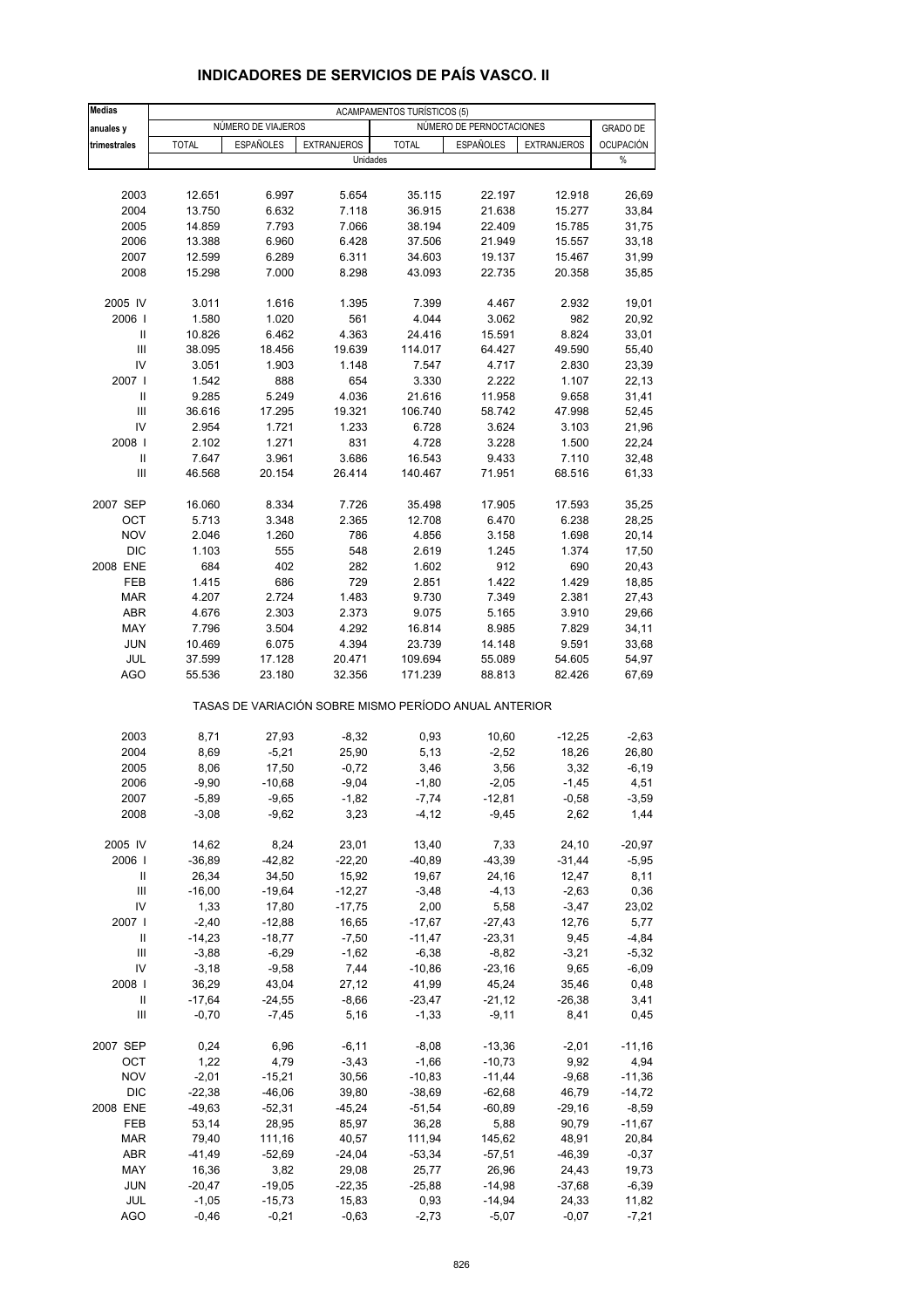| <b>Medias</b>          |                |                    |                                                       | APARTAMENTOS TURÍSTICOS (5) |                          |                    |                 |
|------------------------|----------------|--------------------|-------------------------------------------------------|-----------------------------|--------------------------|--------------------|-----------------|
| anuales y              |                | NÚMERO DE VIAJEROS |                                                       |                             | NÚMERO DE PERNOCTACIONES |                    | <b>GRADO DE</b> |
| trimestrales           | <b>TOTAL</b>   | <b>ESPAÑOLES</b>   | <b>EXTRANJEROS</b>                                    | <b>TOTAL</b>                | <b>ESPAÑOLES</b>         | <b>EXTRANJEROS</b> | OCUPACIÓN       |
|                        |                |                    | Unidades                                              |                             |                          |                    | $\%$            |
|                        |                |                    |                                                       |                             |                          |                    |                 |
| 2003                   | 443            | 388                | 56                                                    | 2.938                       | 2.290                    | 648                | 34,96           |
| 2004<br>2005           | 547<br>543     | 463<br>466         | 84<br>77                                              | 2.852<br>3.433              | 2.019<br>2.304           | 834<br>1.128       | 28,92<br>29,46  |
| 2006                   | 626            | 551                | 74                                                    | 3.298                       | 2.358                    | 941                | 27,14           |
| 2007                   | 826            | 705                | 122                                                   | 4.157                       | 2.785                    | 1.372              | 24,18           |
| 2008                   | 1.213          | 1.004              | 209                                                   | 5.788                       | 3.851                    | 1.937              | 24,73           |
|                        |                |                    |                                                       |                             |                          |                    |                 |
| 2005 IV                | 556            | 502                | 54                                                    | 2.753                       | 2.000                    | 753                | 22,36           |
| 2006                   | 489            | 447                | 42                                                    | 2.800                       | 1.975                    | 826                | 23,26           |
| Ш<br>$\mathbf{III}$    | 740            | 652                | 87                                                    | 3.241                       | 2.334                    | 907                | 26,74           |
| IV                     | 850<br>425     | 723<br>383         | 127<br>42                                             | 4.404<br>2.748              | 3.350<br>1.773           | 1.054<br>975       | 36,30<br>22,26  |
| 2007 l                 | 448            | 399                | 48                                                    | 2.656                       | 1.493                    | 1.163              | 22,06           |
| Ш                      | 938            | 802                | 136                                                   | 4.063                       | 2.734                    | 1.329              | 22,68           |
| Ш                      | 990            | 788                | 201                                                   | 5.563                       | 3.978                    | 1.585              | 29,04           |
| IV                     | 929            | 829                | 101                                                   | 4.347                       | 2.936                    | 1.411              | 22,94           |
| 2008                   | 901            | 781                | 120                                                   | 4.777                       | 3.004                    | 1.773              | 25,61           |
| Ш                      | 1.284          | 1.057              | 227                                                   | 5.256                       | 3.490                    | 1.766              | 20,59           |
| III                    | 1.573          | 1.258              | 315                                                   | 8.104                       | 5.662                    | 2.442              | 29,62           |
|                        |                |                    |                                                       |                             |                          |                    |                 |
| 2007 SEP               | 814            | 688                | 126                                                   | 4.804                       | 3.072                    | 1.732              | 25,88           |
| OCT                    | 789            | 667                | 122                                                   | 4.580                       | 2.941                    | 1.639              | 23,68           |
| <b>NOV</b>             | 986            | 868                | 118                                                   | 4.476                       | 2.820                    | 1.656              | 24,12           |
| <b>DIC</b><br>2008 ENE | 1.013<br>706   | 951<br>596         | 62<br>110                                             | 3.984<br>3.785              | 3.047<br>2.109           | 937<br>1.676       | 21,02<br>20,09  |
| FEB                    | 809            | 698                | 111                                                   | 4.943                       | 3.124                    | 1.819              | 28,80           |
| <b>MAR</b>             | 1.189          | 1.049              | 140                                                   | 5.603                       | 3.779                    | 1.824              | 27,94           |
| ABR                    | 1.254          | 1.068              | 186                                                   | 4.732                       | 2.962                    | 1.770              | 22,11           |
| MAY                    | 1.442          | 1.182              | 260                                                   | 5.207                       | 3.766                    | 1.441              | 18,36           |
| <b>JUN</b>             | 1.156          | 922                | 234                                                   | 5.828                       | 3.742                    | 2.086              | 21,31           |
| JUL                    | 1.580          | 1.168              | 412                                                   | 7.615                       | 4.822                    | 2.793              | 27,84           |
| <b>AGO</b>             | 1.565          | 1.347              | 218                                                   | 8.592                       | 6.502                    | 2.090              | 31,40           |
|                        |                |                    | TASAS DE VARIACIÓN SOBRE MISMO PERÍODO ANUAL ANTERIOR |                             |                          |                    |                 |
| 2003                   | 20,25          | 30,73              | $-22,72$                                              | 11,22                       | 42,39                    | $-37,30$           | $-7,96$         |
| 2004                   | 23,33          | 19,35              | 50,90                                                 | $-2,92$                     | $-11,86$                 | 28,70              | $-17,26$        |
| 2005                   | $-0,73$        | 0,67               | $-8,41$                                               | 20,35                       | 14,15                    | 35,34              | 1,86            |
| 2006                   | 15,29          | 18,44              | $-3,67$                                               | $-3,92$                     | 2,32                     | $-16,65$           | $-7,88$         |
| 2007                   | 32,01          | 27,76              | 63,57                                                 | 26,04                       | 18,13                    | 45,85              | $-10,92$        |
| 2008                   | 53,72          | 52,08              | 62,08                                                 | 44,51                       | 42,98                    | 47,65              | 1,24            |
| 2005 IV                |                | $-8,51$            | $-30,34$                                              | $-10,04$                    |                          | $-27,27$           | $-23,94$        |
| 2006                   | -11,22<br>7,32 | 13,44              | $-32,07$                                              | $-6,16$                     | $-1,23$<br>$-8,30$       | $-0,60$            | $-19,78$        |
| Ш                      | 35,30          | 47,25              | $-15,76$                                              | $-13,87$                    | 13,12                    | $-46,63$           | $-13,47$        |
| Ш                      | 38,76          | 38,24              | 41,79                                                 | 4,08                        | 11,64                    | $-14,36$           | 1,99            |
| IV                     | $-23,67$       | $-23,71$           | $-23,31$                                              | $-0,18$                     | $-11,36$                 | 29,53              | $-0,46$         |
| 2007 l                 | $-8,45$        | $-10,73$           | 16,00                                                 | $-5,17$                     | $-24,39$                 | 40,82              | $-5,16$         |
| Ш                      | 26,77          | 22,89              | 55,73                                                 | 25,38                       | 17,17                    | 46,49              | $-15,20$        |
| $\mathsf{III}$         | 16,48          | 9,04               | 58,95                                                 | 26,32                       | 18,76                    | 50,38              | $-20,02$        |
| IV                     | 118,84         | 116,36             | 141,60                                                | 58,16                       | 65,60                    | 44,63              | 3,05            |
| 2008                   | 101,34         | 95,58              | 148,97                                                | 79,88                       | 101,21                   | 52,49              | 16,11           |
| Ш                      | 36,94          | 31,89              | 66,67                                                 | 29,35                       | 27,64                    | 32,89              | $-9,19$         |
| Ш                      | 45,94          | 49,97              | 31,80                                                 | 36,35                       | 27,77                    | 61,53              | $-3,25$         |
| 2007 SEP               | 22,96          | 17,81              | 61,54                                                 | 44,09                       | 30,50                    | 76,73              | $-6,81$         |
| OCT                    | 66,11          | 54,40              | 183,72                                                | 77,52                       | 59,32                    | 123,30             | 14,84           |
| <b>NOV</b>             | 191,72         | 189,33             | 210,53                                                | 62,17                       | 77,81                    | 41,06              | 4,87            |
| <b>DIC</b>             | 119,74         | 128,06             | 40,91                                                 | 37,14                       | 61,47                    | $-7,96$            | $-9,24$         |
| 2008 ENE               | 67,70          | 61,08              | 115,69                                                | 28,79                       | 38,48                    | 18,36              | $-14,47$        |
| FEB                    | 77,41          | 63,85              | 270,00                                                | 109,98                      | 128,70                   | 84,11              | 37,01           |
| MAR                    | 155,15         | 160,95             | 118,75                                                | 109,54                      | 137,67                   | 68,27              | 28,99           |
| ABR                    | 25,27          | 22,48              | 44,19                                                 | 9,36                        | $-5,34$                  | 47,75              | -19,86          |
| MAY                    | 94,86          | 115,30             | 36,13                                                 | 46,26                       | 64,45                    | 13,46              | 4,56            |
| <b>JUN</b>             | 7,84           | $-6,30$            | 165,91                                                | 35,47                       | 34,41                    | 37,42              | $-6,86$         |
| JUL                    | 78,33          | 63,36              | 140,94                                                | 60,42                       | 47,60                    | 88,72              | 14,05           |
| <b>AGO</b>             | 23,33          | 40,02              | $-28,99$                                              | 20,35                       | 16,19                    | 35,45              | $-14,72$        |

### **INDICADORES DE SERVICIOS DE PAÍS VASCO. III**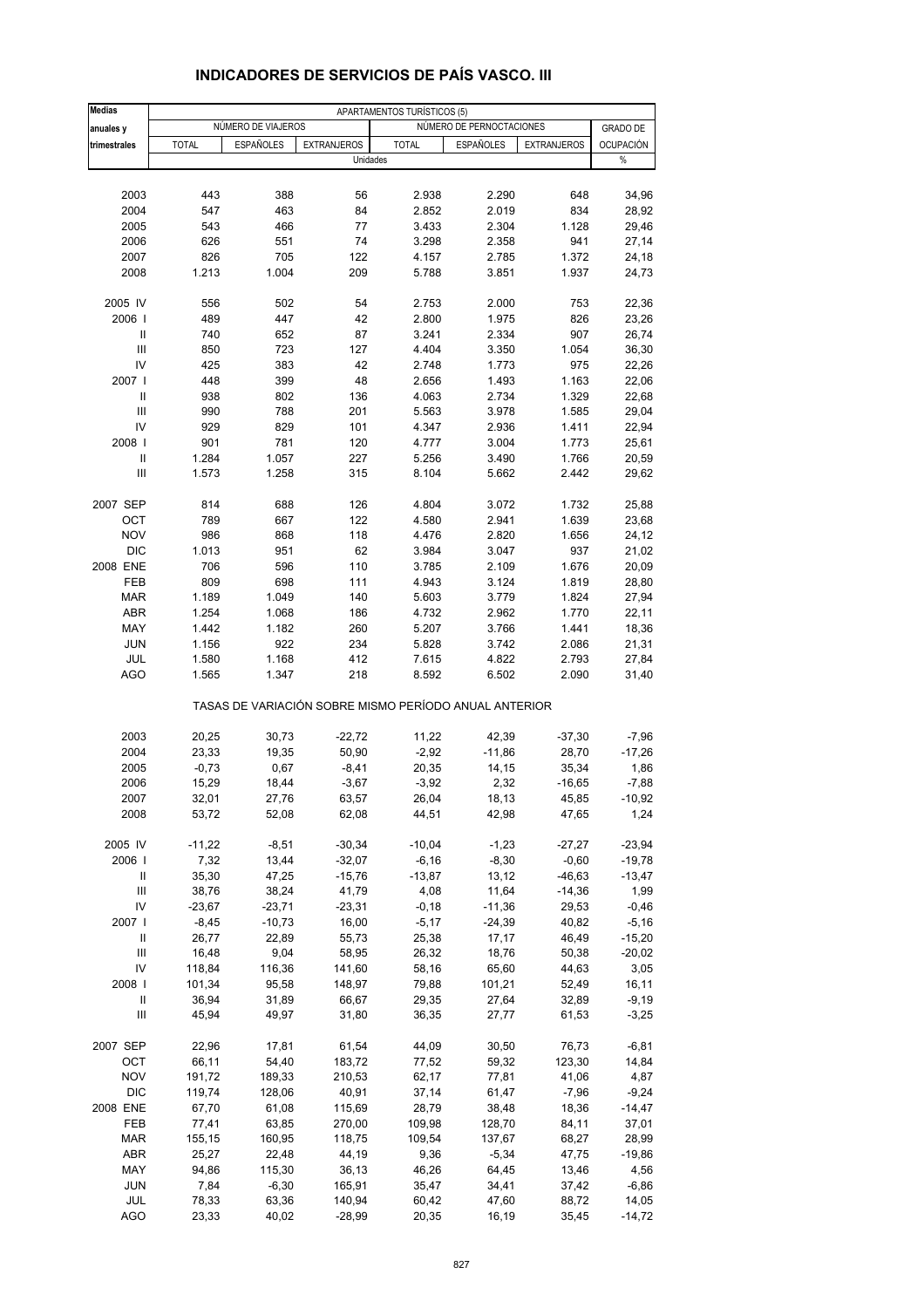| <b>Medias</b><br>TRANSPORTE AÉREO DE PASAJEROS<br><b>TOTAL</b><br>anuales y<br><b>INTERIOR</b><br><b>INTERNACIONAL</b><br>trimestrales<br><b>TOTAL</b><br><b>REGULAR</b><br>NO REGULAR<br><b>TOTAL</b><br><b>REGULAR</b><br>NO REGULAR<br>Unidades<br>2003<br>178.656<br>15.177<br>68.376<br>267.989<br>193.833<br>74.157<br>2004<br>313.939<br>216.355<br>200.392<br>15.963<br>97.584<br>90.531<br>2005<br>269.024<br>13.943<br>74.829<br>351.553<br>255.081<br>82.529<br>2006<br>365.769<br>274.634<br>262.311<br>12.323<br>91.135<br>83.569<br>2007<br>407.118<br>308.515<br>295.875<br>12.640<br>98.603<br>90.182<br>2008<br>404.174<br>308.273<br>295.864<br>12.409<br>88.619<br>95.902<br>2005 IV<br>333.877<br>265.670<br>257.950<br>7.721<br>68.207<br>63.757<br>2006  <br>299.402<br>240.663<br>232.725<br>7.938<br>58.739<br>57.043<br>Ш<br>388.553<br>290.173<br>280.338<br>9.835<br>98.380<br>90.764<br>$\ensuremath{\mathsf{III}}\xspace$<br>421.429<br>294.359<br>271.532<br>22.827<br>127.070<br>112.754<br>IV<br>273.342<br>8.693<br>353.691<br>264.649<br>80.349<br>73.717<br>2007 l<br>327.925<br>260.888<br>254.074<br>6.814<br>67.037<br>65.194<br>Ш<br>435.425<br>327.740<br>316.564<br>11.177<br>107.685<br>98.909<br>$\begin{array}{c} \hline \end{array}$<br>117.979<br>477.348<br>341.658<br>318.047<br>23.611<br>135.690<br>IV<br>387.775<br>303.774<br>294.817<br>8.957<br>84.001<br>78.646<br>2008  <br>366.876<br>290.736<br>274.771<br>15.965<br>76.140<br>70.481<br>$\ensuremath{\mathsf{II}}$<br>323.897<br>7.784<br>91.274<br>418.954<br>316.113<br>95.057<br>Ш<br>437.953<br>311.142<br>297.129<br>14.013<br>126.812<br>111.845<br>2007 SEP<br>465.714<br>340.805<br>321.844<br>18.961<br>124.909<br>107.920<br>OCT<br>439.440<br>333.802<br>327.021<br>6.781<br>105.638<br>98.927 |                     |
|----------------------------------------------------------------------------------------------------------------------------------------------------------------------------------------------------------------------------------------------------------------------------------------------------------------------------------------------------------------------------------------------------------------------------------------------------------------------------------------------------------------------------------------------------------------------------------------------------------------------------------------------------------------------------------------------------------------------------------------------------------------------------------------------------------------------------------------------------------------------------------------------------------------------------------------------------------------------------------------------------------------------------------------------------------------------------------------------------------------------------------------------------------------------------------------------------------------------------------------------------------------------------------------------------------------------------------------------------------------------------------------------------------------------------------------------------------------------------------------------------------------------------------------------------------------------------------------------------------------------------------------------------------------------------------------------------------------------------------------------------------------------------------------------------------------------|---------------------|
|                                                                                                                                                                                                                                                                                                                                                                                                                                                                                                                                                                                                                                                                                                                                                                                                                                                                                                                                                                                                                                                                                                                                                                                                                                                                                                                                                                                                                                                                                                                                                                                                                                                                                                                                                                                                                      |                     |
|                                                                                                                                                                                                                                                                                                                                                                                                                                                                                                                                                                                                                                                                                                                                                                                                                                                                                                                                                                                                                                                                                                                                                                                                                                                                                                                                                                                                                                                                                                                                                                                                                                                                                                                                                                                                                      |                     |
|                                                                                                                                                                                                                                                                                                                                                                                                                                                                                                                                                                                                                                                                                                                                                                                                                                                                                                                                                                                                                                                                                                                                                                                                                                                                                                                                                                                                                                                                                                                                                                                                                                                                                                                                                                                                                      |                     |
|                                                                                                                                                                                                                                                                                                                                                                                                                                                                                                                                                                                                                                                                                                                                                                                                                                                                                                                                                                                                                                                                                                                                                                                                                                                                                                                                                                                                                                                                                                                                                                                                                                                                                                                                                                                                                      |                     |
|                                                                                                                                                                                                                                                                                                                                                                                                                                                                                                                                                                                                                                                                                                                                                                                                                                                                                                                                                                                                                                                                                                                                                                                                                                                                                                                                                                                                                                                                                                                                                                                                                                                                                                                                                                                                                      | 5.780               |
|                                                                                                                                                                                                                                                                                                                                                                                                                                                                                                                                                                                                                                                                                                                                                                                                                                                                                                                                                                                                                                                                                                                                                                                                                                                                                                                                                                                                                                                                                                                                                                                                                                                                                                                                                                                                                      | 7.053               |
|                                                                                                                                                                                                                                                                                                                                                                                                                                                                                                                                                                                                                                                                                                                                                                                                                                                                                                                                                                                                                                                                                                                                                                                                                                                                                                                                                                                                                                                                                                                                                                                                                                                                                                                                                                                                                      | 7.700               |
|                                                                                                                                                                                                                                                                                                                                                                                                                                                                                                                                                                                                                                                                                                                                                                                                                                                                                                                                                                                                                                                                                                                                                                                                                                                                                                                                                                                                                                                                                                                                                                                                                                                                                                                                                                                                                      | 7.565               |
|                                                                                                                                                                                                                                                                                                                                                                                                                                                                                                                                                                                                                                                                                                                                                                                                                                                                                                                                                                                                                                                                                                                                                                                                                                                                                                                                                                                                                                                                                                                                                                                                                                                                                                                                                                                                                      | 8.421               |
|                                                                                                                                                                                                                                                                                                                                                                                                                                                                                                                                                                                                                                                                                                                                                                                                                                                                                                                                                                                                                                                                                                                                                                                                                                                                                                                                                                                                                                                                                                                                                                                                                                                                                                                                                                                                                      | 7.283               |
|                                                                                                                                                                                                                                                                                                                                                                                                                                                                                                                                                                                                                                                                                                                                                                                                                                                                                                                                                                                                                                                                                                                                                                                                                                                                                                                                                                                                                                                                                                                                                                                                                                                                                                                                                                                                                      |                     |
|                                                                                                                                                                                                                                                                                                                                                                                                                                                                                                                                                                                                                                                                                                                                                                                                                                                                                                                                                                                                                                                                                                                                                                                                                                                                                                                                                                                                                                                                                                                                                                                                                                                                                                                                                                                                                      | 4.450<br>1.696      |
|                                                                                                                                                                                                                                                                                                                                                                                                                                                                                                                                                                                                                                                                                                                                                                                                                                                                                                                                                                                                                                                                                                                                                                                                                                                                                                                                                                                                                                                                                                                                                                                                                                                                                                                                                                                                                      | 7.616               |
|                                                                                                                                                                                                                                                                                                                                                                                                                                                                                                                                                                                                                                                                                                                                                                                                                                                                                                                                                                                                                                                                                                                                                                                                                                                                                                                                                                                                                                                                                                                                                                                                                                                                                                                                                                                                                      | 14.316              |
|                                                                                                                                                                                                                                                                                                                                                                                                                                                                                                                                                                                                                                                                                                                                                                                                                                                                                                                                                                                                                                                                                                                                                                                                                                                                                                                                                                                                                                                                                                                                                                                                                                                                                                                                                                                                                      | 6.633               |
|                                                                                                                                                                                                                                                                                                                                                                                                                                                                                                                                                                                                                                                                                                                                                                                                                                                                                                                                                                                                                                                                                                                                                                                                                                                                                                                                                                                                                                                                                                                                                                                                                                                                                                                                                                                                                      | 1.843               |
|                                                                                                                                                                                                                                                                                                                                                                                                                                                                                                                                                                                                                                                                                                                                                                                                                                                                                                                                                                                                                                                                                                                                                                                                                                                                                                                                                                                                                                                                                                                                                                                                                                                                                                                                                                                                                      | 8.776               |
|                                                                                                                                                                                                                                                                                                                                                                                                                                                                                                                                                                                                                                                                                                                                                                                                                                                                                                                                                                                                                                                                                                                                                                                                                                                                                                                                                                                                                                                                                                                                                                                                                                                                                                                                                                                                                      | 17.711              |
|                                                                                                                                                                                                                                                                                                                                                                                                                                                                                                                                                                                                                                                                                                                                                                                                                                                                                                                                                                                                                                                                                                                                                                                                                                                                                                                                                                                                                                                                                                                                                                                                                                                                                                                                                                                                                      | 5.355               |
|                                                                                                                                                                                                                                                                                                                                                                                                                                                                                                                                                                                                                                                                                                                                                                                                                                                                                                                                                                                                                                                                                                                                                                                                                                                                                                                                                                                                                                                                                                                                                                                                                                                                                                                                                                                                                      | 5.659               |
|                                                                                                                                                                                                                                                                                                                                                                                                                                                                                                                                                                                                                                                                                                                                                                                                                                                                                                                                                                                                                                                                                                                                                                                                                                                                                                                                                                                                                                                                                                                                                                                                                                                                                                                                                                                                                      | 3.783               |
|                                                                                                                                                                                                                                                                                                                                                                                                                                                                                                                                                                                                                                                                                                                                                                                                                                                                                                                                                                                                                                                                                                                                                                                                                                                                                                                                                                                                                                                                                                                                                                                                                                                                                                                                                                                                                      | 14.967              |
|                                                                                                                                                                                                                                                                                                                                                                                                                                                                                                                                                                                                                                                                                                                                                                                                                                                                                                                                                                                                                                                                                                                                                                                                                                                                                                                                                                                                                                                                                                                                                                                                                                                                                                                                                                                                                      |                     |
|                                                                                                                                                                                                                                                                                                                                                                                                                                                                                                                                                                                                                                                                                                                                                                                                                                                                                                                                                                                                                                                                                                                                                                                                                                                                                                                                                                                                                                                                                                                                                                                                                                                                                                                                                                                                                      | 16.989              |
| <b>NOV</b>                                                                                                                                                                                                                                                                                                                                                                                                                                                                                                                                                                                                                                                                                                                                                                                                                                                                                                                                                                                                                                                                                                                                                                                                                                                                                                                                                                                                                                                                                                                                                                                                                                                                                                                                                                                                           | 6.711<br>3.024      |
| 376.792<br>305.555<br>295.915<br>9.640<br>71.237<br>68.213<br><b>DIC</b><br>347.093<br>271.966<br>10.451<br>75.127<br>68.798<br>261.515                                                                                                                                                                                                                                                                                                                                                                                                                                                                                                                                                                                                                                                                                                                                                                                                                                                                                                                                                                                                                                                                                                                                                                                                                                                                                                                                                                                                                                                                                                                                                                                                                                                                              | 6.329               |
| 2008 ENE<br>315.453<br>251.887<br>241.619<br>10.268<br>63.566<br>62.033                                                                                                                                                                                                                                                                                                                                                                                                                                                                                                                                                                                                                                                                                                                                                                                                                                                                                                                                                                                                                                                                                                                                                                                                                                                                                                                                                                                                                                                                                                                                                                                                                                                                                                                                              | 1.533               |
| FEB<br>14.660<br>357.479<br>290.896<br>276.236<br>66.583<br>65.177                                                                                                                                                                                                                                                                                                                                                                                                                                                                                                                                                                                                                                                                                                                                                                                                                                                                                                                                                                                                                                                                                                                                                                                                                                                                                                                                                                                                                                                                                                                                                                                                                                                                                                                                                   | 1.406               |
| <b>MAR</b><br>427.695<br>329.425<br>306.458<br>22.967<br>98.270<br>84.232                                                                                                                                                                                                                                                                                                                                                                                                                                                                                                                                                                                                                                                                                                                                                                                                                                                                                                                                                                                                                                                                                                                                                                                                                                                                                                                                                                                                                                                                                                                                                                                                                                                                                                                                            | 14.038              |
| <b>ABR</b><br>399.385<br>314.218<br>301.554<br>12.664<br>85.167<br>82.618                                                                                                                                                                                                                                                                                                                                                                                                                                                                                                                                                                                                                                                                                                                                                                                                                                                                                                                                                                                                                                                                                                                                                                                                                                                                                                                                                                                                                                                                                                                                                                                                                                                                                                                                            | 2.549               |
| MAY<br>317.854<br>313.629<br>4.225<br>97.984<br>93.956<br>415.838                                                                                                                                                                                                                                                                                                                                                                                                                                                                                                                                                                                                                                                                                                                                                                                                                                                                                                                                                                                                                                                                                                                                                                                                                                                                                                                                                                                                                                                                                                                                                                                                                                                                                                                                                    | 4.028               |
| <b>JUN</b><br>6.463<br>441.638<br>339.618<br>333.155<br>102.020<br>97.247                                                                                                                                                                                                                                                                                                                                                                                                                                                                                                                                                                                                                                                                                                                                                                                                                                                                                                                                                                                                                                                                                                                                                                                                                                                                                                                                                                                                                                                                                                                                                                                                                                                                                                                                            | 4.773               |
| JUL<br>11.820<br>111.872<br>460.448<br>336.630<br>324.810<br>123.818                                                                                                                                                                                                                                                                                                                                                                                                                                                                                                                                                                                                                                                                                                                                                                                                                                                                                                                                                                                                                                                                                                                                                                                                                                                                                                                                                                                                                                                                                                                                                                                                                                                                                                                                                 | 11.946              |
| <b>AGO</b><br>16.205<br>111.817<br>415.458<br>285.653<br>269.448<br>129.805                                                                                                                                                                                                                                                                                                                                                                                                                                                                                                                                                                                                                                                                                                                                                                                                                                                                                                                                                                                                                                                                                                                                                                                                                                                                                                                                                                                                                                                                                                                                                                                                                                                                                                                                          | 17.988              |
| TASAS DE VARIACIÓN SOBRE MISMO PERÍODO ANUAL ANTERIOR                                                                                                                                                                                                                                                                                                                                                                                                                                                                                                                                                                                                                                                                                                                                                                                                                                                                                                                                                                                                                                                                                                                                                                                                                                                                                                                                                                                                                                                                                                                                                                                                                                                                                                                                                                |                     |
| 2003<br>14,45<br>14,69<br>14,83<br>13,12<br>13,83<br>13,29                                                                                                                                                                                                                                                                                                                                                                                                                                                                                                                                                                                                                                                                                                                                                                                                                                                                                                                                                                                                                                                                                                                                                                                                                                                                                                                                                                                                                                                                                                                                                                                                                                                                                                                                                           | 20,53               |
| 2004<br>17,15<br>11,62<br>12,17<br>5,18<br>31,59<br>32,40                                                                                                                                                                                                                                                                                                                                                                                                                                                                                                                                                                                                                                                                                                                                                                                                                                                                                                                                                                                                                                                                                                                                                                                                                                                                                                                                                                                                                                                                                                                                                                                                                                                                                                                                                            | 22,02               |
| 2005<br>11,98<br>$-12,66$<br>24,34<br>27,29<br>-15,43<br>-17,34                                                                                                                                                                                                                                                                                                                                                                                                                                                                                                                                                                                                                                                                                                                                                                                                                                                                                                                                                                                                                                                                                                                                                                                                                                                                                                                                                                                                                                                                                                                                                                                                                                                                                                                                                      | 9,17                |
| 2006<br>4,04<br>2,09<br>2,83<br>$-11,62$<br>10,43<br>11,68                                                                                                                                                                                                                                                                                                                                                                                                                                                                                                                                                                                                                                                                                                                                                                                                                                                                                                                                                                                                                                                                                                                                                                                                                                                                                                                                                                                                                                                                                                                                                                                                                                                                                                                                                           | $-1,75$             |
| 2007<br>11,30<br>12,34<br>12,80<br>2,57<br>8,20<br>7,91                                                                                                                                                                                                                                                                                                                                                                                                                                                                                                                                                                                                                                                                                                                                                                                                                                                                                                                                                                                                                                                                                                                                                                                                                                                                                                                                                                                                                                                                                                                                                                                                                                                                                                                                                              | 11,31               |
| 2008<br>$-0,71$<br>0,97<br>$-6,21$<br>$-4,85$<br>$-3,98$<br>0,66                                                                                                                                                                                                                                                                                                                                                                                                                                                                                                                                                                                                                                                                                                                                                                                                                                                                                                                                                                                                                                                                                                                                                                                                                                                                                                                                                                                                                                                                                                                                                                                                                                                                                                                                                     | $-14,32$            |
|                                                                                                                                                                                                                                                                                                                                                                                                                                                                                                                                                                                                                                                                                                                                                                                                                                                                                                                                                                                                                                                                                                                                                                                                                                                                                                                                                                                                                                                                                                                                                                                                                                                                                                                                                                                                                      |                     |
| 2005 IV<br>13,09<br>23,36<br>26,49<br>$-32,47$<br>$-14,62$<br>$-12,26$                                                                                                                                                                                                                                                                                                                                                                                                                                                                                                                                                                                                                                                                                                                                                                                                                                                                                                                                                                                                                                                                                                                                                                                                                                                                                                                                                                                                                                                                                                                                                                                                                                                                                                                                               | $-38,37$            |
| 2006  <br>10,20<br>$-26,76$<br>5,80<br>12,13<br>$-9,08$<br>0,17                                                                                                                                                                                                                                                                                                                                                                                                                                                                                                                                                                                                                                                                                                                                                                                                                                                                                                                                                                                                                                                                                                                                                                                                                                                                                                                                                                                                                                                                                                                                                                                                                                                                                                                                                      | $-77,85$            |
| 2,09<br>Ш<br>6,72<br>3,55<br>3,60<br>17,29<br>14,29<br>$\ensuremath{\mathsf{III}}\xspace$<br>$-0,90$<br>$-5,60$<br>$-4,47$<br>$-17,23$<br>12,03<br>13,66                                                                                                                                                                                                                                                                                                                                                                                                                                                                                                                                                                                                                                                                                                                                                                                                                                                                                                                                                                                                                                                                                                                                                                                                                                                                                                                                                                                                                                                                                                                                                                                                                                                             | 70,49<br>0,65       |
| IV<br>12,59<br>5,93<br>2,89<br>2,60<br>17,80<br>15,62                                                                                                                                                                                                                                                                                                                                                                                                                                                                                                                                                                                                                                                                                                                                                                                                                                                                                                                                                                                                                                                                                                                                                                                                                                                                                                                                                                                                                                                                                                                                                                                                                                                                                                                                                                | 49,05               |
| 2007  <br>9,53<br>8,40<br>9,17<br>$-14,16$<br>14,13<br>14,29                                                                                                                                                                                                                                                                                                                                                                                                                                                                                                                                                                                                                                                                                                                                                                                                                                                                                                                                                                                                                                                                                                                                                                                                                                                                                                                                                                                                                                                                                                                                                                                                                                                                                                                                                         | 8,65                |
| Ш<br>12,95<br>13,64<br>9,46<br>8,97<br>12,06<br>12,92                                                                                                                                                                                                                                                                                                                                                                                                                                                                                                                                                                                                                                                                                                                                                                                                                                                                                                                                                                                                                                                                                                                                                                                                                                                                                                                                                                                                                                                                                                                                                                                                                                                                                                                                                                | 15,23               |
| Ш<br>13,27<br>16,07<br>17,13<br>3,43<br>6,78<br>4,63                                                                                                                                                                                                                                                                                                                                                                                                                                                                                                                                                                                                                                                                                                                                                                                                                                                                                                                                                                                                                                                                                                                                                                                                                                                                                                                                                                                                                                                                                                                                                                                                                                                                                                                                                                 | 23,71               |
| IV<br>9,64<br>3,04<br>4,54<br>6,69<br>11,13<br>11,40                                                                                                                                                                                                                                                                                                                                                                                                                                                                                                                                                                                                                                                                                                                                                                                                                                                                                                                                                                                                                                                                                                                                                                                                                                                                                                                                                                                                                                                                                                                                                                                                                                                                                                                                                                 | $-19,27$            |
| 2008  <br>11,44<br>8,15<br>134,31<br>13,58<br>8,11<br>11,88                                                                                                                                                                                                                                                                                                                                                                                                                                                                                                                                                                                                                                                                                                                                                                                                                                                                                                                                                                                                                                                                                                                                                                                                                                                                                                                                                                                                                                                                                                                                                                                                                                                                                                                                                          | 207,05              |
| Ш<br>$-3,78$<br>$-1,17$<br>$-0,14$<br>$-30,35$<br>$-11,73$<br>$-7,72$                                                                                                                                                                                                                                                                                                                                                                                                                                                                                                                                                                                                                                                                                                                                                                                                                                                                                                                                                                                                                                                                                                                                                                                                                                                                                                                                                                                                                                                                                                                                                                                                                                                                                                                                                | $-56,89$            |
| $\ensuremath{\mathsf{III}}\xspace$<br>$-9,36$<br>$-9,05$<br>$-6,02$<br>$-45,97$<br>$-10,11$<br>$-9,08$                                                                                                                                                                                                                                                                                                                                                                                                                                                                                                                                                                                                                                                                                                                                                                                                                                                                                                                                                                                                                                                                                                                                                                                                                                                                                                                                                                                                                                                                                                                                                                                                                                                                                                               | $-17,18$            |
| 2007 SEP<br>11,97<br>13,54<br>14,23<br>2,97<br>7,90<br>3,54                                                                                                                                                                                                                                                                                                                                                                                                                                                                                                                                                                                                                                                                                                                                                                                                                                                                                                                                                                                                                                                                                                                                                                                                                                                                                                                                                                                                                                                                                                                                                                                                                                                                                                                                                          | 47,31               |
| $-12,76$<br>OCT<br>10,37<br>12,88<br>13,57<br>3,13<br>4,70                                                                                                                                                                                                                                                                                                                                                                                                                                                                                                                                                                                                                                                                                                                                                                                                                                                                                                                                                                                                                                                                                                                                                                                                                                                                                                                                                                                                                                                                                                                                                                                                                                                                                                                                                           | $-15,56$            |
| <b>NOV</b><br>11,40<br>12,92<br>12,00<br>51,10<br>5,34<br>4,99                                                                                                                                                                                                                                                                                                                                                                                                                                                                                                                                                                                                                                                                                                                                                                                                                                                                                                                                                                                                                                                                                                                                                                                                                                                                                                                                                                                                                                                                                                                                                                                                                                                                                                                                                       | 13,68               |
| <b>DIC</b><br>6,90<br>7,20<br>8,17<br>$-12,37$<br>5,83<br>11,51                                                                                                                                                                                                                                                                                                                                                                                                                                                                                                                                                                                                                                                                                                                                                                                                                                                                                                                                                                                                                                                                                                                                                                                                                                                                                                                                                                                                                                                                                                                                                                                                                                                                                                                                                      | $-31,87$            |
| 2008 ENE<br>73,21<br>8,40<br>8,46<br>6,76<br>8,19<br>7,40                                                                                                                                                                                                                                                                                                                                                                                                                                                                                                                                                                                                                                                                                                                                                                                                                                                                                                                                                                                                                                                                                                                                                                                                                                                                                                                                                                                                                                                                                                                                                                                                                                                                                                                                                            | 53,92               |
| FEB<br>16,13<br>17,77<br>14,67<br>139,31<br>9,49<br>9,32                                                                                                                                                                                                                                                                                                                                                                                                                                                                                                                                                                                                                                                                                                                                                                                                                                                                                                                                                                                                                                                                                                                                                                                                                                                                                                                                                                                                                                                                                                                                                                                                                                                                                                                                                             | 17,85               |
| <b>MAR</b><br>11,10<br>8,58<br>3,88<br>173,84<br>20,51<br>7,70                                                                                                                                                                                                                                                                                                                                                                                                                                                                                                                                                                                                                                                                                                                                                                                                                                                                                                                                                                                                                                                                                                                                                                                                                                                                                                                                                                                                                                                                                                                                                                                                                                                                                                                                                       | 320,30              |
| <b>ABR</b><br>$-5,40$<br>1,19<br>3,37<br>$-32,64$<br>$-23,74$<br>$-13,69$                                                                                                                                                                                                                                                                                                                                                                                                                                                                                                                                                                                                                                                                                                                                                                                                                                                                                                                                                                                                                                                                                                                                                                                                                                                                                                                                                                                                                                                                                                                                                                                                                                                                                                                                            | $-84,02$            |
| MAY<br>$-3,23$<br>$-2,98$<br>$-2,45$<br>$-30,93$<br>$-4,04$<br>$-2,67$<br>JUN<br>$-2,80$<br>$-1,58$<br>$-0,98$<br>$-24,96$<br>$-6,64$<br>$-6,91$                                                                                                                                                                                                                                                                                                                                                                                                                                                                                                                                                                                                                                                                                                                                                                                                                                                                                                                                                                                                                                                                                                                                                                                                                                                                                                                                                                                                                                                                                                                                                                                                                                                                     | $-27,70$<br>$-0,65$ |
| JUL<br>$-8,85$<br>$-7,41$<br>$-4,46$<br>$-49,93$<br>$-12,54$<br>$-9,94$                                                                                                                                                                                                                                                                                                                                                                                                                                                                                                                                                                                                                                                                                                                                                                                                                                                                                                                                                                                                                                                                                                                                                                                                                                                                                                                                                                                                                                                                                                                                                                                                                                                                                                                                              | $-31,13$            |
| <b>AGO</b><br>$-9,91$<br>$-10,90$<br>$-7,82$<br>$-42,67$<br>$-7,67$<br>$-8,19$                                                                                                                                                                                                                                                                                                                                                                                                                                                                                                                                                                                                                                                                                                                                                                                                                                                                                                                                                                                                                                                                                                                                                                                                                                                                                                                                                                                                                                                                                                                                                                                                                                                                                                                                       | $-4,30$             |

## **INDICADORES DE SERVICIOS DEL PAÍS VASCO. IV**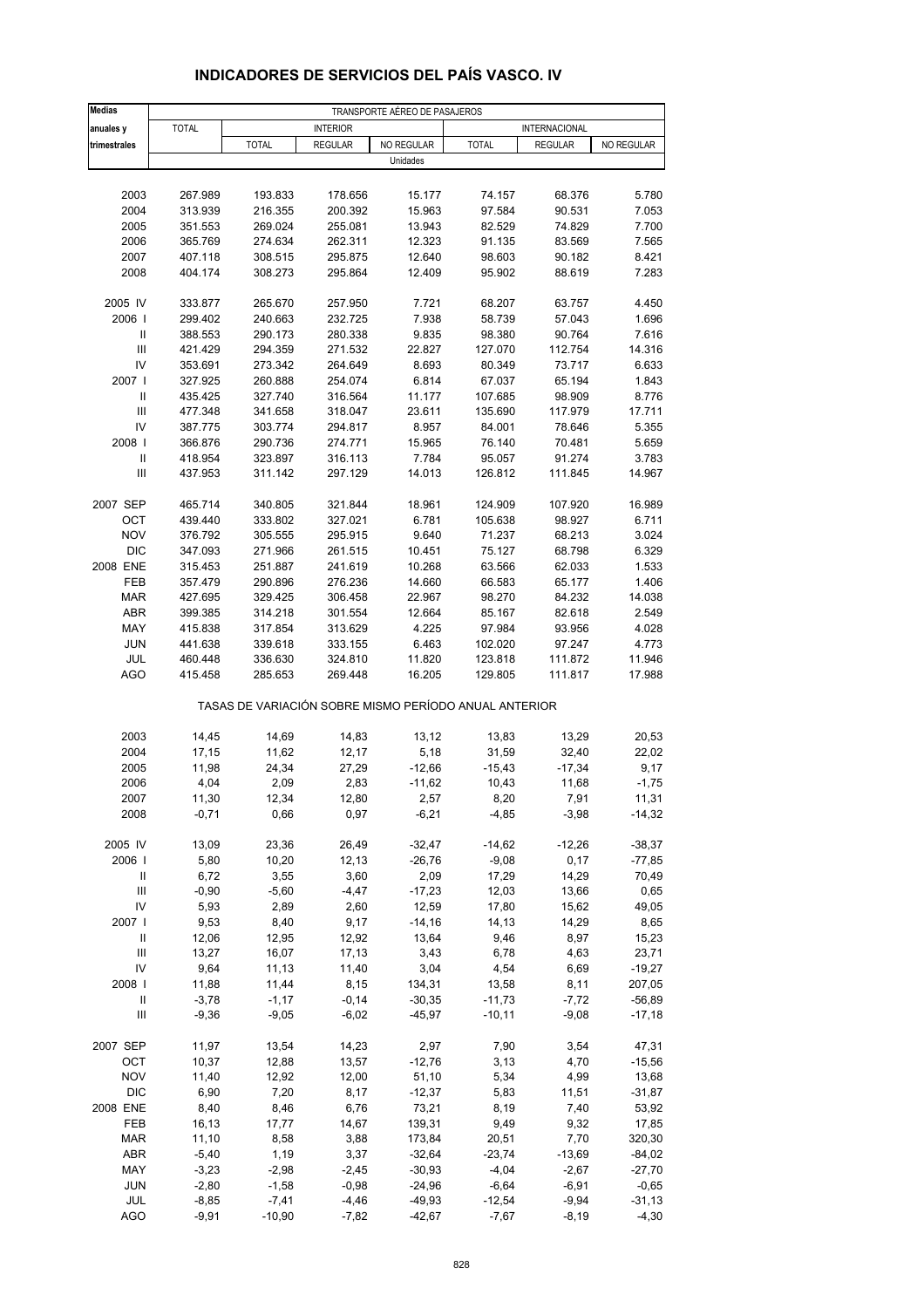| <b>Medias</b>                      |                    |                    |                      |                  | CONSUMO              |                                                       |                  |                          |
|------------------------------------|--------------------|--------------------|----------------------|------------------|----------------------|-------------------------------------------------------|------------------|--------------------------|
| anuales y                          | IPI. INE           | IPI.CCAA           | IPI.CCAA             | I.A.I.           | <b>GASOLINA</b>      | MATRICULACIÓN                                         | <b>ÍNDICE</b>    | I.VENTAS G.S.            |
| trimestrales                       | <b>B.CONSUMO</b>   | <b>B.CONSUMO</b>   | <b>B.INTERMEDIOS</b> | <b>B.CONSUMO</b> | <b>AUTO</b>          | <b>TURISMOS</b>                                       | COMERC. MENOR    | DEFLACTADA               |
|                                    | <b>Base 2000</b>   | <b>Base 2000</b>   | <b>Base 2000</b>     | <b>Base 1990</b> | Unidades             | Unidades                                              | <b>Base 2006</b> | <b>Base 2004</b>         |
|                                    |                    |                    |                      |                  |                      |                                                       |                  |                          |
| 2003                               | 109,9              | 102,9              | 102,2                | 144,7            | 27.487,4             | 4.932,8                                               | 88,5             | 96,2                     |
| 2004                               | 116,5              | 101,3              | 103,0                | 147,5            | 25.969,3             | 5.127,2                                               | 94,6             | 100,0                    |
| 2005                               | 117,0              | 101,6              | 104,2                | 152,3            | 24.670,9             | 4.899,3                                               | 100,0            | 109,4                    |
| 2006                               | 124,8              | 100,1              | 106,8                | 156,4            | 23.084,9             | 4.763,1                                               | 104,1            | 110,7                    |
| 2007                               | 124,4              | 99,8               | 111,4                | 159,6            | 22.208,5             | 4.758,3                                               | 109,4            | 110,2                    |
| 2008                               | 114,9              | 94,9               | 109,1                | 166,2            | 20.096,4             | 3.777,0                                               | 107,0            | 104,7                    |
| 2005 IV                            |                    |                    |                      |                  | 23.459,0             |                                                       |                  |                          |
| 2006                               | 114,6<br>128,6     | 100,2<br>107,7     | 102,9<br>113,7       | 158,9<br>153,8   |                      | 5.014,0<br>4.878,0                                    | 111,8<br>100,7   | 123,1<br>107,4           |
| Ш                                  | 125,5              | 98,8               | 111,5                | 157,2            | 21.932,5<br>24.106,3 | 5.139,0                                               | 102,7            | 102,0                    |
| $\ensuremath{\mathsf{III}}\xspace$ | 117,0              | 92,3               | 94,0                 | 152,5            | 24.009,7             | 4.215,0                                               | 99,0             | 111,7                    |
| IV                                 | 128,0              | 101,7              | 108,1                | 162,3            | 22.291,2             | 4.820,3                                               | 114,2            | 121,6                    |
| 2007 l                             | 133,8              | 106,1              | 119,6                | 154,0            | 20.990,8             | 4.795,7                                               | 108,6            | 110,8                    |
| $\ensuremath{\mathsf{II}}$         | 133,5              | 102,3              | 118,5                | 160,7            | 22.322,7             | 4.780,0                                               | 107,5            | 101,3                    |
| $\ensuremath{\mathsf{III}}\xspace$ | 111,3              | 89,4               | 96,5                 | 155,3            | 23.874,8             | 4.388,3                                               | 101,9            | 109,8                    |
| IV                                 | 118,9              | 101,4              | 111,0                | 168,4            | 21.646,0             | 5.069,3                                               | 119,8            | 119,1                    |
| 2008                               | 115,1              | 98,1               | 113,3                | 161,4            | 19.015,7             | 3.790,7                                               | 108,1            | 104,7                    |
| $\ensuremath{\mathsf{II}}$         | 123,1              | 101,2              | 120,4                | 172,4            | 19.785,5             | 4.262,3                                               | 109,4            |                          |
| Ш                                  | 102,4              | 80,8               | 85,9                 | 164,2            | 24.271,5             | 3.278,0                                               | 101,7            |                          |
|                                    |                    |                    |                      |                  |                      |                                                       |                  |                          |
| 2007 OCT                           | 134,7              | 109,0              | 124,9                | 168,4            | 23.401,0             | 4.870,0                                               | 113,1            | 102,8                    |
| <b>NOV</b>                         | 121,9              | 102,6              | 117,3                | 174,4            | 21.138,0             | 4.571,0                                               | 110,6            | 105,8                    |
| <b>DIC</b>                         | 100,0              | 92,7               | 90,8                 | 162,3            | 20.398,9             | 5.767,0                                               | 135,7            | 148,6                    |
| 2008 ENE                           | 111,8              | 97,9               | 117,6                | 153,3            | 18.668,7             | 3.567,0                                               | 119,2            | 118,9                    |
| FEB<br><b>MAR</b>                  | 120,2<br>113,4     | 102,4<br>94,0      | 118,1<br>104,1       | 164,9<br>166,1   | 19.265,4<br>19.113,1 | 4.060,0<br>3.745,0                                    | 103,0<br>102,1   | 95,2<br>99,9             |
| ABR                                | 127,2              | 108,8              | 124,7                | 166,7            | 20.037,7             | 4.458,0                                               | 109,7            | $\overline{\phantom{a}}$ |
| MAY                                | 123,3              | 101,5              | 120,2                | 175,0            | 19.140,2             | 4.175,0                                               | 112,4            |                          |
| <b>JUN</b>                         | 118,8              | 93,2               | 116,4                | 175,4            | 20.178,4             | 4.154,0                                               | 106,0            |                          |
| JUL                                | 134,9              | 107,1              | 117,5                | 167,3            | 24.271,5             | 4.626,0                                               | 114,9            |                          |
| <b>AGO</b>                         | 69,9               | 54,4               | 54,3                 | 161,1            |                      | 2.236,0                                               | 88,4             |                          |
| <b>SEP</b>                         |                    |                    |                      |                  |                      | 2.972,0                                               |                  |                          |
|                                    |                    |                    |                      |                  |                      | TASAS DE VARIACIÓN SOBRE MISMO PERÍODO ANUAL ANTERIOR |                  |                          |
| 2003                               | 4,99               | $-0,23$            | 0,82                 | $-0,19$          | $-1,07$              | 0,87                                                  | 5,05             | 3,42                     |
| 2004                               | 5,98               | $-1,55$            | 0,74                 | 1,95             | $-5,52$              | 3,94                                                  | 6,91             | 3,96                     |
| 2005                               | 0,49               | 0,25               | 1,25                 | 3,27             | $-5,00$              | $-4,44$                                               | 5,75             | 9,41                     |
| 2006                               | 6,61               | $-1,47$            | 2,47                 | 2,69             | $-6,43$              | $-2,78$                                               | 4,12             | 1,17                     |
| 2007                               | -0,32              | $-0,28$            | 4,31                 | 2,01             | $-3,80$              | $-0,10$                                               | 5,10             | -0,39                    |
| 2008                               | $-9,55$            | $-4,10$            | $-1,89$              | 3,95             | $-8,78$              | $-18,86$                                              | 0,64             | $-5,51$                  |
|                                    |                    |                    |                      |                  |                      |                                                       |                  |                          |
| 2005 IV                            | $-6,27$            | $-1,38$            | 1,28                 | 3,47             | $-6,62$              | $-1,54$                                               | 6,34             | 8,24                     |
| 2006                               | 17,63              | 9,23               | 6,46                 | 7,93             | $-6,35$              | 5,22                                                  | 6,59             | 3,47                     |
| Ш                                  | $-2,28$            | $-10,83$           | $-3,02$              | $-1, 13$         | $-3,28$              | $-3,81$                                               | 2,05             | 0,59                     |
| $\ensuremath{\mathsf{III}}\xspace$ | 1,09               | $-4,68$            | 1,81                 | 2,30             | $-10,69$             | $-8,46$                                               | 6,22             | 2,20                     |
| IV                                 | 11,63              | 1,46               | 5,06                 | 2,18             | $-4,98$              | $-3,86$                                               | 2,16             | $-1,22$                  |
| 2007                               | 4,07               | $-1,42$            | 5,22                 | 0, 13            | $-4,29$              | $-1,69$                                               | 7,82             | 3,17                     |
| Ш                                  | 6,37               | 3,58               | 6,31                 | 2,25             | $-7,40$              | $-6,99$                                               | 4,64             | $-0,72$                  |
| Ш<br>IV                            | $-4,90$<br>$-7,11$ | $-3,11$<br>$-0,26$ | 2,70<br>2,71         | 1,84<br>3,72     | $-0,56$<br>$-2,89$   | 4,11<br>5,17                                          | 3,01             | $-1,70$                  |
| 2008                               | $-13,95$           | $-7,57$            | $-5,32$              | 4,85             | $-9,41$              | $-20,96$                                              | 4,92<br>$-0,46$  | $-2,06$<br>$-5,51$       |
| Ш                                  | $-7,79$            | $-1,11$            | 1,60                 | 7,26             | $-11,37$             | $-10,83$                                              | 1,79             |                          |
| Ш                                  | $-4,61$            | $-3,00$            | $-1,94$              | $-2,06$          | 0,01                 | $-25,30$                                              | 0,56             |                          |
|                                    |                    |                    |                      |                  |                      |                                                       |                  |                          |
| 2007 OCT                           | 1,81               | 3,32               | 6,30                 | 3,06             | 3,21                 | 9,24                                                  | 7,42             | 1,78                     |
| <b>NOV</b>                         | $-15,76$           | $-2,75$            | $-0,17$              | 6,08             | $-1,95$              | $-4,47$                                               | 5,60             | $-0,09$                  |
| <b>DIC</b>                         | $-6,45$            | $-1,49$            | 1,79                 | 1,95             | $-9,91$              | 10,52                                                 | 2,39             | $-5,83$                  |
| 2008 ENE                           | $-5,41$            | $-2,78$            | 1,73                 | 8,88             | $-11,55$             | $-23,93$                                              | 1,79             | $-4,50$                  |
| FEB                                | $-5,35$            | $-3,76$            | 1,20                 | 6,94             | 0,48                 | $-7,79$                                               | 4,91             | $-1,55$                  |
| <b>MAR</b>                         | $-27,40$           | $-15,54$           | $-17,77$             | $-0,48$          | $-15,78$             | $-29,27$                                              | $-7,61$          | $-10,08$                 |
| <b>ABR</b>                         | 9,84               | 25,20              | 21,78                | 2,14             | $-7,61$              | 13,90                                                 | 7,72             |                          |
| MAY                                | $-12,55$           | $-7,89$            | $-5,65$              | 22,81            | $-14,36$             | $-15,93$                                              | 1,90             |                          |
| <b>JUN</b>                         | $-17,33$           | $-15,12$           | $-7,47$              | $-0,57$          | $-12,00$             | $-23,92$                                              | $-3,80$          |                          |
| JUL                                | 5,39               | $-2,64$            | $-0,59$              | $-6,01$          | 0,01                 | $-21,37$                                              | 1,96             |                          |
| <b>AGO</b>                         | $-19,38$           | $-3,72$            | $-4,74$              | 2,42             |                      | $-33,67$                                              | $-1,20$          |                          |
| <b>SEP</b>                         |                    |                    |                      |                  |                      | $-24,01$                                              |                  |                          |

### **INDICADORES DE DEMANDA DEL PAÍS VASCO. I**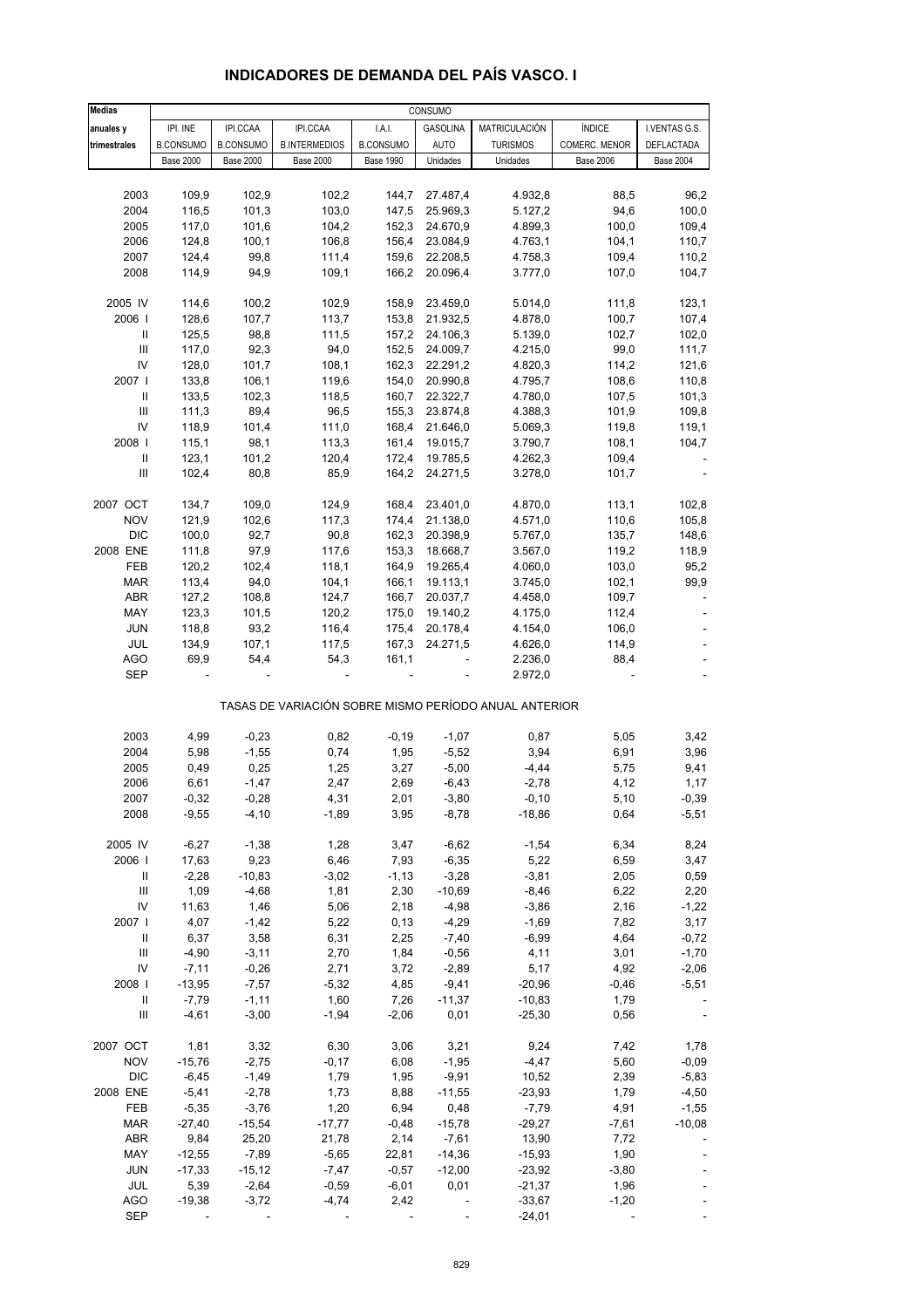| <b>INDICADORES DE DEMANDA DEL PAIS VASCO. II</b> |  |
|--------------------------------------------------|--|
|--------------------------------------------------|--|

| <b>Medias</b>                      | <b>INVERSIÓN</b> |                       |                |                  |                                                       |                  |                 |                     |
|------------------------------------|------------------|-----------------------|----------------|------------------|-------------------------------------------------------|------------------|-----------------|---------------------|
| anuales y                          |                  | IPI. INE              |                | IPI.CCAA         | IPI.CCAA                                              | I.A.I            | MATRICULACIÓN   | <b>INSCRIPCIÓN</b>  |
| trimestrales                       | <b>B. EQUIPO</b> | <b>B. INTERMEDIOS</b> | <b>ENERGÍA</b> | <b>B.EQUIPO</b>  | <b>B.INTERMEDIOS</b>                                  | <b>B.EQUIPO</b>  | VEHÍCULOS CARGA | MAQUINARIA AGRÍCOLA |
|                                    |                  | <b>Base 2000</b>      |                | <b>Base 2000</b> | <b>Base 2000</b>                                      | <b>Base 1990</b> |                 | Unidades            |
|                                    |                  |                       |                |                  |                                                       |                  |                 |                     |
| 2003                               | 95,7             | 99,4                  | 98,2           | 100,6            | 147,1                                                 | 102,2            | 1.052,8         | 27                  |
| 2004                               | 107,7            | 102,0                 | 112,9          | 104,3            | 149,5                                                 | 103,0            | 1.214,5         | 24                  |
| 2005                               | 111,1            | 101,8                 | 115,2          | 110,3            | 152,4                                                 | 104,2            | 1.373,3         | 23                  |
| 2006                               | 123,1            | 105,9                 | 108,0          | 117,9            | 158,4                                                 | 106,8            | 1.306,4         | 21                  |
| 2007                               | 133,5            | 110,8                 | 101,4          | 130,1            | 166,1                                                 | 111,4            | 1.386,7         | 26                  |
| 2008                               | 138,4            | 108,6                 | 108,9          | 116,4            | 171,0                                                 | 109,1            | 864,8           | 24                  |
|                                    |                  |                       |                |                  |                                                       |                  |                 |                     |
| 2005 IV                            | 116,8            | 101,4                 | 124,2          | 114,8            | 166,1                                                 | 102,9            | 1.433,0         | 26                  |
| 2006                               | 122,5            | 110,9                 | 124,5          | 123,7            | 159,7                                                 | 113,7            | 1.313,0         | 23                  |
| Ш                                  | 132,2            | 112,2                 | 95,0           | 117,7            | 165,5                                                 | 111,5            | 1.359,0         | 22                  |
| Ш                                  | 105,1            | 92,9                  | 115,4          | 103,3            | 134,5                                                 | 94,0             | 1.163,7         | 19                  |
| IV                                 | 132,7            | 107,8                 | 97,1           | 127,0            | 174,1                                                 | 108,1            | 1.390,0         | 19                  |
| 2007                               | 137,9            | 118,8                 | 105,3          | 141,5            | 166,0                                                 | 119,6            | 1.352,3         | 28                  |
| Ш                                  | 140,7            | 115,8                 | 107,8          | 135,2            | 173,6                                                 | 118,5            | 1.392,0         | 25                  |
| $\mathbf{III}$                     | 120,1            | 97,8                  | 104,6          | 110,4            | 144,8                                                 | 96,5             | 1.161,3         | 19                  |
| IV                                 | 135,4            | 110,6                 | 87,8           | 133,1            | 180,1                                                 | 111,0            | 1.641,0         | 32                  |
| 2008                               | 137,8            | 111,5                 | 114,4          | 120,0            | 171,3                                                 | 113,3            | 912,7           | 18                  |
| $\, \parallel$                     | 151,9            | 120,4                 | 101,9          | 128,7            | 173,2                                                 | 120,4            | 988,7           | 32                  |
| Ш                                  | 119,2            | 86,5                  | 111,3          | 92,3             | 167,3                                                 | 85,9             | 693,0           | 19                  |
|                                    |                  |                       |                |                  |                                                       |                  |                 |                     |
| 2007 OCT                           | 145,9            | 124,7                 | 89,6           | 143,8            | 176,4                                                 | 124,9            | 1.397,0         | 26                  |
| <b>NOV</b>                         | 134,5            | 117,1                 | 79,6           | 140,4            | 188,4                                                 | 117,3            | 1.453,0         | 21                  |
| <b>DIC</b>                         | 125,7            | 90,0                  | 94,2           | 115,0            | 175,6                                                 | 90,8             | 2.073,0         | 48                  |
| 2008 ENE                           |                  |                       |                |                  |                                                       |                  |                 |                     |
|                                    | 137,0            | 116,2                 | 126,5          | 121,6            | 147,0                                                 | 117,6            | 873,0           | 16                  |
| FEB                                | 144,3            | 115,3                 | 114,2          | 127,8            | 186,7                                                 | 118,1            | 1.033,0         | 18                  |
| <b>MAR</b>                         | 132,2            | 103,0                 | 102,4          | 110,7            | 180,2                                                 | 104,1            | 832,0           | 21                  |
| ABR                                | 158,6            | 124,7                 | 103,0          | 129,5            | 160,1                                                 | 124,7            | 1.077,0         | 39                  |
| MAY                                | 153,6            | 120,7                 | 102,0          | 128,9            | 178,1                                                 | 120,2            | 959,0           | 32                  |
| <b>JUN</b>                         | 143,4            | 115,9                 | 100,6          | 127,7            | 181,4                                                 | 116,4            | 930,0           | 25                  |
| JUL                                | 170,4            | 115,1                 | 113,5          | 135,7            | 177,0                                                 | 117,5            | 1.027,0         | 20                  |
| <b>AGO</b>                         | 67,9             | 57,9                  | 109,1          | 48,9             | 157,6                                                 | 54,3             | 429,0           | 18                  |
| <b>SEP</b>                         |                  |                       |                |                  |                                                       |                  | 623,0           |                     |
|                                    |                  |                       |                |                  | TASAS DE VARIACIÓN SOBRE MISMO PERÍODO ANUAL ANTERIOR |                  |                 |                     |
| 2003                               | 6,33             | 2,33                  | 7,71           | 0,78             | 2,68                                                  | 0,82             | 7,03            | 11,15               |
| 2004                               | 12,49            | 2,59                  | 14,89          | 3,67             | 1,63                                                  | 0,74             | 15,36           | $-12,46$            |
| 2005                               | 3,20             | $-0,20$               | 2,05           | 5,75             | 1,92                                                  | 1,25             | 13,07           | $-3,47$             |
| 2006                               | 10,82            | 4,04                  | $-6,23$        | 6,92             | 3,99                                                  | 2,47             | $-4,87$         | $-10,43$            |
| 2007                               | 8,45             | 4,57                  | $-6,13$        | 10,30            | 4,86                                                  | 4,31             | 6,14            | 24,50               |
| 2008                               | 4,59             |                       |                | $-9,26$          | 0,86                                                  | $-1,89$          | $-33,58$        | $-3,08$             |
|                                    |                  | $-1,80$               | 2,36           |                  |                                                       |                  |                 |                     |
| 2005 IV                            | 3,06             | 0,93                  | 15,47          | 6,79             | 23,53                                                 | 1,28             | 10,63           | 8,45                |
| 2006                               | 16,11            | 7,46                  | 28,84          | 15,18            | 7,45                                                  | 6,46             | $-0, 10$        | 32,08               |
| Ш                                  | 6,59             | 0, 15                 | $-19,75$       | $-3,10$          | 0,51                                                  | $-3,02$          | $-11,18$        | $-18,75$            |
| $\ensuremath{\mathsf{III}}\xspace$ | 7,21             | 2,50                  | $-5,05$        | 5,91             | 3,41                                                  | 1,81             | $-4,28$         | $-16, 18$           |
| IV                                 | 13,58            | 6,24                  | $-21,80$       | 10,66            | 4,82                                                  | 5,06             | $-3,00$         | $-25,97$            |
|                                    |                  |                       |                |                  |                                                       |                  |                 |                     |
| 2007                               | 12,57            | 7,15                  | $-15,39$       | 14,39            | 3,99                                                  | 5,22             | 3,00            | 20,00               |
| Ш                                  | 6,48             | 3,24                  | 13,48          | 14,90            | 4,92                                                  | 6,31             | 2,43            | 13,85               |
| Ш                                  | 14,24            | 5,35                  | $-9,38$        | 6,94             | 7,63                                                  | 2,70             | $-0,20$         | 0,00                |
| IV                                 | 2,04             | 2,63                  | $-9,58$        | 4,78             | 3,47                                                  | 2,71             | 18,06           | 66,67               |
| 2008                               | $-0,07$          | $-6,17$               | 8,58           | $-15,15$         | 3,17                                                  | $-5,32$          | $-32,51$        | $-34,52$            |
| $\, \parallel$                     | 7,91             | 3,97                  | $-5,47$        | $-4,83$          | $-0,23$                                               | 1,60             | $-28,98$        | 29,73               |
| $\mathbf{III}$                     | 6,96             | $-4,26$               | 5,05           | $-5,67$          | $-0,89$                                               | $-1,94$          | $-40,33$        | 2,70                |
| 2007 OCT                           | 8,88             | 10,55                 | $-16,88$       | 6,68             | 2,44                                                  | 6,30             | 3,64            | 100,00              |
| <b>NOV</b>                         | $-2,75$          | $-0,59$               | $-9,03$        | 4,15             | 9,03                                                  | $-0,17$          | $-0,41$         | $-16,00$            |
| <b>DIC</b>                         | 0,00             | $-2,91$               | $-1,87$        | 3,23             | $-0,96$                                               | 1,79             | 52,09           | 152,63              |
| 2008 ENE                           | 3,95             | 1,04                  | 8,12           | $-8,71$          | 11,36                                                 | 1,73             | $-33,66$        | $-30,43$            |
| FEB                                | 7,29             | 0,79                  | 21,10          | $-10,32$         | 1,30                                                  | 1,20             | $-16,02$        | $-18,18$            |
| <b>MAR</b>                         | $-10,37$         | $-18,96$              | $-2,20$        | $-25,55$         | $-0,88$                                               | $-17,77$         | $-44,94$        | $-46, 15$           |
| ABR                                | 29,05            | 19,56                 | $-0,58$        | 12,02            | $-14,39$                                              | 21,78            | $-12,15$        | 69,57               |
| MAY                                | 2,13             | $-2,03$               | $-7,36$        | $-11,77$         | 18,89                                                 | $-5,65$          | $-33,54$        | 10,34               |
| <b>JUN</b>                         | $-3,69$          | $-3,42$               | $-8,21$        | $-11,32$         | $-1,41$                                               | $-7,47$          | $-38,29$        | 13,64               |
| JUL                                | 9,37             | $-0,09$               | 3,75           | $-4,44$          | $-0,73$                                               | $-0,59$          | $-33,22$        | 11,11               |
| <b>AGO</b>                         | 1,34             | $-11,60$              | 6,44           | $-8,94$          | $-1,07$                                               | $-4,74$          | $-52,65$        | $-5,26$             |
| <b>SEP</b>                         |                  |                       |                |                  |                                                       |                  | $-40,10$        |                     |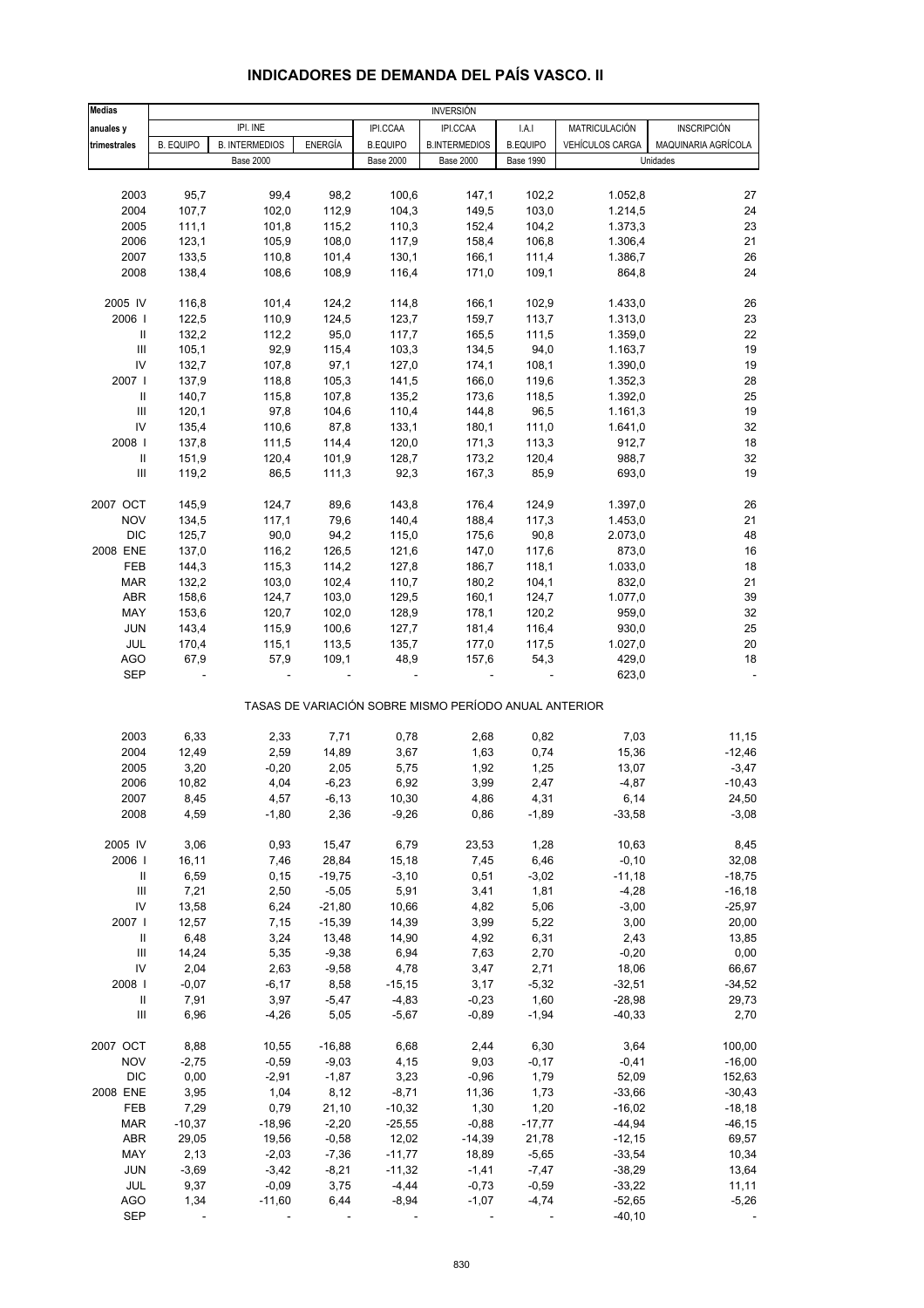# **INDICADORES DEL MERCADO DE TRABAJO DEL PAÍS VASCO. I**

| <b>Medias</b>              |                        | POBLACIÓN ACTIVA (9) |                    |                    |                   | POBLACIÓN OCUPADA (9)                                 |                  |                    |
|----------------------------|------------------------|----------------------|--------------------|--------------------|-------------------|-------------------------------------------------------|------------------|--------------------|
| anuales y                  |                        |                      |                    |                    |                   |                                                       |                  |                    |
| trimestrales               | <b>TOTAL</b>           | <b>VARONES</b>       | <b>MUJERES</b>     | <b>TOTAL</b>       | AGRICULT.         | <b>INDUSTRIA</b>                                      | CONSTRUC.        | <b>SERVICIOS</b>   |
|                            |                        |                      |                    | Miles de personas  |                   |                                                       |                  |                    |
|                            |                        |                      |                    |                    |                   |                                                       |                  |                    |
| 2003                       | 1.007,805              | 589,313<br>595,015   | 418,495            | 912,545            | 13,270            | 255,388                                               | 89,498           | 554,395            |
| 2004<br>2005               | 1.021,073<br>1.034,075 | 595,200              | 426,058<br>438,850 | 921,988<br>958,225 | 12,193<br>15,275  | 254,315<br>245,375                                    | 77,815<br>77,575 | 577,668<br>620,025 |
| 2006                       | 1.058,700              | 600,625              | 458,100            | 984,900            | 15,025            | 241,575                                               | 83,325           | 645,000            |
| 2007                       | 1.055,125              | 595,150              | 459,975            | 990,575            | 14,875            | 239,550                                               | 92,975           | 643,125            |
| 2008                       | 1.058,800              | 597,350              | 461,450            | 999,550            | 15,100            | 237,800                                               | 93,700           | 653,000            |
|                            |                        |                      |                    |                    |                   |                                                       |                  |                    |
| 2005 III                   | 1.027,100              | 595,800              | 431,300            | 950,500            | 15,600            | 238,000                                               | 78,500           | 618,400            |
| IV                         | 1.048,400              | 601,000              | 447,300            | 981,300            | 13,600            | 242,000                                               | 79,900           | 645,800            |
| 2006                       | 1.048,200              | 598,500              | 449,700            | 968,400            | 12,400            | 243,000                                               | 75,500           | 637,600            |
| Ш                          | 1.058,000              | 600,100              | 457,900            | 982,800            | 16,500            | 242,900                                               | 83,900           | 639,600            |
| Ш                          | 1.063,200              | 605,600              | 457,600            | 994,100            | 15,900            | 241,400                                               | 84,900           | 651,900            |
| IV<br>2007 l               | 1.065,400<br>1.050,200 | 598,300              | 467,200<br>456,800 | 994,300<br>980,300 | 15,300            | 239,000                                               | 89,000<br>90,200 | 650,900            |
| Ш                          | 1.058,300              | 593,400<br>597,700   | 460,600            | 994,400            | 14,600<br>11,800  | 239,700<br>242,900                                    | 93,900           | 635,800<br>645,800 |
| Ш                          | 1.052,700              | 595,300              | 457,400            | 989,000            | 14,200            | 239,600                                               | 92,700           | 642,400            |
| IV                         | 1.059,300              | 594,200              | 465,100            | 998,600            | 18,900            | 236,000                                               | 95,100           | 648,500            |
| 2008                       | 1.052,800              | 595,600              | 457,200            | 993,600            | 16,900            | 241,000                                               | 96,500           | 639,300            |
| $\mathsf{I}$               | 1.064,800              | 599,100              | 465,700            | 1.005,500          | 13,300            | 234,600                                               | 90,900           | 666,700            |
|                            |                        |                      |                    |                    |                   |                                                       |                  |                    |
| 2007 JUL                   |                        |                      |                    |                    |                   |                                                       |                  |                    |
| <b>AGO</b>                 |                        |                      |                    |                    |                   |                                                       |                  |                    |
| <b>SEP</b>                 |                        |                      |                    |                    |                   |                                                       |                  |                    |
| OCT                        |                        |                      |                    |                    |                   |                                                       |                  |                    |
| <b>NOV</b>                 |                        |                      |                    |                    |                   |                                                       |                  |                    |
| <b>DIC</b><br>2008 ENE     |                        |                      |                    |                    |                   |                                                       |                  |                    |
| FEB                        |                        |                      |                    |                    |                   |                                                       |                  |                    |
| <b>MAR</b>                 |                        |                      |                    |                    |                   |                                                       |                  |                    |
| ABR                        |                        |                      |                    |                    |                   |                                                       |                  |                    |
| MAY                        |                        |                      |                    |                    |                   |                                                       |                  |                    |
| JUN                        |                        |                      |                    |                    |                   |                                                       |                  |                    |
|                            |                        |                      |                    |                    |                   | TASAS DE VARIACIÓN SOBRE MISMO PERÍODO ANUAL ANTERIOR |                  |                    |
|                            |                        |                      |                    |                    |                   |                                                       |                  |                    |
| 2003                       | 2,19                   | 1,63                 | 2,98               | 2,33               | $-24,19$          | 1,03                                                  | 4,55             | 3,47               |
| 2004                       | 1,32                   | 0,97                 | 1,81               | 1,03               | $-8,12$           | $-0,42$                                               | $-13,05$         | 4,20               |
| 2005                       | 1,27                   | 0,03                 | 3,00               | 3,93               | 25,28             | $-3,52$                                               | $-0,31$          | 7,33               |
| 2006                       | 2,38                   | 0,91                 | 4,39               | 2,78               | $-1,64$           | $-1,55$                                               | 7,41             | 4,03               |
| 2007<br>2008               | $-0,34$<br>0,43        | $-0,91$<br>0,30      | 0,41<br>0,60       | 0,58<br>1,24       | $-1,00$<br>14,39  | $-0,84$<br>$-1,45$                                    | 11,58<br>1,79    | $-0,29$<br>1,90    |
|                            |                        |                      |                    |                    |                   |                                                       |                  |                    |
| 2005 III                   | 0,65                   | $-0,03$              | 1,61               | 2,98               | 20,37             | $-7,47$                                               | 3,96             | 7,11               |
| IV                         | 1,89                   | 0,29                 | 4,09               | 4,99               | $-4,29$           | $-5,47$                                               | 0,54             | 10,40              |
| 2006                       | 1,97                   | 1,58                 | 2,51               | 2,32               | $-29,14$          | $-2,76$                                               | $-0,40$          | 5,70               |
| $\, \parallel$             | 2,43                   | 0,89                 | 4,52               | 2,94               | 14,58             | $-3,46$                                               | 10,25            | 4,39               |
| $\mathbf{III}$             | 3,51                   | 1,64                 | 6, 10              | 4,59               | 1,92              | 1,43                                                  | 8,15             | 5,42               |
| IV                         | 1,62                   | $-0,45$              | 4,45               | 1,32               | 12,50             | $-1,24$                                               | 11,39            | 0,79               |
| 2007 l                     | 0, 19                  | $-0,85$              | 1,58               | 1,23               | 17,74             | $-1,36$                                               | 19,47            | -0,28              |
| $\, \parallel$             | 0,03                   | $-0,40$              | 0,59               | 1,18               | $-28,48$          | 0,00                                                  | 11,92            | 0,97               |
| $\mathbf{III}$<br>IV       | $-0,99$<br>$-0,57$     | $-1,70$<br>$-0,69$   | $-0,04$<br>$-0,45$ | $-0,51$<br>0,43    | $-10,69$<br>23,53 | $-0,75$<br>$-1,26$                                    | 9,19<br>6,85     | $-1,46$<br>$-0,37$ |
| 2008 l                     | 0,25                   | 0,37                 | 0,09               | 1,36               | 15,75             | 0,54                                                  | 6,98             | 0,55               |
| $\ensuremath{\mathsf{II}}$ | 0,61                   | 0,23                 | 1,11               | 1,12               | 12,71             | $-3,42$                                               | $-3,19$          | 3,24               |
|                            |                        |                      |                    |                    |                   |                                                       |                  |                    |
| 2007 JUL                   |                        |                      |                    |                    |                   |                                                       |                  |                    |
| <b>AGO</b>                 |                        |                      |                    |                    |                   |                                                       |                  |                    |
| <b>SEP</b>                 |                        |                      |                    |                    |                   |                                                       |                  |                    |
| OCT                        |                        |                      |                    |                    |                   |                                                       |                  |                    |
| <b>NOV</b>                 |                        |                      |                    |                    |                   |                                                       |                  |                    |
| <b>DIC</b>                 |                        |                      |                    |                    |                   |                                                       |                  |                    |
| 2008 ENE                   |                        |                      |                    |                    |                   |                                                       |                  |                    |
| FEB                        |                        |                      |                    |                    |                   |                                                       |                  |                    |
| <b>MAR</b>                 |                        |                      |                    |                    |                   |                                                       |                  |                    |
| ABR<br>MAY                 |                        |                      |                    |                    |                   |                                                       |                  |                    |
| <b>JUN</b>                 |                        |                      |                    |                    |                   |                                                       |                  |                    |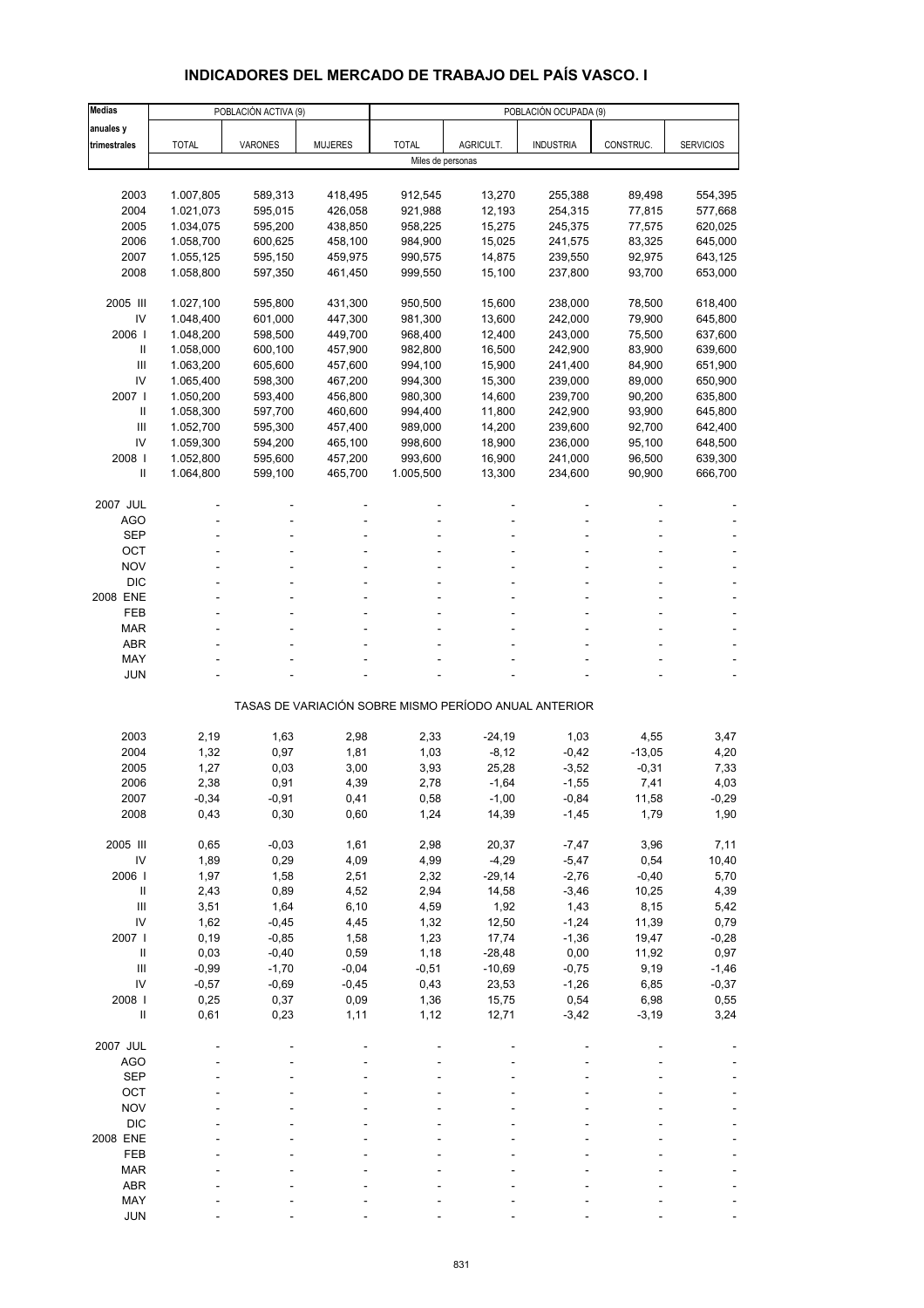## **INDICADORES DEL MERCADO DE TRABAJO DEL PAÍS VASCO. II**

| <b>Medias</b>  |                                                       |           |                   | POBLACIÓN ASALARIADA (9) |                  |  |  |  |  |  |  |
|----------------|-------------------------------------------------------|-----------|-------------------|--------------------------|------------------|--|--|--|--|--|--|
| anuales y      |                                                       |           |                   |                          |                  |  |  |  |  |  |  |
| trimestrales   | <b>TOTAL</b>                                          | AGRICULT. | <b>INDUSTRIA</b>  | CONSTRUC.                | <b>SERVICIOS</b> |  |  |  |  |  |  |
|                |                                                       |           | Miles de Personas |                          |                  |  |  |  |  |  |  |
|                |                                                       |           |                   |                          |                  |  |  |  |  |  |  |
| 2003           | 742,920                                               | 4,380     | 226,055           | 64,610                   | 447,875          |  |  |  |  |  |  |
| 2004           | 771,383                                               | 4,313     | 229,678           | 57,150                   | 480,243          |  |  |  |  |  |  |
| 2005           | 778,750                                               | 5,800     | 212,225           | 55,300                   | 505,425          |  |  |  |  |  |  |
| 2006           | 783,125                                               | 5,000     | 205,325           | 58,650                   | 514,150          |  |  |  |  |  |  |
| 2007           | 793,350                                               | 5,475     | 205,650           | 61,400                   | 520,750          |  |  |  |  |  |  |
| 2008           | 807,050                                               | 4,350     | 206,200           | 64,200                   | 532,350          |  |  |  |  |  |  |
| 2005 III       | 767,100                                               | 7,000     | 204,800           | 53,100                   | 502,200          |  |  |  |  |  |  |
| IV             | 791,600                                               | 5,300     | 208,900           | 57,200                   | 520,200          |  |  |  |  |  |  |
| 2006           | 776,000                                               | 5,000     | 206,600           | 50,900                   | 513,500          |  |  |  |  |  |  |
| Ш              | 780,400                                               | 5,100     | 207,800           | 57,200                   | 510,300          |  |  |  |  |  |  |
| Ш              | 784,100                                               | 5,800     | 203,000           | 61,900                   | 513,400          |  |  |  |  |  |  |
| IV             | 792,000                                               | 4,100     | 203,900           | 64,600                   | 519,400          |  |  |  |  |  |  |
| 2007 l         | 783,700                                               | 5,300     | 204,000           | 63,100                   | 511,200          |  |  |  |  |  |  |
| Ш              | 803,100                                               | 4,900     | 210,600           | 59,900                   | 527,700          |  |  |  |  |  |  |
|                |                                                       |           |                   |                          |                  |  |  |  |  |  |  |
| Ш              | 786,000                                               | 5,200     | 207,300           | 59,000                   | 514,400          |  |  |  |  |  |  |
| IV             | 800,600                                               | 6,500     | 200,700           | 63,600                   | 529,700          |  |  |  |  |  |  |
| 2008           | 804,200                                               | 5,900     | 207,600           | 65,800                   | 525,000          |  |  |  |  |  |  |
| Ш              | 809,900                                               | 2,800     | 204,800           | 62,600                   | 539,700          |  |  |  |  |  |  |
| 2007 JUL       |                                                       |           |                   |                          |                  |  |  |  |  |  |  |
| AGO            |                                                       |           | ٠                 |                          |                  |  |  |  |  |  |  |
| SEP            |                                                       |           |                   |                          |                  |  |  |  |  |  |  |
| ОСТ            |                                                       |           | ٠                 |                          |                  |  |  |  |  |  |  |
| NOV            |                                                       |           |                   |                          |                  |  |  |  |  |  |  |
| DIC            |                                                       |           |                   |                          |                  |  |  |  |  |  |  |
| 2008 ENE       | ٠                                                     |           | ٠                 |                          |                  |  |  |  |  |  |  |
|                |                                                       |           |                   |                          |                  |  |  |  |  |  |  |
| FEB            |                                                       |           | ۰                 |                          |                  |  |  |  |  |  |  |
| <b>MAR</b>     |                                                       |           |                   |                          |                  |  |  |  |  |  |  |
| ABR            |                                                       |           | ٠                 |                          |                  |  |  |  |  |  |  |
| MAY            |                                                       |           |                   |                          |                  |  |  |  |  |  |  |
| <b>JUN</b>     |                                                       |           |                   |                          |                  |  |  |  |  |  |  |
|                | TASAS DE VARIACIÓN SOBRE MISMO PERÍODO ANUAL ANTERIOR |           |                   |                          |                  |  |  |  |  |  |  |
|                |                                                       |           |                   |                          |                  |  |  |  |  |  |  |
| 2003           | 4,15                                                  | $-24,45$  | 1,32              | 13,76                    | 4,74             |  |  |  |  |  |  |
| 2004           | 3,83                                                  | $-1,54$   | 1,60              | $-11,55$                 | 7,23             |  |  |  |  |  |  |
| 2005           | 0,96                                                  | 34,49     | $-7,60$           | $-3,24$                  | 5,24             |  |  |  |  |  |  |
| 2006           | 0,56                                                  | -13,79    | $-3,25$           | 6,06                     | 1,73             |  |  |  |  |  |  |
| 2007           | 1,31                                                  | 9,50      | 0,16              | 4,69                     | 1,28             |  |  |  |  |  |  |
| 2008           | 1,72                                                  | $-14,71$  | $-0,53$           | 4,39                     | 2,48             |  |  |  |  |  |  |
| 2005 III       | $-0,98$                                               | 55,21     | $-12,29$          | $-4,27$                  | 4,36             |  |  |  |  |  |  |
| IV             | 0,52                                                  | $-2,03$   | $-10,53$          | $-4,04$                  | 6,37             |  |  |  |  |  |  |
| 2006           | $-0,08$                                               | $-3,85$   | $-6,09$           | $-9,11$                  | 3,65             |  |  |  |  |  |  |
| Ш              | 0,09                                                  | $-10,53$  | $-3,44$           | 4,19                     | 1,27             |  |  |  |  |  |  |
| $\mathsf{III}$ | 2,22                                                  | $-17,14$  | $-0,88$           | 16,57                    | 2,23             |  |  |  |  |  |  |
| IV             | 0,05                                                  | $-22,64$  | $-2,39$           | 12,94                    | $-0,15$          |  |  |  |  |  |  |
|                |                                                       |           |                   |                          |                  |  |  |  |  |  |  |
| 2007 l         | 0,99                                                  | 6,00      | $-1,26$           | 23,97                    | $-0,45$          |  |  |  |  |  |  |
| $\sf II$       | 2,91                                                  | $-3,92$   | 1,35              | 4,72                     | 3,41             |  |  |  |  |  |  |
| $\mathsf{III}$ | 0,24                                                  | $-10,34$  | 2,12              | $-4,68$                  | 0, 19            |  |  |  |  |  |  |
| IV             | 1,09                                                  | 58,54     | $-1,57$           | $-1,55$                  | 1,98             |  |  |  |  |  |  |
| 2008           | 2,62                                                  | 11,32     | 1,76              | 4,28                     | 2,70             |  |  |  |  |  |  |
| Ш              | 0,85                                                  | $-42,86$  | $-2,75$           | 4,51                     | 2,27             |  |  |  |  |  |  |
| 2007 JUL       |                                                       |           |                   |                          |                  |  |  |  |  |  |  |
| <b>AGO</b>     |                                                       |           |                   |                          |                  |  |  |  |  |  |  |
| <b>SEP</b>     |                                                       |           |                   |                          |                  |  |  |  |  |  |  |
| OCT            |                                                       |           |                   |                          |                  |  |  |  |  |  |  |
|                |                                                       |           |                   |                          |                  |  |  |  |  |  |  |
| <b>NOV</b>     |                                                       |           |                   |                          |                  |  |  |  |  |  |  |
| <b>DIC</b>     |                                                       |           |                   |                          |                  |  |  |  |  |  |  |
| 2008 ENE       |                                                       |           |                   |                          |                  |  |  |  |  |  |  |
| FEB            |                                                       |           |                   |                          |                  |  |  |  |  |  |  |
| <b>MAR</b>     |                                                       |           |                   |                          |                  |  |  |  |  |  |  |
| ABR            |                                                       |           |                   |                          |                  |  |  |  |  |  |  |
| MAY            |                                                       |           |                   |                          |                  |  |  |  |  |  |  |
| <b>JUN</b>     |                                                       |           |                   |                          |                  |  |  |  |  |  |  |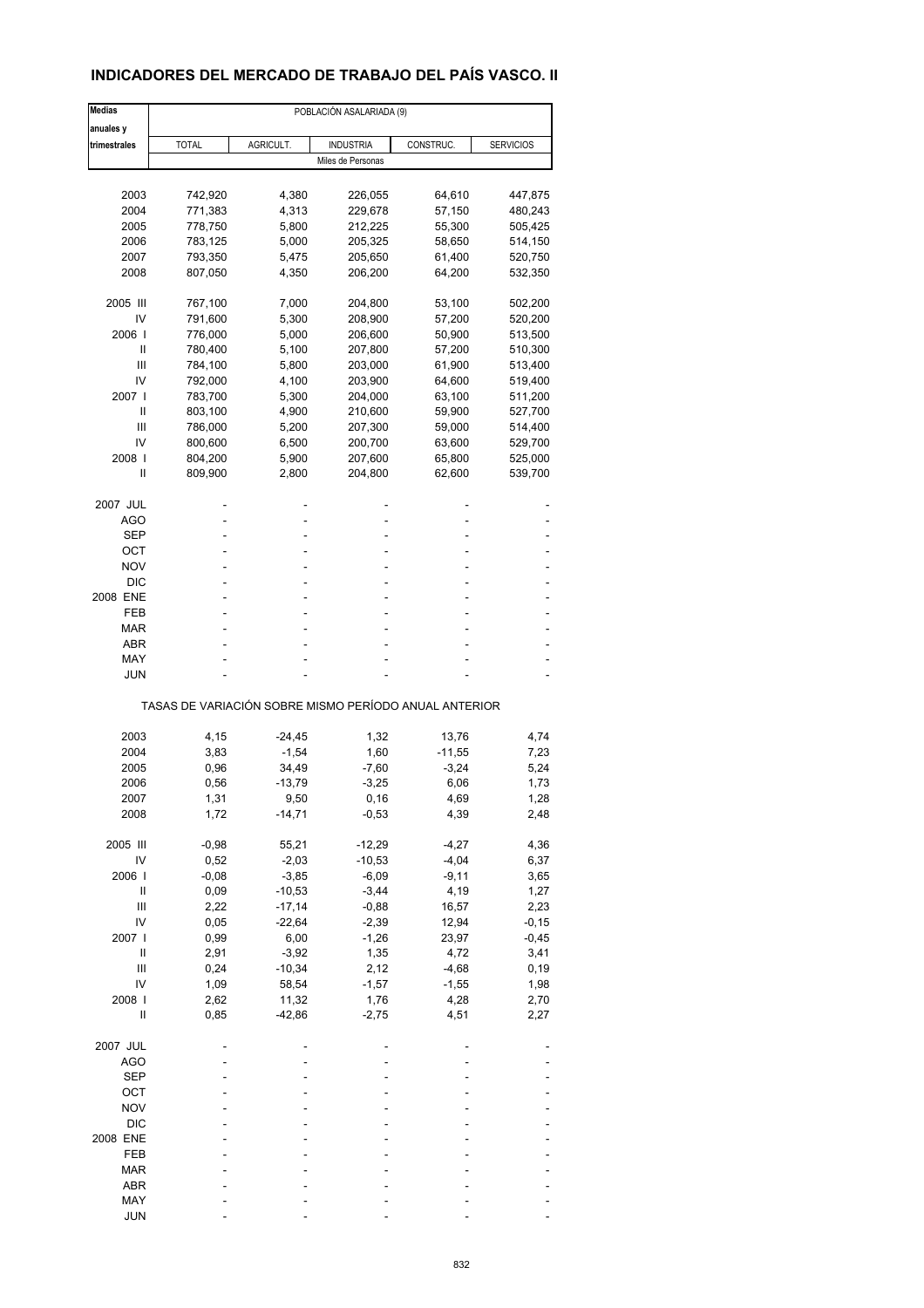# **INDICADORES DEL MERCADO DE TRABAJO DEL PAÍS VASCO. III**

| <b>Medias</b>              |              | PARADOS (9)       |                |                                                       | TASA DE ACTIVIDAD (9) |                |              | TASA DE PARO (9) |                |  |
|----------------------------|--------------|-------------------|----------------|-------------------------------------------------------|-----------------------|----------------|--------------|------------------|----------------|--|
| anuales y                  |              |                   |                |                                                       | <b>MENORES</b>        |                |              | <b>MENORES</b>   |                |  |
| trimestrales               | <b>TOTAL</b> | VARONES           | <b>MUJERES</b> | <b>TOTAL</b>                                          | 20 AÑOS               | <b>MUJERES</b> | <b>TOTAL</b> | 20 AÑOS          | <b>MUJERES</b> |  |
|                            |              | Miles de personas |                |                                                       |                       | Porcentaje     |              |                  |                |  |
|                            |              |                   |                |                                                       |                       |                |              |                  |                |  |
| 2003                       | 95,263       | 42,090            | 53,175         | 55,81                                                 | 12,24                 | 45,13          | 9,45         | 36,12            | 12,71          |  |
| 2004                       | 99,085       | 47,265            | 51,820         | 56,38                                                 | 14,64                 | 45,81          | 9,71         | 36,97            | 12,16          |  |
| 2005                       | 75,850       | 33,700            | 42,150         | 56,92                                                 | 18,25                 | 47,01          | 7,34         | 29,89            | 9,61           |  |
| 2006                       | 73,775       | 32,825            | 40,925         | 58,07                                                 | 19,47                 | 48,89          | 6,97         | 41,09            | 8,94           |  |
| 2007                       | 64,550       | 28,550            | 35,975         | 57,63                                                 | 15,84                 | 48,86          | 6,12         | 32,58            | 7,83           |  |
| 2008                       | 59,250       | 25,900            | 33,350         | 57,74                                                 | 14,45                 | 48,89          | 5,60         | 38,10            | 7,23           |  |
|                            |              |                   |                |                                                       |                       |                |              |                  |                |  |
| 2005 III                   | 76,600       | 35,600            | 41,000         | 56,51                                                 | 18,64                 | 46,18          | 7,45         | 25,76            | 9,51           |  |
| IV                         | 67,100       | 31,500            | 35,600         | 57,63                                                 | 17,31                 | 47,85          | 6,40         | 32,24            | 7,95           |  |
| 2006                       | 79,800       | 34,900            | 44,800         | 57,57                                                 | 12,99                 | 48,06          | 7,61         | 39,59            | 9,97           |  |
| $\sf II$                   | 75,100       | 35,000            | 40,100         | 58,05                                                 | 19,14                 | 48,89          | 7,10         | 47,44            | 8,75           |  |
| $\mathbf{III}$             | 69,100       | 33,100            | 36,000         | 58,30                                                 | 25,99                 | 48,82          | 6,50         | 29,48            | 7,87           |  |
| IV                         | 71,100       | 28,300            | 42,800         | 58,36                                                 | 19,75                 | 49,79          | 6,68         | 47,85            | 9,17           |  |
| 2007 l                     | 69,900       | 30,900            | 39,000         | 57,45                                                 | 13,20                 | 48,61          | 6,65         | 42,96            | 8,54           |  |
| Ш                          | 63,900       | 29,900            | 33,900         | 57,83                                                 | 17,27                 | 48,96          | 6,04         | 39,28            | 7,37           |  |
| $\mathbf{III}$             | 63,700       | 27,800            | 35,900         | 57,48                                                 | 18,85                 | 48,57          | 6,05         | 20,01            | 7,85           |  |
| IV                         | 60,700       | 25,600            | 35,100         | 57,76                                                 | 14,02                 | 49,31          | 5,73         | 28,08            | 7,55           |  |
| 2008                       | 59,200       | 26,000            |                | 57,39                                                 |                       | 48,44          | 5,62         |                  |                |  |
|                            |              |                   | 33,200         |                                                       | 13,48                 |                |              | 43,96            | 7,27           |  |
| $\sf II$                   | 59,300       | 25,800            | 33,500         | 58,08                                                 | 15,42                 | 49,34          | 5,57         | 32,23            | 7,19           |  |
|                            |              |                   |                |                                                       |                       |                |              |                  |                |  |
| 2007 JUL                   |              |                   |                |                                                       |                       |                |              |                  |                |  |
| <b>AGO</b>                 |              |                   |                |                                                       |                       |                |              |                  |                |  |
| <b>SEP</b>                 |              |                   |                |                                                       |                       |                |              |                  |                |  |
| OCT                        |              |                   |                |                                                       |                       |                |              |                  |                |  |
| <b>NOV</b>                 |              |                   |                |                                                       |                       |                |              |                  |                |  |
| <b>DIC</b>                 |              |                   |                |                                                       |                       |                |              |                  |                |  |
| 2008 ENE                   |              |                   |                |                                                       |                       |                |              |                  |                |  |
| FEB                        |              |                   |                |                                                       |                       |                |              |                  |                |  |
| <b>MAR</b>                 |              |                   |                |                                                       |                       |                |              |                  |                |  |
| <b>ABR</b>                 |              |                   |                |                                                       |                       |                |              |                  |                |  |
| MAY                        |              |                   |                |                                                       |                       |                |              |                  |                |  |
| <b>JUN</b>                 |              |                   |                |                                                       |                       |                |              |                  |                |  |
|                            |              |                   |                | TASAS DE VARIACIÓN SOBRE MISMO PERÍODO ANUAL ANTERIOR |                       |                |              |                  |                |  |
|                            |              |                   |                |                                                       |                       |                |              |                  |                |  |
| 2003                       | 0,77         | 15,25             | $-8,33$        |                                                       |                       |                |              |                  |                |  |
| 2004                       | 4,01         | 12,30             | $-2,55$        |                                                       |                       |                |              |                  |                |  |
| 2005                       | $-23,45$     | $-28,70$          | $-18,66$       |                                                       |                       |                |              |                  |                |  |
| 2006                       | $-2,74$      | $-2,60$           | $-2,91$        |                                                       |                       |                |              |                  |                |  |
| 2007                       | -12,50       | -13,02            | -12,10         |                                                       |                       |                |              |                  |                |  |
| 2008                       | $-11,43$     | $-14,80$          | $-8,50$        |                                                       |                       |                |              |                  |                |  |
|                            |              |                   |                |                                                       |                       |                |              |                  |                |  |
| 2005 III                   | $-21,36$     | $-29,25$          | $-12,91$       |                                                       |                       |                |              |                  |                |  |
| ${\sf IV}$                 | $-28,88$     | $-27,18$          | $-30,32$       |                                                       |                       |                |              |                  |                |  |
| 2006                       | $-2,09$      | $-0,85$           | $-3,24$        |                                                       |                       |                |              |                  |                |  |
| $\, \parallel$             | $-3,96$      | 7,69              | $-12,25$       |                                                       |                       |                |              |                  |                |  |
| $\mathbf{III}$             | $-9,79$      | $-7,02$           | $-12,20$       |                                                       |                       |                |              |                  |                |  |
| IV                         | 5,96         | $-10,16$          | 20,22          |                                                       |                       |                |              |                  |                |  |
| 2007 l                     | $-12,41$     | $-11,46$          | $-12,95$       |                                                       |                       |                |              |                  |                |  |
| $\ensuremath{\mathsf{II}}$ | $-14,91$     | $-14,57$          | $-15,46$       |                                                       |                       |                |              |                  |                |  |
| $\mathbf{III}$             | $-7,81$      | $-16,01$          | $-0,28$        |                                                       |                       |                |              |                  |                |  |
| IV                         | $-14,63$     | $-9,54$           | $-17,99$       |                                                       |                       |                |              |                  |                |  |
| 2008 l                     | $-15,31$     | $-15,86$          | $-14,87$       |                                                       |                       |                |              |                  |                |  |
| $\ensuremath{\mathsf{II}}$ | $-7,20$      | $-13,71$          | $-1,18$        |                                                       |                       |                |              |                  |                |  |
|                            |              |                   |                |                                                       |                       |                |              |                  |                |  |
| 2007 JUL                   |              |                   |                |                                                       |                       |                |              |                  |                |  |
| <b>AGO</b>                 |              |                   |                |                                                       |                       |                |              |                  |                |  |
| <b>SEP</b>                 |              |                   |                |                                                       |                       |                |              |                  |                |  |
| OCT                        |              |                   |                |                                                       |                       |                |              |                  |                |  |
| <b>NOV</b>                 |              |                   |                |                                                       |                       |                |              |                  |                |  |
| <b>DIC</b>                 |              |                   |                |                                                       |                       |                |              |                  |                |  |
| 2008 ENE                   |              |                   |                |                                                       |                       |                |              |                  |                |  |
| FEB                        |              |                   |                |                                                       |                       |                |              |                  |                |  |
| <b>MAR</b>                 |              |                   |                |                                                       |                       |                |              |                  |                |  |
| <b>ABR</b>                 |              |                   |                |                                                       |                       |                |              |                  |                |  |
| MAY                        |              |                   |                |                                                       |                       |                |              |                  |                |  |
| <b>JUN</b>                 |              |                   |                |                                                       |                       |                |              |                  |                |  |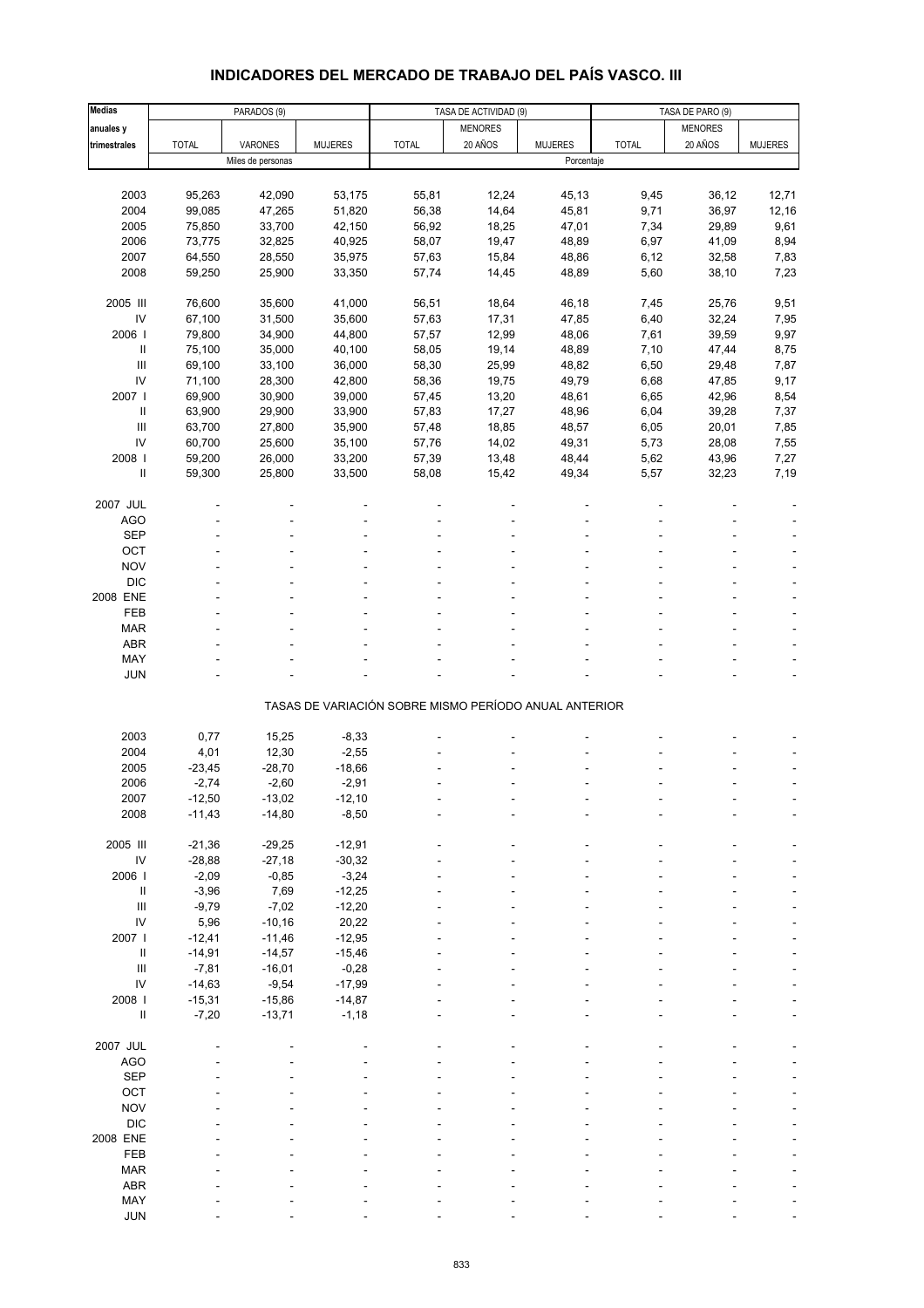| <b>Medias</b>              |              |                    | PARO REGISTRADO  |                                                       |                  |                 |
|----------------------------|--------------|--------------------|------------------|-------------------------------------------------------|------------------|-----------------|
| anuales y                  |              |                    |                  |                                                       |                  | SIN EMPLEO      |
| trimestrales               | <b>TOTAL</b> | <b>AGRICULTURA</b> | <b>INDUSTRIA</b> | CONSTRUCCIÓN                                          | <b>SERVICIOS</b> | <b>ANTERIOR</b> |
|                            |              |                    | Personas         |                                                       |                  |                 |
|                            |              |                    |                  |                                                       |                  |                 |
| 2003                       | 89.655       | 884                | 17.822           | 7.161                                                 | 53.705           | 10.083          |
| 2004                       | 89.749       | 932                | 17.436           | 7.671                                                 | 54.284           | 9.426           |
| 2005                       | 84.808       | 775                | 16.993           | 7.356                                                 | 52.816           | 6.868           |
| 2006                       | 80.793       | 754                | 15.320           | 6.889                                                 | 52.058           | 5.772           |
| 2007                       | 75.629       | 739                | 13.542           | 6.312                                                 | 49.961           | 5.076           |
| 2008                       | 81.308       | 832                | 13.920           | 7.844                                                 | 53.536           | 5.175           |
|                            |              |                    |                  |                                                       |                  |                 |
| 2005 IV                    | 82.828       | 797                | 16.531           | 7.205                                                 | 52.143           | 6.150           |
| 2006                       | 89.252       | 886                | 17.090           | 7.726                                                 | 56.889           | 6.660           |
| Ш                          | 80.518       | 781                | 15.445           | 6.843                                                 | 51.450           | 5.999           |
| $\mathsf{III}$             | 77.195       | 670                | 14.646           | 6.679                                                 | 50.086           | 5.114           |
| IV                         | 76.207       | 679                | 14.097           | 6.308                                                 | 49.808           | 5.314           |
| 2007                       | 80.601       | 790                | 14.556           | 6.485                                                 | 53.188           | 5.582           |
| $\sf II$                   | 73.934       | 739                | 13.272           | 5.989                                                 | 48.733           | 5.200           |
| $\mathsf{III}$             | 73.729       | 681                | 13.208           | 6.274                                                 | 48.902           | 4.664           |
| IV                         | 74.252       | 746                | 13.131           | 6.499                                                 | 49.020           | 4.856           |
| 2008                       | 82.433       | 903                | 14.119           | 7.455                                                 | 54.647           | 5.309           |
| $\ensuremath{\mathsf{II}}$ | 80.239       | 835                | 13.752           | 7.679                                                 | 52.589           | 5.384           |
| $\mathsf{III}$             | 81.251       | 760                | 13.888           | 8.398                                                 | 53.372           | 4.833           |
|                            |              |                    |                  |                                                       |                  |                 |
| 2007 OCT                   | 73.741       | 690                | 12.976           | 6.056                                                 | 49.125           | 4.894           |
| <b>NOV</b>                 | 74.432       | 746                | 13.026           | 6.368                                                 | 49.331           | 4.961           |
| <b>DIC</b>                 | 74.582       | 802                | 13.391           | 7.073                                                 | 48.603           | 4.713           |
| 2008 ENE                   | 81.393       | 873                | 14.172           | 7.260                                                 | 54.039           | 5.049           |
| FEB                        | 83.319       | 937                | 14.133           | 7.360                                                 | 55.471           | 5.418           |
| <b>MAR</b>                 | 82.588       | 898                | 14.053           | 7.745                                                 | 54.431           | 5.461           |
| ABR                        | 81.705       | 891                | 13.910           | 7.700                                                 | 53.661           | 5.543           |
| MAY                        | 80.011       | 832                | 13.757           | 7.591                                                 | 52.514           | 5.317           |
| <b>JUN</b>                 | 79.001       | 781                | 13.589           | 7.745                                                 | 51.593           | 5.293           |
| JUL                        | 78.845       | 738                | 13.413           | 7.843                                                 | 51.939           | 4.912           |
| <b>AGO</b>                 | 81.910       | 728                | 14.109           | 8.678                                                 | 53.786           | 4.609           |
| <b>SEP</b>                 | 82.997       | 813                | 14.141           | 8.674                                                 | 54.392           | 4.977           |
|                            |              |                    |                  | TASAS DE VARIACIÓN SOBRE MISMO PERÍODO ANUAL ANTERIOR |                  |                 |
| 2003                       | 0,88         |                    |                  | 10,70                                                 | 1,97             | $-5,15$         |
|                            |              | 3,28               | $-2,35$          |                                                       |                  |                 |
| 2004                       | 0, 10        | 5,37               | $-2,16$          | 7,13                                                  | 1,08             | $-6,51$         |
| 2005                       | $-5,51$      | $-16,81$           | $-2,54$          | $-4, 11$                                              | $-2,70$          | $-27,14$        |
| 2006                       | $-4,73$      | $-2,71$            | $-9,85$          | $-6,35$                                               | $-1,43$          | $-15,96$        |
| 2007                       | -6,39        | $-2,01$            | $-11,61$         | $-8,38$                                               | $-4,03$          | $-12,06$        |
| 2008                       | 6,86         | 13,00              | 1,76             | 25,52                                                 | 6,49             | 0,51            |
| 2005 IV                    | $-6,69$      | $-18,08$           | $-3,90$          | $-5,93$                                               | $-3,01$          | $-32,98$        |
| 2006                       | $-3,12$      | 6,02               | $-6,65$          | $-3,69$                                               | $-0,20$          | $-16,27$        |
| Ш                          | $-1,67$      | 8,22               | $-6,43$          | $-3,28$                                               | 1,75             | $-14,53$        |
| $\mathsf{III}$             | $-6,31$      | $-10,11$           | $-11,90$         | $-6,21$                                               | $-2,84$          | $-19,46$        |
| IV                         | $-7,99$      | $-14,84$           | $-14,73$         | $-12,45$                                              | $-4,48$          | $-13,59$        |
| 2007 l                     | $-9,69$      | $-10,91$           | $-14,83$         | $-16,06$                                              | $-6,51$          | $-16, 18$       |
| $\ensuremath{\mathsf{II}}$ | $-8,18$      | $-5,34$            | $-14,07$         | $-12,48$                                              | $-5,28$          | $-13,31$        |
|                            |              |                    |                  |                                                       |                  |                 |
| $\mathsf{III}$             | $-4,49$      | 1,59               | $-9,82$          | $-6,05$                                               | $-2,36$          | $-8,80$         |
| IV                         | $-2,57$      | 9,87               | $-6,85$          | 3,02                                                  | $-1,58$          | $-8,62$         |
| 2008                       | 2,27         | 14,31              | $-3,00$          | 14,96                                                 | 2,74             | $-4,89$         |
| Ш                          | 8,53         | 12,89              | 3,62             | 28,21                                                 | 7,91             | 3,54            |
| Ш                          | 10,20        | 11,61              | 5,15             | 33,85                                                 | 9,14             | 3,61            |
| 2007 OCT                   | $-3,26$      | 4,55               | $-8,26$          | $-1,05$                                               | $-1,72$          | $-7,97$         |
| <b>NOV</b>                 | $-2,31$      | 8,43               | $-6,30$          | 3,56                                                  | $-1,34$          | $-8,94$         |
| <b>DIC</b>                 | $-2,13$      | 16,40              | $-6,00$          | 6,27                                                  | $-1,69$          | $-8,96$         |
| 2008 ENE                   | 0,88         | 11,64              | $-4,07$          | 10, 15                                                | 1,72             | $-6,76$         |
| FEB                        | 2,91         | 19,06              | $-3,32$          | 14,27                                                 | 3,69             | $-3,53$         |
| <b>MAR</b>                 | 3,03         | 12,25              | $-1,55$          | 20,58                                                 | 2,81             |                 |
|                            |              |                    |                  |                                                       |                  | -4,46           |
| ABR                        | 4,82         | 11,65              | 0,17             | 22,89                                                 | 4,27             | 0,20            |
| MAY                        | 9,75         | 10,49              | 5,13             | 27,90                                                 | 9,29             | 4,73            |
| JUN                        | 11,34        | 17,09              | 5,82             | 34,32                                                 | 10,51            | 6,03            |
| JUL                        | 9,17         | 7,74               | 4,14             | 31,42                                                 | 8,41             | 2,70            |
| <b>AGO</b>                 | 8,47         | 8,49               | 3,48             | 28,07                                                 | 7,76             | 1,92            |
| <b>SEP</b>                 | 13,00        | 18,51              | 7,87             | 42,69                                                 | 11,26            | 6, 16           |

### **INDICADORES DEL MERCADO DE TRABAJO DEL PAÍS VASCO. IV**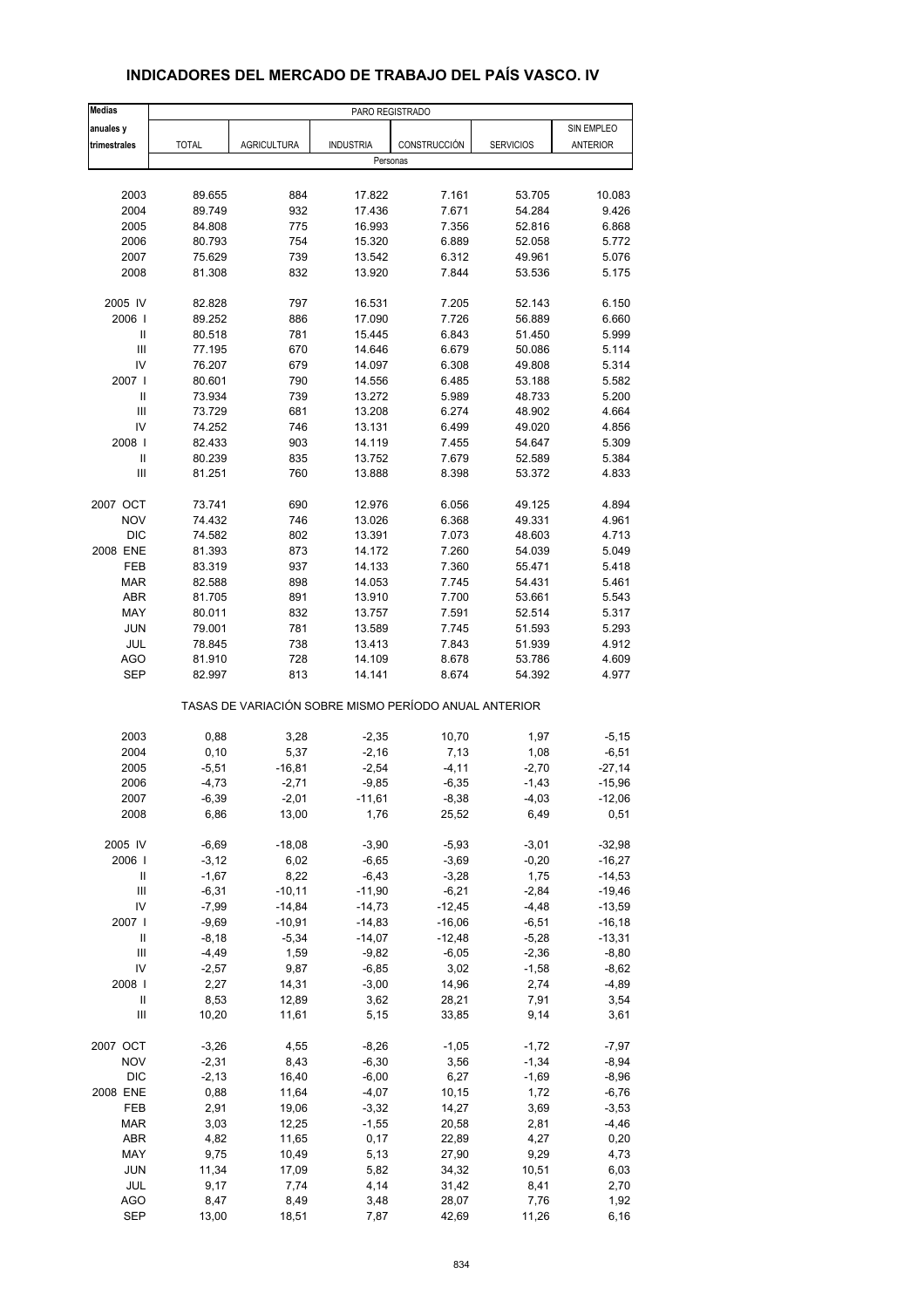## **INDICADORES DEL MERCADO DE TRABAJO DEL PAÍS VASCO. V**

| <b>Medias</b>     |                                                       | AFILIADOS A LA SEGURIDAD SOCIAL EN ALTA LABORAL |                    |                    |                    |
|-------------------|-------------------------------------------------------|-------------------------------------------------|--------------------|--------------------|--------------------|
| anuales y         |                                                       |                                                 | <b>TOTAL</b>       |                    |                    |
| trimestrales      | <b>TOTAL</b>                                          | <b>AGRICULTURA</b>                              | <b>INDUSTRIA</b>   | CONSTRUCCIÓN       | <b>SERVICIOS</b>   |
|                   |                                                       |                                                 | Personas           |                    |                    |
|                   |                                                       |                                                 |                    |                    |                    |
| 2003              | 874.204                                               | 15.620                                          | 227.300            | 83.644             | 547.033            |
| 2004              | 889.644                                               | 15.526                                          | 225.819            | 84.793             | 563.014            |
| 2005              | 911.855                                               | 15.060                                          | 224.008            | 88.072             | 584.388            |
| 2006              | 933.195                                               | 14.665                                          | 222.108            | 91.295             | 605.064            |
| 2007              | 957.853                                               | 14.657                                          | 229.063            | 92.089             | 622.016            |
| 2008              | 969.259                                               | 14.580                                          | 229.537            | 90.752             | 634.363            |
| 2005 IV           | 925.681                                               | 14.875                                          | 222.920            | 89.641             | 597.959            |
| 2006              | 922.440                                               | 14.715                                          | 220.794            | 89.720             | 597.071            |
| Ш                 | 932.116                                               | 14.739                                          | 222.209            | 91.584             | 603.534            |
| Ш                 | 931.829                                               | 14.697                                          | 222.457            | 91.517             | 603.126            |
| IV                | 946.394                                               | 14.507                                          | 222.972            | 92.361             | 616.525            |
| 2007 l            | 948.784                                               | 14.787                                          | 226.966            | 91.555             | 615.448            |
| Ш                 | 959.504                                               | 14.760                                          | 230.035            | 92.960             | 621.722            |
| Ш                 | 954.365                                               | 14.666                                          | 229.333            | 92.056             | 618.282            |
| IV                | 968.760                                               | 14.417                                          | 229.919            | 91.785             | 632.611            |
| 2008              | 966.826                                               | 14.472                                          | 229.346            | 91.454             | 631.528            |
| Ш                 | 974.338                                               | 14.833                                          | 230.020            | 91.198             | 638.261            |
| Ш                 | 965.290                                               | 14.365                                          | 229.098            | 89.031             | 632.771            |
|                   |                                                       |                                                 |                    | 92.675             |                    |
| 2007 SEP<br>ОСТ   | 966.374<br>965.760                                    | 14.839<br>14.998                                | 230.459<br>230.454 | 92.756             | 628.373<br>627.524 |
| <b>NOV</b>        | 971.827                                               | 14.287                                          | 230.767            | 92.742             | 634.003            |
| <b>DIC</b>        | 968.693                                               | 13.965                                          | 228.536            | 89.858             | 636.306            |
| 2008 ENE          | 965.032                                               | 14.087                                          | 229.268            | 91.484             | 630.165            |
| FEB               | 968.649                                               | 14.714                                          | 229.729            | 91.799             | 632.379            |
| <b>MAR</b>        | 966.798                                               | 14.614                                          | 229.040            | 91.078             | 632.039            |
| <b>ABR</b>        | 970.812                                               | 14.604                                          | 229.453            | 91.046             | 635.682            |
| MAY               | 980.304                                               | 14.893                                          | 230.475            | 91.510             | 643.399            |
| <b>JUN</b>        | 971.899                                               | 15.001                                          | 230.132            | 91.038             | 635.701            |
| JUL               | 965.957                                               | 14.446                                          | 229.859            | 89.688             | 631.937            |
| AGO               | 964.623                                               | 14.283                                          | 228.336            | 88.373             | 633.604            |
|                   | TASAS DE VARIACIÓN SOBRE MISMO PERÍODO ANUAL ANTERIOR |                                                 |                    |                    |                    |
| 2003              | 1,72                                                  | 3,87                                            | $-0,16$            | 1,11               | 2,57               |
| 2004              | 1,77                                                  | $-0,60$                                         | $-0,65$            | 1,37               | 2,92               |
| 2005              | 2,50                                                  | $-3,00$                                         | $-0,80$            | 3,87               | 3,80               |
| 2006              | 2,34                                                  | $-2,63$                                         | $-0,85$            | 3,66               | 3,54               |
| 2007              | 2,64                                                  | -0,05                                           | 3,13               | 0,87               | 2,80               |
| 2008              | 1,74                                                  | $-0,98$                                         | 0,42               | $-1,50$            | 2,77               |
|                   |                                                       |                                                 |                    |                    |                    |
| 2005 IV           | 3,04                                                  | 1,92                                            | $-1,16$            | 5,04               | 4,43               |
| 2006              | 2,71                                                  | 0,64                                            | $-1,42$            | 4,11               | 4,21               |
| Ш                 | 2,29                                                  | $-4,52$                                         | $-1,24$            | 3,85               | 3,65               |
| Ш                 | 2,13                                                  | $-3,99$                                         | $-0,75$            | 3,67               | 3,22               |
| IV                | 2,24                                                  | $-2,48$                                         | 0,02               | 3,03               | 3,10               |
| 2007  <br>Ш       | 2,86<br>2,94                                          | 0,48<br>0,14                                    | 2,80<br>3,52       | 2,05<br>1,50       | 3,08<br>3,01       |
| Ш                 | 2,42                                                  | $-0,21$                                         | 3,09               | 0,59               | 2,51               |
| IV                | 2,36                                                  | $-0,62$                                         | 3,12               | $-0,62$            | 2,61               |
| 2008              | 1,90                                                  | $-2, 13$                                        | 1,05               | $-0, 11$           | 2,61               |
| Ш                 | 1,55                                                  | 0,49                                            | $-0,01$            | $-1,90$            | 2,66               |
| Ш                 | 1,79                                                  | $-1,48$                                         | 0,14               | $-2,96$            | 3,19               |
| 2007 SEP          | 2,68                                                  | $-0,72$                                         | 3,29               | 0,13               | 2,92               |
| OCT               | 2,31                                                  | 0,44                                            | 3,31               | $-0,32$            | 2,39               |
| <b>NOV</b>        | 2,30                                                  | $-0,60$                                         | 3,23               | $-0,65$            | 2,47               |
| DIC               | 2,48                                                  | $-1,76$                                         | 2,81               | $-0,90$            | 2,96               |
| 2008 ENE          | 2,32                                                  | $-1,28$                                         | 2,20               | 0,50               | 2,72               |
| FEB               | 2,15                                                  | $-2,15$                                         | 0,91               | 0,26               | 3,00               |
| <b>MAR</b>        | 1,24                                                  | $-2,91$                                         | 0,06               | $-1,08$            | 2,12               |
| ABR               | 1,86                                                  | 0,31                                            | 0,32               | $-1,02$            | 2,90               |
| MAY               | 2,10                                                  | 1,01                                            | 0,35               | $-1,61$            | 3,33               |
| <b>JUN</b>        | 0,68                                                  | 0,17                                            | $-0,68$            | $-3,03$            | 1,76               |
| JUL<br><b>AGO</b> | 1,20<br>2,37                                          | $-1,19$<br>$-1,77$                              | 0,14<br>0, 15      | $-3,31$<br>$-2,61$ | 2,33<br>4,05       |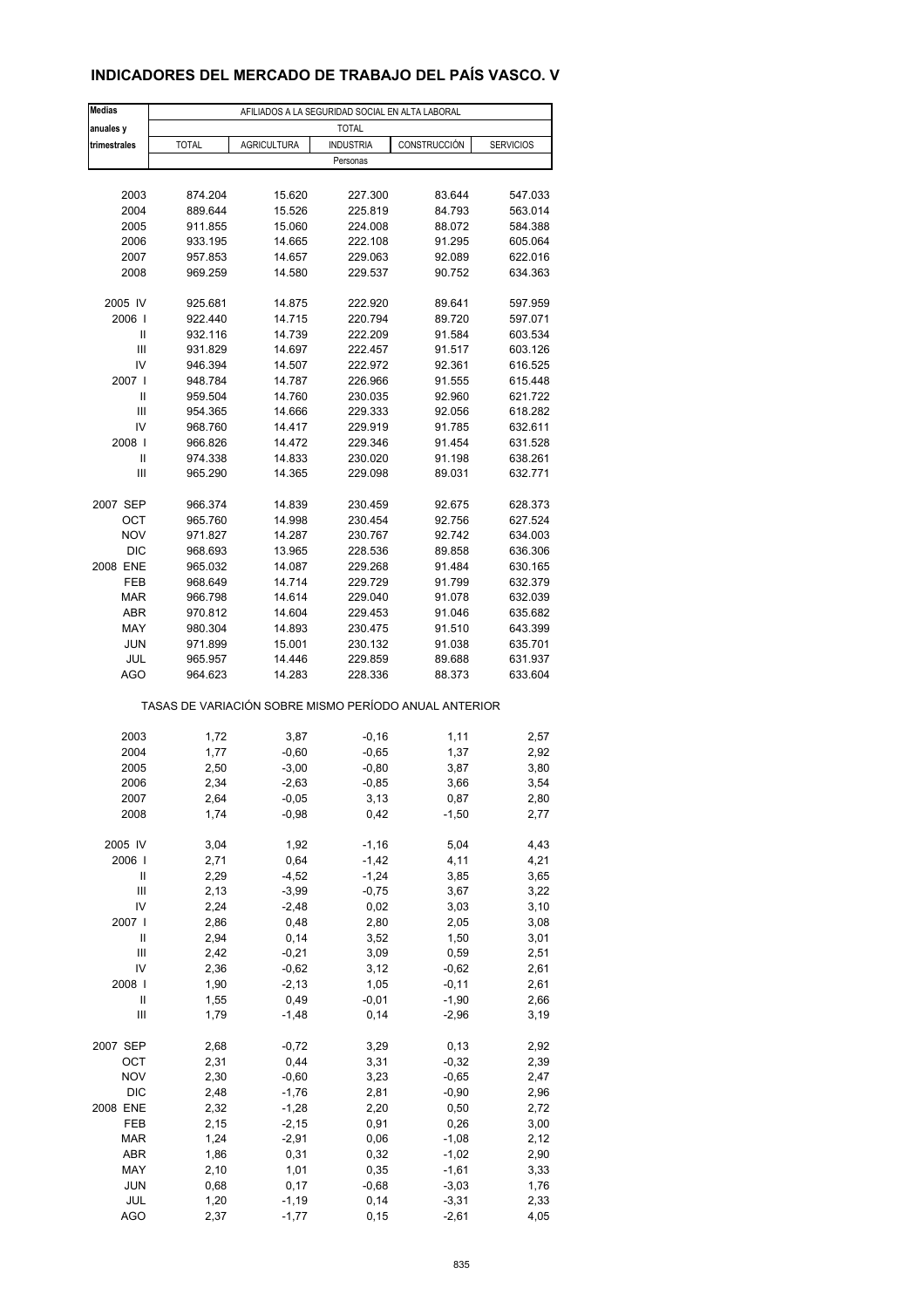## **INDICADORES DEL MERCADO DE TRABAJO DEL PAÍS VASCO. VI**

| <b>Medias</b> |                                                       |                    | AFILIADOS A LA SEGURIDAD SOCIAL EN ALTA LABORAL |              |                  |
|---------------|-------------------------------------------------------|--------------------|-------------------------------------------------|--------------|------------------|
| anuales y     |                                                       |                    | <b>CUENTA AJENA</b>                             |              |                  |
| trimestrales  | <b>TOTAL</b>                                          | <b>AGRICULTURA</b> | <b>INDUSTRIA</b>                                | CONSTRUCCIÓN | <b>SERVICIOS</b> |
|               |                                                       |                    | Personas                                        |              |                  |
|               |                                                       |                    |                                                 |              |                  |
| 2003          | 692.569                                               | 7.227              | 196.159                                         | 58.699       | 430.186          |
| 2004          | 704.732                                               | 7.290              | 194.441                                         | 58.895       | 443.899          |
| 2005          | 723.695                                               | 7.004              | 192.582                                         | 61.273       | 462.770          |
| 2006          | 743.233                                               | 6.811              | 190.746                                         | 63.626       | 482.047          |
| 2007          | 765.820                                               | 6.958              | 197.641                                         | 63.055       | 498.166          |
| 2008          | 776.940                                               | 7.129              | 198.146                                         | 61.663       | 510.003          |
| 2005 IV       | 736.424                                               | 6.920              | 191.567                                         | 62.497       | 475.410          |
| 2006          | 732.986                                               | 6.820              | 189.411                                         | 62.431       | 474.312          |
| Ш             | 741.886                                               | 6.851              | 190.845                                         | 63.931       | 480.258          |
| Ш             | 742.086                                               | 6.856              | 191.131                                         | 63.771       | 480.327          |
| IV            | 755.974                                               | 6.716              | 191.599                                         | 64.370       | 493.289          |
| 2007 l        | 757.748                                               | 7.044              | 195.551                                         | 63.175       | 491.977          |
| Ш             | 767.466                                               | 7.046              | 198.649                                         | 63.947       | 497.825          |
| Ш             | 762.340                                               | 6.987              | 197.908                                         | 62.795       | 494.649          |
| IV            | 775.725                                               | 6.755              | 198.457                                         | 62.301       | 508.212          |
| 2008          | 774.211                                               | 6.968              | 197.899                                         | 62.123       | 507.221          |
| Ш             | 781.758                                               | 7.383              | 198.628                                         | 62.027       | 513.719          |
| Ш             | 773.808                                               | 6.988              | 197.793                                         | 60.425       | 508.603          |
| 2007 SEP      | 774.208                                               | 7.161              | 199.030                                         | 63.334       | 504.683          |
| <b>OCT</b>    | 772.968                                               | 7.324              | 198.983                                         | 63.279       | 503.382          |
| <b>NOV</b>    | 778.734                                               | 6.625              | 199.307                                         | 63.204       | 509.598          |
| <b>DIC</b>    | 775.474                                               | 6.315              | 197.082                                         | 60.420       | 511.657          |
| 2008 ENE      | 772.482                                               | 6.579              | 197.821                                         | 62.180       | 505.902          |
| FEB           | 776.038                                               | 7.203              | 198.289                                         | 62.448       | 508.098          |
| <b>MAR</b>    | 774.113                                               | 7.123              | 197.586                                         | 61.741       | 507.663          |
| ABR           | 778.123                                               | 7.146              | 198.041                                         | 61.763       | 511.173          |
| MAY           | 787.640                                               | 7.443              | 199.079                                         | 62.336       | 518.782          |
| <b>JUN</b>    | 779.510                                               | 7.560              | 198.765                                         | 61.983       | 511.202          |
| JUL           | 774.194                                               | 7.055              | 198.531                                         | 60.938       | 507.670          |
| <b>AGO</b>    | 773.422                                               | 6.921              | 197.054                                         | 59.912       | 509.535          |
|               | TASAS DE VARIACIÓN SOBRE MISMO PERÍODO ANUAL ANTERIOR |                    |                                                 |              |                  |
|               |                                                       |                    |                                                 |              |                  |
| 2003          | 1,82                                                  | 12,61              | $-0,45$                                         | 0,66         | 2,89             |
| 2004          | 1,76                                                  | 0,86               | $-0,88$                                         | 0,33         | 3,19             |
| 2005          | 2,69                                                  | $-3,92$            | $-0,96$                                         | 4,04         | 4,25             |
| 2006          | 2,70                                                  | $-2,76$            | $-0,95$                                         | 3,84         | 4,17             |
| 2007          | 3,04                                                  | 2,16               | 3,61                                            | $-0,90$      | 3,34             |
| 2008          | 2,09                                                  | 1,71               | 0,50                                            | $-2,59$      | 3,33             |
| 2005 IV       | 3,43                                                  | 8,07               | $-1,27$                                         | 5,93         | 5,06             |
| 2006          | 3,06                                                  | 5,42               | $-1,58$                                         | 4,50         | 4,83             |
| Ш             | 2,60                                                  | $-6, 81$           | $-1,38$                                         | 4,10         | 4,24             |
| Ш             | 2,49                                                  | $-5,78$            | $-0,87$                                         | 3,80         | 3,86             |
| IV            | 2,65                                                  | $-2,94$            | 0,02                                            | 3,00         | 3,76             |
| 2007 l        | 3,38                                                  | 3,29               | 3,24                                            | 1,19         | 3,72             |
| Ш             | 3,45                                                  | 2,84               | 4,09                                            | 0,02         | 3,66             |
| Ш             | 2,73                                                  | 1,92               | 3,55                                            | $-1,53$      | 2,98             |
| IV            | 2,61                                                  | 0,58               | 3,58                                            | $-3,21$      | 3,03             |
| 2008          | 2,17                                                  | $-1,08$            | 1,20                                            | $-1,67$      | 3,10             |
| Ш             | 1,86                                                  | 4,79               | $-0,01$                                         | $-3,00$      | 3,19             |
| Ш             | 2,30                                                  | 1,27               | 0,23                                            | $-3,36$      | 3,87             |
| 2007 SEP      | 3,02                                                  | 0,62               | 3,77                                            | $-2,20$      | 3,45             |
| OCT           | 2,55                                                  | 2,81               | 3,78                                            | $-2,80$      | 2,77             |
| <b>NOV</b>    | 2,53                                                  | 0,73               | 3,72                                            | $-3,22$      | 2,85             |
| DIC           | 2,76                                                  | $-2,05$            | 3,24                                            | $-3,63$      | 3,45             |
| 2008 ENE      | 2,64                                                  | 0,87               | 2,53                                            | $-1,17$      | 3,19             |
| FEB           | 2,49                                                  | $-1,29$            | 1,05                                            | $-1, 13$     | 3,59             |
| MAR           | 1,40                                                  | $-2,61$            | 0,05                                            | $-2,69$      | 2,52             |
| ABR           | 2,21                                                  | 4,55               | 0,36                                            | $-2,26$      | 3,49             |
| MAY           | 2,54                                                  | 5,89               | 0,39                                            | $-2,59$      | 4,01             |
| <b>JUN</b>    | 0,84                                                  | 3,95               | $-0,78$                                         | $-4, 13$     | 2,08             |
| JUL           | 1,56                                                  | 1,70               | 0,22                                            | $-4,02$      | 2,81             |
| <b>AGO</b>    | 3,05                                                  | 0,83               | 0,23                                            | $-2,68$      | 4,96             |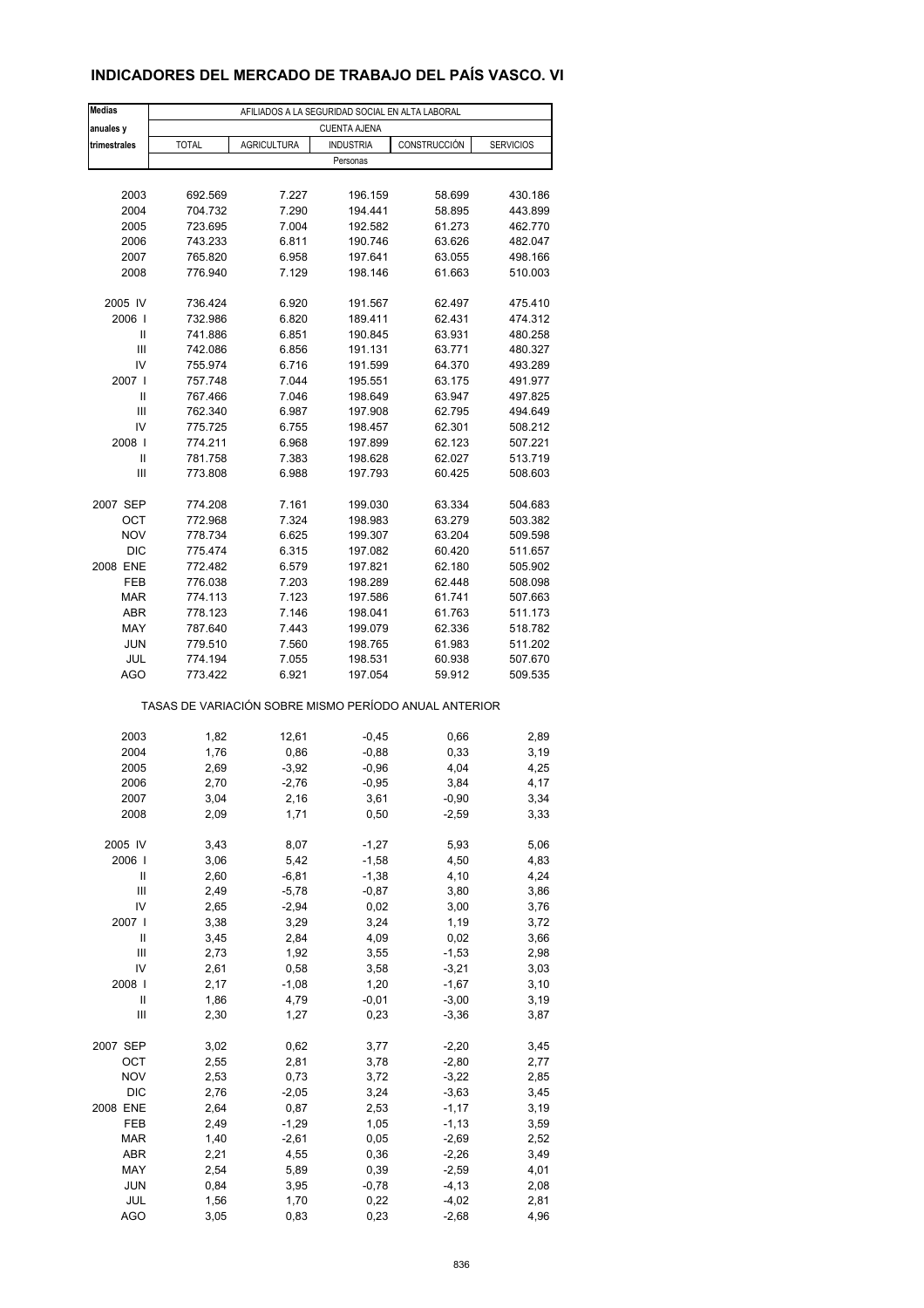## **INDICADORES DEL MERCADO DE TRABAJO DEL PAÍS VASCO. VII**

| <b>Medias</b>     | AFILIADOS A LA SEGURIDAD SOCIAL EN ALTA LABORAL       |                    |                      |                  |                    |  |  |  |
|-------------------|-------------------------------------------------------|--------------------|----------------------|------------------|--------------------|--|--|--|
| anuales y         |                                                       |                    | <b>CUENTA PROPIA</b> |                  |                    |  |  |  |
| trimestrales      | <b>TOTAL</b>                                          | <b>AGRICULTURA</b> | <b>INDUSTRIA</b>     | CONSTRUCCIÓN     | <b>SERVICIOS</b>   |  |  |  |
|                   |                                                       |                    | Personas             |                  |                    |  |  |  |
|                   |                                                       |                    |                      |                  |                    |  |  |  |
| 2003              | 181.635                                               | 8.393              | 31.141               | 24.945           | 116.847            |  |  |  |
| 2004<br>2005      | 184.912<br>188.161                                    | 8.236<br>8.056     | 31.378<br>31.426     | 25.898<br>26.799 | 119.115<br>121.618 |  |  |  |
| 2006              | 189.962                                               | 7.854              | 31.362               | 27.670           | 123.017            |  |  |  |
| 2007              | 192.034                                               | 7.699              | 31.422               | 29.035           | 123.850            |  |  |  |
| 2008              | 192.319                                               | 7.452              | 31.391               | 29.089           | 124.360            |  |  |  |
|                   |                                                       |                    |                      |                  |                    |  |  |  |
| 2005 IV           | 189.257                                               | 7.956              | 31.353               | 27.144           | 122.549            |  |  |  |
| 2006              | 189.454                                               | 7.896              | 31.383               | 27.289           | 122.759            |  |  |  |
| Ш                 | 190.230                                               | 7.888              | 31.364               | 27.653           | 123.276            |  |  |  |
| Ш                 | 189.743                                               | 7.842              | 31.327               | 27.746           | 122.799            |  |  |  |
| IV                | 190.420                                               | 7.791              | 31.373               | 27.991           | 123.235            |  |  |  |
| 2007 l            | 191.037                                               | 7.742              | 31.414               | 28.380           | 123.471            |  |  |  |
| Ш                 | 192.038                                               | 7.714              | 31.386               | 29.013           | 123.897            |  |  |  |
| Ш                 | 192.026                                               | 7.679              | 31.425               | 29.261           | 123.632            |  |  |  |
| IV<br>2008        | 193.035<br>192.615                                    | 7.662<br>7.503     | 31.462<br>31.447     | 29.484<br>29.331 | 124.399<br>124.307 |  |  |  |
| Ш                 | 192.581                                               | 7.450              | 31.392               | 29.171           | 124.542            |  |  |  |
| Ш                 | 191.482                                               | 7.377              | 31.305               | 28.606           | 124.168            |  |  |  |
|                   |                                                       |                    |                      |                  |                    |  |  |  |
| 2007 SEP          | 192.166                                               | 7.678              | 31.429               | 29.341           | 123.690            |  |  |  |
| OCT               | 192.792                                               | 7.674              | 31.471               | 29.477           | 124.142            |  |  |  |
| <b>NOV</b>        | 193.093                                               | 7.662              | 31.460               | 29.538           | 124.405            |  |  |  |
| <b>DIC</b>        | 193.219                                               | 7.650              | 31.454               | 29.438           | 124.649            |  |  |  |
| 2008 ENE          | 192.550                                               | 7.508              | 31.447               | 29.304           | 124.263            |  |  |  |
| FEB               | 192.611                                               | 7.511              | 31.440               | 29.351           | 124.281            |  |  |  |
| <b>MAR</b>        | 192.685                                               | 7.491              | 31.454               | 29.337           | 124.376            |  |  |  |
| <b>ABR</b>        | 192.689                                               | 7.458              | 31.412               | 29.283           | 124.509            |  |  |  |
| MAY               | 192.664                                               | 7.450              | 31.396               | 29.174           | 124.617            |  |  |  |
| <b>JUN</b>        | 192.389                                               | 7.441              | 31.367               | 29.055           | 124.499            |  |  |  |
| JUL<br><b>AGO</b> | 191.763<br>191.201                                    | 7.391<br>7.362     | 31.328<br>31.282     | 28.750<br>28.461 | 124.267<br>124.069 |  |  |  |
|                   |                                                       |                    |                      |                  |                    |  |  |  |
|                   | TASAS DE VARIACIÓN SOBRE MISMO PERÍODO ANUAL ANTERIOR |                    |                      |                  |                    |  |  |  |
|                   |                                                       |                    |                      |                  |                    |  |  |  |
| 2003              | 1,34                                                  | $-2,64$            | 1,68                 | 2,19             | 1,39               |  |  |  |
| 2004              | 1,80                                                  | $-1,86$            | 0,76                 | 3,82             | 1,94               |  |  |  |
| 2005              | 1,76                                                  | $-2,19$            | 0,15                 | 3,48             | 2,10               |  |  |  |
| 2006              | 0,96                                                  | $-2,51$            | $-0,20$              | 3,25             | 1,15               |  |  |  |
| 2007              | 1,09                                                  | -1,97              | 0,19                 | 4,93             | 0,68               |  |  |  |
| 2008              | 0,35                                                  | $-3,43$            | $-0,05$              | 0,91             | 0,56               |  |  |  |
| 2005 IV           | 1,55                                                  | $-2,88$            | $-0,45$              | 3,07             | 2,06               |  |  |  |
| 2006              | 1,37                                                  | $-3,14$            | $-0,46$              | 3,22             | 1,87               |  |  |  |
| Ш                 | 1,09                                                  | $-2,45$            | $-0,41$              | 3,28             | 1,41               |  |  |  |
| Ш                 | 0,76                                                  | $-2,36$            | $-0,01$              | 3,37             | 0,77               |  |  |  |
| IV                | 0,61                                                  | $-2,07$            | 0,06                 | 3,12             | 0,56               |  |  |  |
| 2007              | 0,84                                                  | $-1,94$            | 0, 10                | 4,00             | 0,58               |  |  |  |
| Ш                 | 0,95                                                  | $-2,20$            | 0,07                 | 4,92             | 0,50               |  |  |  |
| Ш                 | 1,20                                                  | $-2,07$            | 0,31                 | 5,46             | 0,68               |  |  |  |
| IV                | 1,37                                                  | $-1,66$            | 0,28                 | 5,34             | 0,94               |  |  |  |
| 2008              | 0,83                                                  | $-3,09$            | 0, 10                | 3,35             | 0,68               |  |  |  |
| Ш                 | 0,28                                                  | $-3,43$            | 0,02                 | 0,54             | 0,52               |  |  |  |
| $\mathbf{III}$    | $-0,25$                                               | $-3,95$            | $-0,38$              | $-2,11$          | 0,46               |  |  |  |
| 2007 SEP          | 1,32                                                  | $-1,94$            | 0,36                 | 5,56             | 0,82               |  |  |  |
| OCT               | 1,37                                                  | $-1,73$            | 0,42                 | 5,45             | 0,88               |  |  |  |
| <b>NOV</b>        | 1,36                                                  | $-1,72$            | 0,23                 | 5,33             | 0,95               |  |  |  |
| <b>DIC</b>        | 1,39                                                  | $-1,52$            | 0,19                 | 5,23             | 1,01               |  |  |  |
| 2008 ENE          | 1,06                                                  | $-3,10$            | 0, 15                | 4,21             | 0,83               |  |  |  |
| FEB               | 0,82                                                  | $-2,97$            | 0,07                 | 3,34             | 0,68               |  |  |  |
| <b>MAR</b>        | 0,60                                                  | $-3,19$            | 0,09                 | 2,51             | 0,52               |  |  |  |
| ABR               | 0,47                                                  | $-3,44$            | 0,04                 | 1,69             | 0,55               |  |  |  |
| MAY               | 0,33                                                  | $-3,43$            | 0,06                 | 0,55             | 0,58               |  |  |  |
| <b>JUN</b>        | 0,05                                                  | $-3,40$            | $-0,04$              | $-0,60$          | 0,44               |  |  |  |
| JUL               | $-0,21$                                               | $-3,80$            | $-0,40$              | $-1,76$          | 0,43               |  |  |  |
| <b>AGO</b>        | $-0,28$                                               | $-4,09$            | $-0,35$              | $-2,45$          | 0,48               |  |  |  |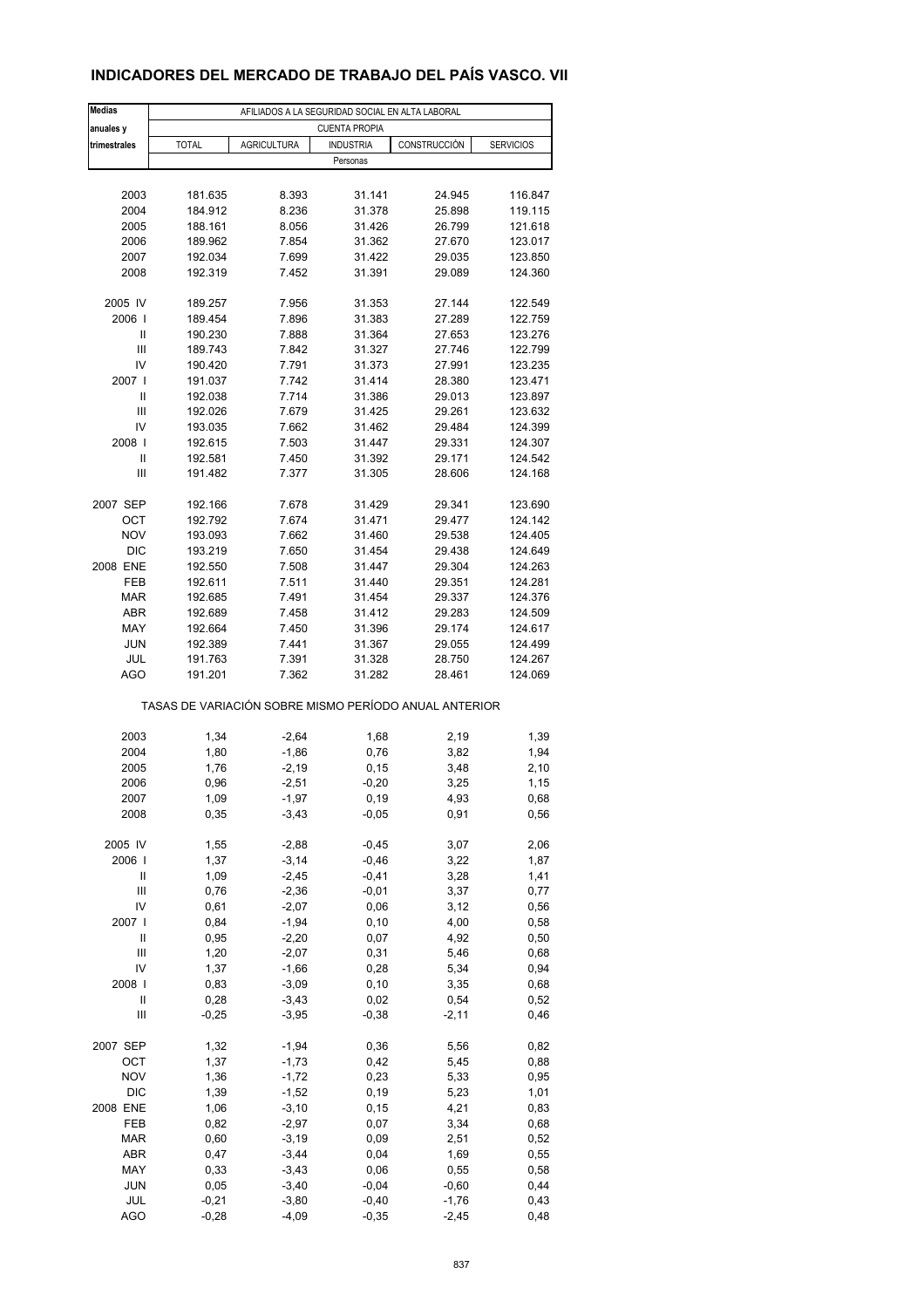| <b>Medias</b>                                |                | EFECTIVOS LABORALES |                   |                  |                                                       |                 | JORNADA MEDIA POR TRABAJADOR Y TRIM. |                    |                              |
|----------------------------------------------|----------------|---------------------|-------------------|------------------|-------------------------------------------------------|-----------------|--------------------------------------|--------------------|------------------------------|
| anuales y                                    | <b>TOTAL</b>   |                     | <b>SECTORES</b>   |                  | CONTRATO                                              | CONTRATO        | <b>TOTAL</b>                         | A TIEMPO           | A TIEMPO                     |
| trimestrales                                 |                | <b>INDUSTRIA</b>    | CONSTRUC.         | <b>SERVICIOS</b> | <b>INDEFINIDO</b>                                     | <b>TEMPORAL</b> |                                      | COMPLETO           | <b>PARCIAL</b>               |
|                                              |                |                     | Miles de personas |                  |                                                       |                 |                                      | Horas              |                              |
|                                              |                |                     |                   |                  |                                                       |                 |                                      |                    |                              |
| 2003                                         | 625,9          | 196,0               | 58,3              | 371,7            | 416,8                                                 | 209,2           | 394,0                                | 418,2              | 247,9                        |
| 2004<br>2005                                 | 637,9<br>655,6 | 194,7<br>191,4      | 58,5<br>61,9      | 384,7<br>402,3   | 422,9<br>442,6                                        | 214,9<br>213,0  | 395,4<br>395,5                       | 418,5<br>418,8     | 251,5<br>249,4               |
| 2006                                         | 675,8          | 189,5               | 64,5              | 421,8            | 461,9                                                 | 213,9           | 389,9                                | 415,0              | 243,0                        |
| 2007                                         | 706,5          | 197,1               | 63,8              | 445,5            | 487,4                                                 | 219,0           | 384,6                                | 413,2              | 239,9                        |
| 2008                                         | 710,2          | 196,4               | 61,8              | 452,0            | 500,7                                                 | 209,5           | 404,8                                | 436,1              | 250,7                        |
|                                              |                |                     |                   |                  |                                                       |                 |                                      |                    |                              |
| 2005 III                                     | 658,8          | 193,2               | 61,6              | 403,9            | 448,7                                                 | 210,1           | 339,5                                | 356,0              | 232,2                        |
| IV                                           | 663,8          | 190,5               | 61,9              | 411,3            | 459,4                                                 | 204,4           | 407,8                                | 432,0              | 250,9                        |
| 2006                                         | 664,6          | 188,5               | 63,2              | 413,0            | 452,0                                                 | 212,5           | 411,4                                | 439,5              | 255,8                        |
| $\ensuremath{\mathsf{II}}$                   | 670,4          | 190,6               | 65,2              | 414,6            | 452,1                                                 | 218,3           | 411,4                                | 437,5              | 252,6                        |
| III                                          | 683,5          | 190,7               | 66,6              | 426,2            | 470,6                                                 | 213,0           | 337,1                                | 354,2              | 219,4                        |
| IV                                           | 684,9          | 188,2               | 63,1              | 433,5            | 472,8                                                 | 212,1           | 399,8                                | 428,6              | 244,1                        |
| 2007 l<br>$\mathbf{II}$                      | 697,3<br>709,2 | 195,5<br>200,2      | 64,3<br>64,4      | 437,4<br>444,5   | 482,7<br>484,7                                        | 214,6<br>224,5  | 404,0<br>403,7                       | 435,5<br>434,8     | 244,2<br>242,1               |
| Ш                                            | 709,3          | 199,4               | 65,2              | 444,6            | 488,8                                                 | 220,4           | 337,1                                | 357,2              | 228,7                        |
| IV                                           | 710,1          | 193,4               | 61,2              | 455,5            | 493,5                                                 | 216,7           | 393,4                                | 425,2              | 244,6                        |
| 2008                                         | 708,7          | 196,6               | 61,2              | 450,9            | 503,2                                                 | 205,5           | 400,9                                | 432,9              | 245,6                        |
| Ш                                            | 711,7          | 196,2               | 62,4              | 453,1            | 498,2                                                 | 213,5           | 408,7                                | 439,2              | 255,8                        |
|                                              |                |                     |                   |                  |                                                       |                 |                                      |                    |                              |
| 2007 JUL                                     |                |                     |                   |                  |                                                       |                 |                                      |                    |                              |
| AGO                                          |                |                     |                   |                  |                                                       |                 |                                      |                    |                              |
| <b>SEP</b>                                   |                |                     |                   |                  |                                                       |                 |                                      |                    |                              |
| OCT                                          |                |                     |                   |                  |                                                       |                 |                                      |                    |                              |
| <b>NOV</b>                                   |                |                     |                   |                  |                                                       |                 |                                      |                    |                              |
| <b>DIC</b><br>2008 ENE                       |                |                     |                   |                  |                                                       |                 |                                      |                    |                              |
| <b>FEB</b>                                   |                |                     |                   |                  |                                                       |                 |                                      |                    |                              |
| <b>MAR</b>                                   |                |                     |                   |                  |                                                       |                 |                                      |                    |                              |
| <b>ABR</b>                                   |                |                     |                   |                  |                                                       |                 |                                      |                    |                              |
| MAY                                          |                |                     |                   |                  |                                                       |                 |                                      |                    |                              |
| <b>JUN</b>                                   |                |                     |                   |                  |                                                       |                 |                                      |                    | ÷,                           |
|                                              |                |                     |                   |                  |                                                       |                 |                                      |                    |                              |
|                                              |                |                     |                   |                  | TASAS DE VARIACIÓN SOBRE MISMO PERÍODO ANUAL ANTERIOR |                 |                                      |                    |                              |
| 2003                                         | 1,43           | $-1,79$             | 0,21              | 3,42             | 1,44                                                  | 1,42            | $-1,55$                              | $-0,99$            | $-0,25$                      |
| 2004                                         | 1,91           | $-0,69$             | 0,34              | 3,51             | 1,48                                                  | 2,74            | 0,34                                 | 0,05               | 1,47                         |
| 2005                                         | 2,78           | $-1,68$             | 5,91              | 4,56             | 4,65                                                  | $-0,88$         | 0,02                                 | 0,08               | $-0,86$                      |
| 2006                                         | 3,09           | $-0,99$             | 4,18              | 4,85             | 4,36                                                  | 0,43            | $-1,40$                              | $-0,91$            | $-2,57$                      |
| 2007                                         | 4,53           | 4,03                | -1,12             | 5,62             | 5,53                                                  | 2,38            | $-1,38$                              | $-0,43$            | $-1,25$                      |
| 2008                                         | 0,99           | $-0,76$             | $-3,96$           | 2,49             | 3,51                                                  | $-4,57$         | 0,24                                 | 0,22               | 3,11                         |
|                                              |                |                     |                   |                  |                                                       |                 |                                      |                    |                              |
| 2005 III                                     | 3,16           | $-0,05$             | 3,01              | 4,77             | 7,24                                                  | $-4,63$         | 1,25                                 | 0,68               | 3,15                         |
| IV                                           | 3,48           | $-0,65$             | 8,82              | 4,72             | 8,09                                                  | $-5,53$         | $-0,47$                              | $-0,76$            | $-3,46$                      |
| 2006                                         | 2,97           | $-1,18$             | 4,74              | 4,68             | 4,79                                                  | $-0,73$         | $-0,72$                              | $-0,37$            | 1,32                         |
| $\ensuremath{\mathsf{II}}$<br>$\mathbf{III}$ | 2,44           | $-0,32$             | 1,99              | 3,80             | 4,92                                                  | $-2,35$         | $-2,10$                              | $-1,92$            | $-3,53$                      |
| IV                                           | 3,75<br>3,17   | $-1,27$<br>$-1,21$  | 8,14<br>1,94      | 5,51<br>5,39     | 4,87<br>2,92                                          | 1,36<br>3,73    | $-0,71$<br>$-1,96$                   | $-0,49$<br>$-0,77$ | $-5,53$<br>$-2,73$           |
| 2007 l                                       | 4,92           | 3,74                | 1,85              | 5,92             | 6,78                                                  | 0,96            | $-1,81$                              | $-0,91$            | $-4,55$                      |
| $\ensuremath{\mathsf{II}}$                   | 5,79           | 5,06                | $-1,20$           | 7,22             | 7,21                                                  | 2,85            | $-1,87$                              | $-0,61$            | $-4, 13$                     |
| $\mathbf{III}$                               | 3,77           | 4,54                | $-2,05$           | 4,33             | 3,88                                                  | 3,51            | 0,01                                 | 0,84               | 4,25                         |
| IV                                           | 3,69           | 2,75                | $-3,04$           | 5,07             | 4,37                                                  | 2,17            | $-1,60$                              | $-0,80$            | 0,24                         |
| 2008                                         | 1,64           | 0,55                | $-4,89$           | 3,08             | 4,25                                                  | $-4,24$         | $-0,76$                              | $-0,58$            | 0,59                         |
| $\ensuremath{\mathsf{II}}$                   | 0,35           | $-2,04$             | $-3,03$           | 1,92             | 2,77                                                  | $-4,88$         | 1,24                                 | 1,02               | 5,66                         |
|                                              |                |                     |                   |                  |                                                       |                 |                                      |                    |                              |
| 2007 JUL                                     |                |                     |                   |                  |                                                       |                 |                                      |                    |                              |
| <b>AGO</b>                                   |                |                     |                   |                  |                                                       |                 |                                      |                    |                              |
| <b>SEP</b><br>OCT                            |                |                     |                   |                  |                                                       |                 |                                      |                    |                              |
| <b>NOV</b>                                   |                |                     |                   |                  |                                                       |                 |                                      |                    | $\qquad \qquad \blacksquare$ |
| <b>DIC</b>                                   |                |                     |                   |                  |                                                       |                 |                                      |                    |                              |
| 2008 ENE                                     |                |                     |                   |                  |                                                       |                 |                                      |                    |                              |
| FEB                                          |                |                     |                   |                  |                                                       |                 |                                      |                    |                              |
| <b>MAR</b>                                   |                |                     |                   |                  |                                                       |                 |                                      |                    |                              |
| ABR                                          |                |                     |                   |                  |                                                       |                 |                                      |                    |                              |
| MAY                                          |                |                     |                   |                  |                                                       |                 |                                      |                    |                              |

#### **INDICADORES DEL MERCADO DE TRABAJO DEL PAÍS VASCO. VIII**

JUN - - - - - - - - -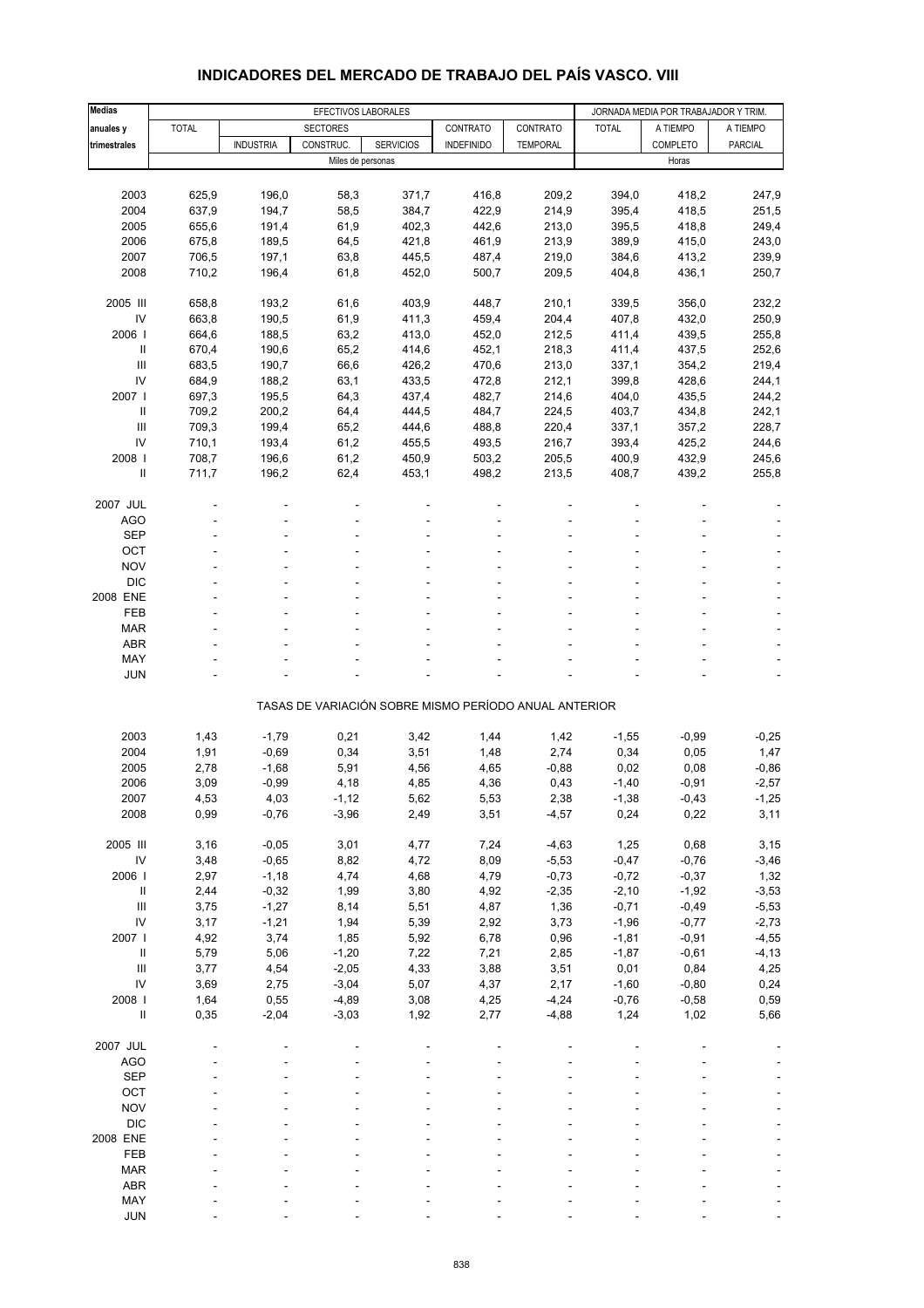## **INDICADORES DE PRECIOS DEL PAÍS VASCO. I**

| <b>Medias</b> |                                                       | INDICES DE PRECIOS DE CONSUMO (10) |              | DIFERENCIAL DE   |
|---------------|-------------------------------------------------------|------------------------------------|--------------|------------------|
| anuales y     | <b>GENERAL</b>                                        | ALIMENTACIÓN                       | SIN          | <b>INFLACIÓN</b> |
| trimestrales  |                                                       | <b>AGREGADO</b>                    | ALIMENTACIÓN | RTO. ESPAÑA      |
|               |                                                       | <b>Base 2006</b>                   |              | P.Porcentuales   |
|               |                                                       |                                    |              |                  |
|               |                                                       |                                    |              |                  |
| 2003          | 90,868                                                | 89,113                             | 91,442       | $-0,22$          |
| 2004          | 93,624                                                | 92,847                             | 93,877       | $-0,01$          |
| 2005          | 96,707                                                | 96,318                             | 96,833       | $-0,08$          |
| 2006          | 100,000                                               | 100,000                            | 100,000      | $-0,11$          |
| 2007          | 102,848                                               | 104,085                            | 102,456      | 0,06             |
| 2008          | 106,675                                               | 109,939                            | 105,651      | $-0,06$          |
|               |                                                       |                                    |              |                  |
| 2005 IV       | 98,524                                                | 97,517                             | 98,852       | $-0,04$          |
| 2006          | 98,499                                                | 99,019                             | 98,334       | $-0,08$          |
| Ш             | 100,380                                               | 99,711                             | 100,593      | $-0,17$          |
| Ш             | 100,125                                               | 100,440                            | 100,024      | $-0,10$          |
| IV            | 100,997                                               | 100,830                            | 101,050      | $-0,08$          |
| 2007 l        | 100,862                                               | 102,200                            | 100,438      | $-0,02$          |
| Ш             | 102,905                                               | 102,833                            | 102,927      | 0, 13            |
| Ш             | 102,586                                               | 103,778                            | 102,208      | 0,09             |
| IV            | 105,039                                               | 107,528                            | 104,250      | 0,04             |
| 2008          | 105,243                                               | 109,462                            | 103,958      | $-0.04$          |
| Ш             | 107,540                                               | 109,954                            | 106,747      | $-0, 10$         |
| Ш             | 107,527                                               | 110,632                            | 106,545      | $-0,06$          |
|               |                                                       |                                    |              |                  |
| 2007 SEP      | 103,011                                               | 104,485                            | 102,544      | 0,10             |
| ОСТ           | 104,479                                               | 106,495                            | 103,840      | 0,03             |
| <b>NOV</b>    | 105,196                                               | 107,629                            | 104,425      | 0,09             |
| <b>DIC</b>    | 105,442                                               | 108,460                            | 104,486      | 0,01             |
| 2008 ENE      | 104,829                                               | 109,477                            | 103,426      | $-0, 13$         |
| FEB           | 104,924                                               | 109,370                            | 103,577      | $-0,01$          |
| <b>MAR</b>    | 105,977                                               | 109,538                            | 104,871      | 0,03             |
| ABR           | 106,998                                               | 109,828                            | 106,092      | $-0,03$          |
| MAY           |                                                       |                                    | 106,820      | $-0,16$          |
|               | 107,537                                               | 109,677                            |              |                  |
| <b>JUN</b>    | 108,084                                               | 110,357                            | 107,330      | $-0, 10$         |
| JUL           | 107,562                                               | 110,555                            | 106,611      | $-0,08$          |
| <b>AGO</b>    | 107,491                                               | 110,709                            | 106,478      | $-0,03$          |
|               | TASAS DE VARIACIÓN SOBRE MISMO PERÍODO ANUAL ANTERIOR |                                    |              |                  |
| 2003          | 2,82                                                  | 4,01                               | 2,45         |                  |
|               |                                                       |                                    |              |                  |
| 2004          | 3,03                                                  | 4,19                               | 2,66         |                  |
| 2005          | 3,29                                                  | 3,74                               | 3,15         |                  |
| 2006          | 3,40                                                  | 3,82                               | 3,27         |                  |
| 2007          | 2,85                                                  | 4,08                               | 2,46         |                  |
| 2008          | 4,58                                                  | 7,00                               | 3,81         |                  |
| 2005 IV       | 3,52                                                  |                                    |              |                  |
|               |                                                       | 3,81                               | 3,42         |                  |
| 2006          | 3,94                                                  | 4,10                               | 3,89         |                  |
| Ш             | 3,77                                                  | 3,63                               | 3,81         |                  |
| Ш             | 3,43                                                  | 4,17                               | 3,19         |                  |
| IV            | 2,51                                                  | 3,40                               | 2,22         |                  |
| 2007 l        | 2,40                                                  | 3,21                               | 2,14         |                  |
| Ш             | 2,52                                                  | 3,13                               | 2,32         |                  |
| Ш             | 2,46                                                  | 3,32                               | 2,18         |                  |
| IV            | 4,00                                                  | 6,64                               | 3,17         |                  |
| 2008          | 4,34                                                  | 7,11                               | 3,50         |                  |
| Ш             | 4,50                                                  | 6,93                               | 3,71         |                  |
| Ш             | 5,03                                                  | 6,97                               | 4,41         |                  |
|               |                                                       |                                    |              |                  |
| 2007 SEP      | 2,78                                                  | 3,77                               | 2,46         |                  |
| ОСТ           | 3,61                                                  | 5,94                               | 2,88         |                  |
| <b>NOV</b>    | 4,16                                                  | 6,87                               | 3,31         |                  |
| <b>DIC</b>    | 4,23                                                  | 7,12                               | 3,32         |                  |
| 2008 ENE      | 4,14                                                  | 7,01                               | 3,29         |                  |
| FEB           | 4,35                                                  | 7,26                               | 3,48         |                  |
| <b>MAR</b>    | 4,53                                                  | 7,04                               | 3,75         |                  |
| ABR           | 4,16                                                  | 7,00                               | 3,25         |                  |
| MAY           | 4,44                                                  | 6,63                               | 3,71         |                  |
| <b>JUN</b>    | 4,92                                                  | 7,14                               | 4,18         |                  |
| JUL           |                                                       | 7,13                               |              |                  |
|               | 5,19                                                  |                                    | 4,57         |                  |
| <b>AGO</b>    | 4,88                                                  | 6,81                               | 4,26         |                  |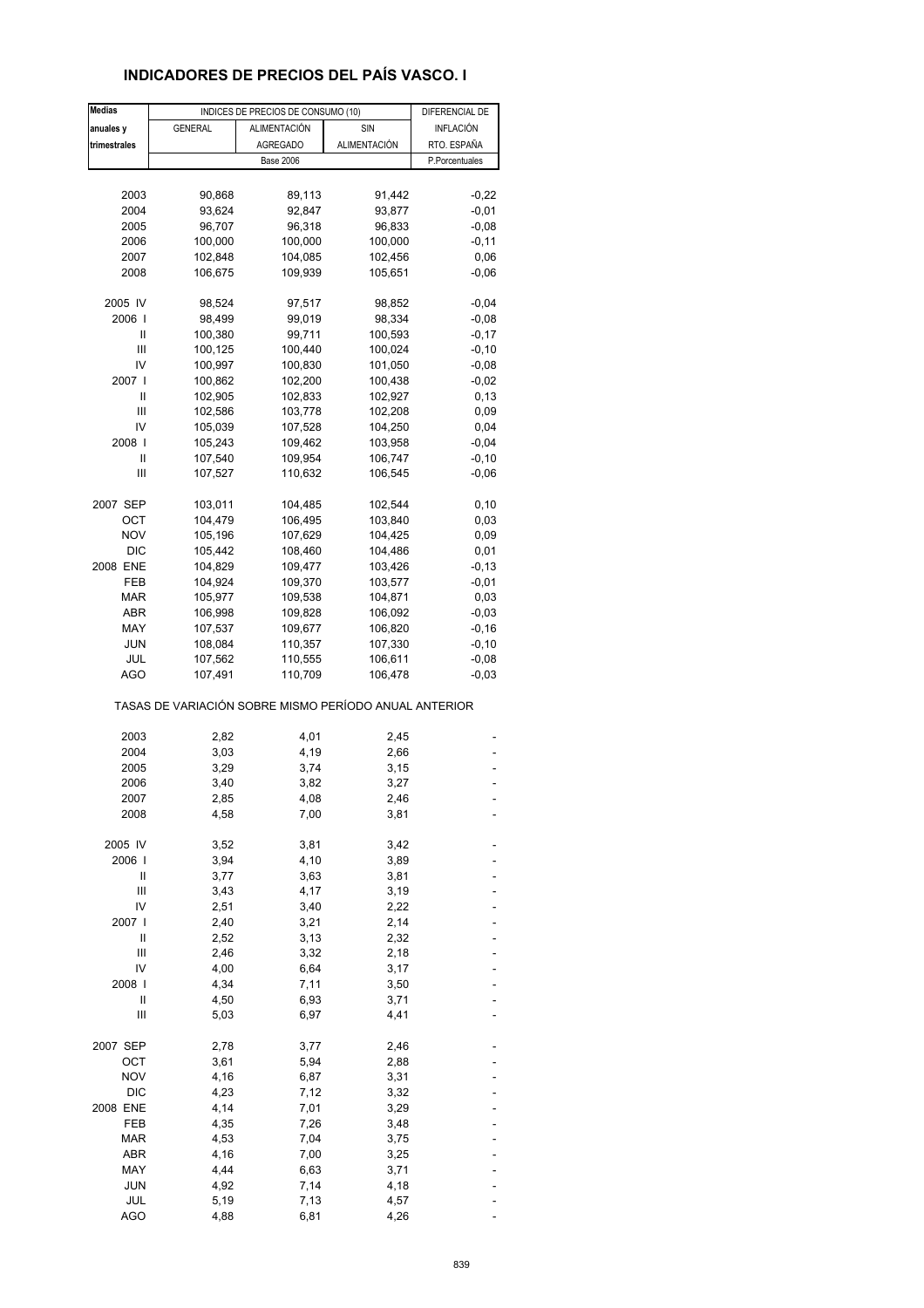| <b>Medias</b>              |                    |                  | INDICES DE PRECIOS DE CONSUMO (10)                    |                  |                  |                    |
|----------------------------|--------------------|------------------|-------------------------------------------------------|------------------|------------------|--------------------|
| anuales y                  | <b>ALIMENTOS Y</b> | BEBIDAS ALC.     | <b>VESTIDO Y</b>                                      | <b>VIVIENDA</b>  | MENAJE           | <b>MEDICINA</b>    |
| trimestrales               | BEB.NO ALCOH.      | Y TABACO         | CALZADO                                               |                  |                  |                    |
|                            |                    |                  |                                                       | <b>Base 2006</b> |                  |                    |
|                            |                    |                  |                                                       |                  |                  |                    |
| 2003                       | 88,966             | 90,264           | 97,533                                                | 86,015           | 92,897           | 96,484             |
| 2004                       | 92,749             | 93,642           | 98,218                                                | 89,661           | 94,941           | 97,172             |
| 2005                       | 96,097             | 98,082           | 98,897                                                | 94,120           | 97,044           | 98,168             |
| 2006                       | 100,000            | 100,000          | 100,000                                               | 100,000          | 100,000          | 100,000            |
| 2007                       | 103,806            | 106,598          | 101,407                                               | 103,590          | 103,510          | 99,535             |
| 2008                       | 109,849            | 110,653          | 99,358                                                | 109,209          | 106,160          | 99,362             |
|                            |                    |                  |                                                       |                  |                  |                    |
| 2005 IV<br>2006            | 97,252<br>99,198   | 99,621<br>97,582 | 106,711<br>93,673                                     | 96,236<br>99,115 | 98,079<br>98,700 | 98,709<br>99,214   |
| Ш                          | 99,576             | 100,794          | 104,244                                               | 100,179          | 99,930           | 99,843             |
| Ш                          | 100,411            | 100,672          | 93,846                                                | 100,457          | 100,019          | 100,326            |
| IV                         | 100,815            | 100,952          | 108,237                                               | 100,249          | 101,352          | 100,617            |
| 2007 l                     | 101,746            | 106,293          | 95,046                                                | 102,701          | 101,876          | 100,264            |
| Ш                          | 102,436            | 106,410          | 105,659                                               | 103,185          | 103,956          | 99,029             |
| Ш                          | 103,449            | 106,743          | 95,196                                                | 103,760          | 103,668          | 99,382             |
| IV                         | 107,592            | 106,947          | 109,725                                               | 104,712          | 104,540          | 99,464             |
| 2008                       | 109,383            | 110,081          | 95,794                                                | 107,298          | 105,412          | 99,882             |
| Ш                          | 109,829            | 110,973          | 106,421                                               | 109,369          | 106,840          | 98,929             |
| Ш                          | 110,579            | 111,031          | 94,112                                                | 111,833          | 106,263          | 99,232             |
| 2007 SEP                   | 104,233            | 106,758          | 98,176                                                | 104,033          | 103,968          | 99,367             |
| ОСТ                        | 106,453            | 106,875          | 108,762                                               | 104,452          | 104,227          | 99,378             |
| <b>NOV</b>                 | 107,701            | 106,975          | 111,378                                               | 104,847          | 104,533          | 99,471             |
| <b>DIC</b>                 | 108,623            | 106,991          | 109,036                                               | 104,836          | 104,861          | 99,543             |
| 2008 ENE                   | 109,514            | 109,099          | 96,000                                                | 106,791          | 105,134          | 100,154            |
| FEB                        | 109,231            | 110,512          | 93,689                                                | 107,008          | 105,326          | 100,351            |
| <b>MAR</b>                 | 109,404            | 110,631          | 97,692                                                | 108,096          | 105,777          | 99,142             |
| ABR                        | 109,696            | 110,911          | 106,225                                               | 108,841          | 106,473          | 99,199             |
| MAY                        | 109,516            | 111,005          | 107,107                                               | 109,381          | 106,933          | 98,700             |
| <b>JUN</b>                 | 110,275            | 111,002          | 105,930                                               | 109,886          | 107,115          | 98,888             |
| JUL                        | 110,493            | 111,028          | 94,368                                                | 111,918          | 106,142          | 99,250             |
| <b>AGO</b>                 | 110,665            | 111,034          | 93,856                                                | 111,748          | 106,383          | 99,213             |
|                            |                    |                  | TASAS DE VARIACIÓN SOBRE MISMO PERÍODO ANUAL ANTERIOR |                  |                  |                    |
| 2003                       | 4,15               | 3,02             | 3,02                                                  | 2,91             | 1,71             | 1,78               |
| 2004                       | 4,25               | 3,74             | 0,70                                                  | 4,24             | 2,20             | 0,71               |
| 2005                       | 3,61               | 4,74             | 0,69                                                  | 4,97             | 2,21             | 1,03               |
| 2006                       | 4,06               | 1,96             | 1,12                                                  | 6,25             | 3,05             | 1,87               |
| 2007                       | 3,81               | 6,60             | 1,41                                                  | 3,59             | 3,51             | $-0,47$            |
| 2008                       | 7,35               | 3,95             | 0,68                                                  | 5,91             | 3,00             | $-0,22$            |
|                            |                    |                  |                                                       |                  |                  |                    |
| 2005 IV                    | 3,69               | 4,73             | 0,91                                                  | 6,00             | 2,29             | 1,09               |
| 2006                       | 4,31               | 2,39             | 0,57                                                  | 8,12             | 2,69             | 1,70               |
| Ш                          | 3,79               | 2,41             | 1,23                                                  | 7,11             | 2,73             | 1,91               |
| Ш<br>IV                    | 4,49               | 1,71             | 1,18                                                  | 5,69             | 3,42             | 1,92<br>1,93       |
| 2007 l                     | 3,66<br>2,57       | 1,34<br>8,93     | 1,43<br>1,47                                          | 4,17<br>3,62     | 3,34<br>3,22     | 1,06               |
| Ш                          | 2,87               | 5,57             | 1,36                                                  | 3,00             | 4,03             | $-0,81$            |
| Ш                          | 3,02               | 6,03             | 1,44                                                  | 3,29             | 3,65             | $-0,94$            |
| IV                         | 6,72               | 5,94             | 1,38                                                  | 4,45             | 3,15             | $-1, 15$           |
| 2008                       | 7,51               | 3,56             | 0,79                                                  | 4,48             | 3,47             | $-0,38$            |
| $\ensuremath{\mathsf{II}}$ | 7,22               | 4,29             | 0,72                                                  | 5,99             | 2,77             | $-0, 10$           |
| Ш                          | 7,30               | 4,02             | 0,43                                                  | 7,92             | 2,65             | $-0,16$            |
| 2007 SEP                   | 3,51               | 6,14             | 1,38                                                  | 3,52             | 3,78             | $-1,02$            |
| OCT                        | 5,92               | 6, 11            | 1,42                                                  | 4,19             | 3,26             | $-1,19$            |
| <b>NOV</b>                 | 6,96               | 6,05             | 1,39                                                  | 4,62             | 3,10             | $-1,14$            |
| <b>DIC</b>                 | 7,28               | 5,65             | 1,31                                                  | 4,55             | 3,08             | $-1, 11$           |
| 2008 ENE                   | 7,50               | 2,78             | 0,76                                                  | 4,11             | 3,42             | $-0,68$            |
| FEB                        | 7,63               | 3,94             | 0,83                                                  | 4,23             | 3,80             | $-1,20$            |
| <b>MAR</b>                 | 7,39               | 3,97             | 0,77                                                  | 5,09             | 3,20             | 0,77               |
| ABR                        | 7,30               | 4,27             | 0,68                                                  | 5,64             | 2,82             | 0,42               |
| MAY                        | 6,88               | 4,36             | 0,71                                                  | 5,99             | 2,72             | $-0,32$            |
| <b>JUN</b><br>JUL          | 7,47               | 4,24<br>4,05     | 0,77                                                  | 6,35<br>8,02     | 2,78<br>2,54     | $-0,40$<br>$-0,17$ |
| <b>AGO</b>                 | 7,47<br>7,13       | 4,00             | 0,44<br>0,43                                          | 7,83             | 2,76             | $-0, 15$           |
|                            |                    |                  |                                                       |                  |                  |                    |

## **INDICADORES DE PRECIOS DE PAÍS VASCO. II**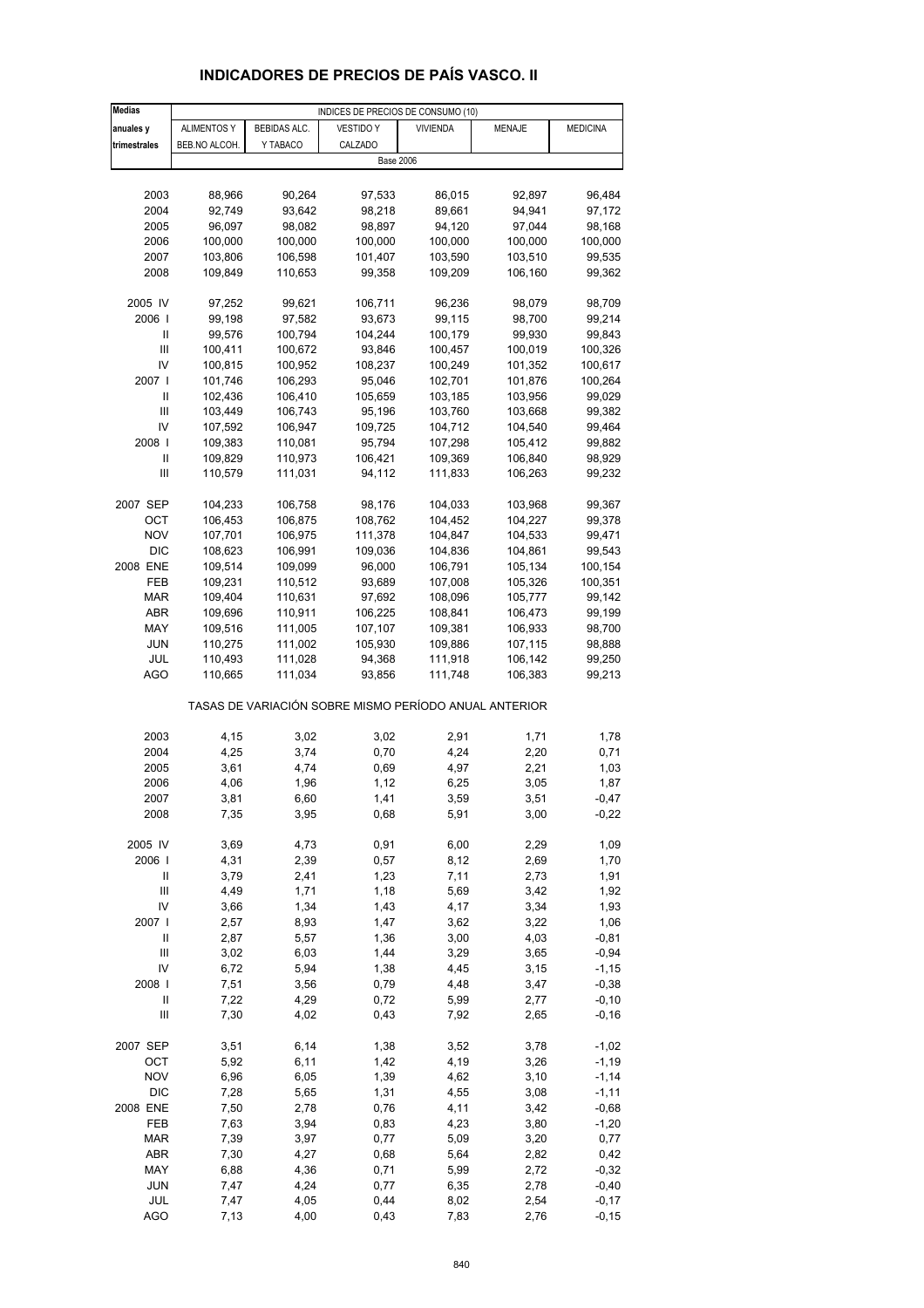| <b>Medias</b>  |            |               | INDICES DE PRECIOS DE CONSUMO (10)                    |           |               |              |
|----------------|------------|---------------|-------------------------------------------------------|-----------|---------------|--------------|
| anuales y      | TRANSPORTE | COMUNICA -    | OCIO <sub>Y</sub>                                     | ENSEÑANZA | HOTELES,      | <b>OTROS</b> |
| trimestrales   |            | <b>CIONES</b> | <b>CULTURA</b>                                        |           | CAFÉS Y REST. |              |
|                |            |               |                                                       |           |               |              |
|                |            |               | <b>Base 2006</b>                                      |           |               |              |
|                |            |               |                                                       |           |               |              |
| 2003           | 87,343     | 104,152       | 100,027                                               | 87,971    | 88,627        | 91,755       |
| 2004           | 90,879     | 103,021       | 99,823                                                | 91,873    | 92,142        | 94,094       |
| 2005           | 95,939     | 101,365       | 99,560                                                | 95,730    | 96,202        | 97,044       |
| 2006           | 100,000    | 100,000       | 100,000                                               | 100,000   | 100,000       | 100,000      |
| 2007           | 102,291    | 100,169       | 99,061                                                | 104,530   | 104,634       | 103,234      |
| 2008           | 109,537    | 100,273       | 99,185                                                | 108,142   | 109,001       | 106,357      |
|                |            |               |                                                       |           |               |              |
| 2005 IV        | 98,035     | 100,788       | 99,750                                                | 98,430    | 97,246        | 97,404       |
| 2006           | 98,770     | 100,757       | 99,108                                                | 98,774    | 98,401        | 99,171       |
| Ш              | 101,257    | 100,096       | 99,913                                                | 98,928    | 99,506        | 99,835       |
|                |            |               |                                                       |           |               |              |
| Ш              | 101,590    | 99,778        | 101,667                                               | 99,271    | 101,122       | 100,264      |
| IV             | 98,384     | 99,369        | 99,313                                                | 103,027   | 100,970       | 100,731      |
| 2007           | 99,347     | 99,885        | 98,463                                                | 103,297   | 102,877       | 102,475      |
| Ш              | 102,392    | 100,425       | 99,246                                                | 103,417   | 104,371       | 103,411      |
| $\mathbf{III}$ | 102,957    | 100,303       | 100,289                                               | 103,831   | 105,894       | 103,395      |
| IV             | 104,468    | 100,062       | 98,244                                                | 107,575   | 105,394       | 103,656      |
| 2008           | 106,446    | 100,294       | 98,313                                                | 108,054   | 107,467       | 105,472      |
| Ш              | 110,763    | 100,290       | 98,452                                                | 108,182   | 109,163       | 106,781      |
| Ш              | 112,335    | 100,217       | 101,592                                               | 108,211   | 111,059       | 107,049      |
|                |            |               |                                                       |           |               |              |
| 2007 SEP       | 103,094    | 100,257       | 99,468                                                | 104,634   | 105,585       | 103,502      |
|                |            |               |                                                       |           |               |              |
| OCT            | 103,339    | 100,168       | 98,189                                                | 107,230   | 105,413       | 103,451      |
| <b>NOV</b>     | 104,645    | 100,085       | 97,536                                                | 107,714   | 105,368       | 103,651      |
| DIC            | 105,421    | 99,934        | 99,007                                                | 107,780   | 105,400       | 103,866      |
| 2008 ENE       | 105,520    | 100,350       | 97,571                                                | 108,027   | 106,638       | 104,606      |
| FEB            | 106,079    | 100,242       | 97,998                                                | 108,050   | 107,331       | 105,612      |
| MAR            | 107,738    | 100,291       | 99,369                                                | 108,086   | 108,433       | 106,199      |
| ABR            | 108,369    | 100,273       | 98,049                                                | 108,171   | 108,837       | 106,533      |
| MAY            | 111,023    | 100,293       | 98,236                                                | 108,188   | 109,092       | 106,617      |
| <b>JUN</b>     | 112,898    | 100,304       | 99,072                                                | 108,188   | 109,559       | 107,192      |
| JUL            | 113,590    | 100,266       | 100,773                                               | 108,211   | 110,546       | 107,001      |
| <b>AGO</b>     | 111,079    | 100,167       | 102,411                                               | 108,211   | 111,572       | 107,096      |
|                |            |               |                                                       |           |               |              |
|                |            |               | TASAS DE VARIACIÓN SOBRE MISMO PERÍODO ANUAL ANTERIOR |           |               |              |
|                |            |               |                                                       |           |               |              |
| 2003           | 2,10       | $-2,62$       | 0,00                                                  | 4,72      | 3,64          | 3,12         |
|                |            |               | $-0,20$                                               |           |               |              |
| 2004           | 4,05       | $-1,09$       |                                                       | 4,44      | 3,97          | 2,55         |
| 2005           | 5,57       | $-1,61$       | $-0,26$                                               | 4,20      | 4,41          | 3,13         |
| 2006           | 4,23       | $-1,35$       | 0,44                                                  | 4,46      | 3,95          | 3,05         |
| 2007           | 2,29       | 0,17          | $-0,94$                                               | 4,53      | 4,63          | 3,23         |
| 2008           | 8,05       | 0,08          | $-0, 13$                                              | 4,61      | 4,58          | 3,22         |
|                |            |               |                                                       |           |               |              |
| 2005 IV        | 6,04       | $-1,74$       | 0,12                                                  | 4,09      | 4,35          | 3,13         |
| 2006           | 6,67       | $-1,44$       | 0,11                                                  | 4,34      | 4,15          | 2,86         |
| Ш              | 6,72       | $-1,28$       | 1,28                                                  | 4,40      | 3,87          | 2,57         |
| Ш              | 3,41       | $-1,26$       | 0,82                                                  | 4,42      | 3,96          | 3,34         |
| IV             | 0,36       | $-1,41$       | $-0,44$                                               | 4,67      | 3,83          | 3,41         |
| 2007 l         | 0,58       | $-0,87$       | $-0,65$                                               | 4,58      | 4,55          | 3,33         |
| Ш              | 1,12       | 0,33          | $-0,67$                                               | 4,54      | 4,89          | 3,58         |
|                |            |               |                                                       |           |               |              |
| Ш              | 1,35       | 0,53          | $-1,36$                                               | 4,59      | 4,72          | 3,12         |
| IV             | 6, 18      | 0,70          | $-1,08$                                               | 4,41      | 4,38          | 2,90         |
| 2008           | 7,15       | 0,41          | $-0,15$                                               | 4,61      | 4,46          | 2,92         |
| Ш              | 8,18       | $-0,13$       | $-0.80$                                               | 4,61      | 4,59          | 3,26         |
| Ш              | 9,18       | $-0,11$       | 0,89                                                  | 4,62      | 4,72          | 3,59         |
|                |            |               |                                                       |           |               |              |
| 2007 SEP       | 2,88       | 0,42          | $-1,41$                                               | 4,82      | 4,59          | 2,86         |
| OCT            | 5,00       | 0,58          | $-1,48$                                               | 4,18      | 4,36          | 2,84         |
| <b>NOV</b>     | 6,56       | 0,70          | $-0,91$                                               | 4,50      | 4,55          | 2,97         |
| DIC            | 6,99       | 0,82          | $-0,84$                                               | 4,57      | 4,24          | 2,91         |
| 2008 ENE       | 7,03       | 0,72          | $-0,42$                                               | 4,64      | 4,25          | 2,20         |
|                |            |               |                                                       |           |               |              |
| FEB            | 7,11       | 0,91          | $-0,57$                                               | 4,60      | 4,35          | 3,18         |
| MAR            | 7,28       | $-0,39$       | 0,52                                                  | 4,57      | 4,78          | 3,40         |
| ABR            | 6,59       | $-0,22$       | $-1,69$                                               | 4,60      | 4,34          | 3,06         |
| MAY            | 8,21       | 0,11          | $-0,77$                                               | 4,62      | 4,67          | 3,10         |
| JUN            | 9,71       | $-0,29$       | 0,07                                                  | 4,61      | 4,76          | 3,62         |

### **INDICADORES DE PRECIOS DE PAÍS VASCO. III**

 JUL 10,19 -0,12 0,77 4,57 4,73 3,52 AGO 8,17 -0,10 1,00 4,67 4,72 3,65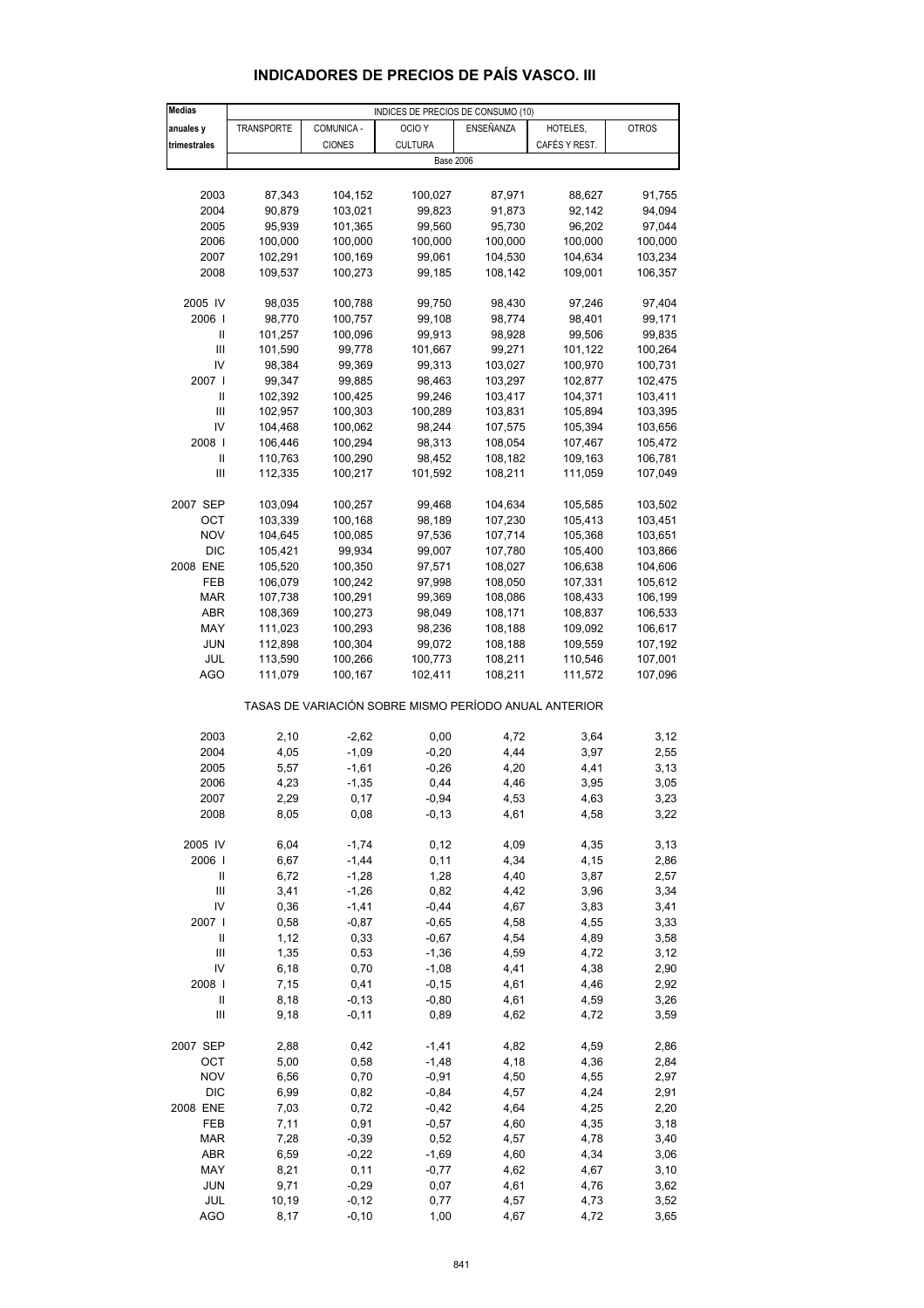## **INDICADORES DE SALARIOS DEL PAÍS VASCO**

| <b>Medias</b>                      | COSTE SALARIAL       |                                                       |                              |                                              |              | <b>SALARIOS</b> |        |         |       |  |  |
|------------------------------------|----------------------|-------------------------------------------------------|------------------------------|----------------------------------------------|--------------|-----------------|--------|---------|-------|--|--|
| anuales y                          | POR TRABAJADOR Y MES |                                                       | POR HORA EFECTIVA DE TRABAJO | INCREMENTO SALARIAL PACTADO EN CONVENIO (12) |              |                 |        |         |       |  |  |
| trimestrales                       | <b>TOTAL</b>         | <b>ORDINARIO</b>                                      | <b>TOTAL</b>                 | ORDINARIO                                    | <b>TOTAL</b> | AGRIC.          | CONST. | INDUST. | SERV. |  |  |
|                                    |                      | €                                                     |                              |                                              |              |                 | $\%$   |         |       |  |  |
|                                    |                      |                                                       |                              |                                              |              |                 |        |         |       |  |  |
| 2003                               | 1.707,96             | 1.472,35                                              | 13,04                        | 11,24                                        | 4,23         | 3,70            | 5,80   | 3,83    | 4,21  |  |  |
| 2004                               | 1.757,03             | 1.510,27                                              | 13,57                        | 11,65                                        | 3,78         | 4,07            | 3,98   | 3,60    | 3,87  |  |  |
| 2005                               | 1.820,71             | 1.567,42                                              | 14,08                        | 12,12                                        | 4,22         | 4,69            | 4,58   | 4,18    | 4,16  |  |  |
| 2006                               | 1.860,70             | 1.596,36                                              | 14,44                        | 12,38                                        | 4,81         | 4,77            |        | 4,45    | 4,95  |  |  |
|                                    |                      |                                                       |                              |                                              |              |                 | 5,33   |         |       |  |  |
| 2007                               | 1.949,48             | 1.685,28                                              | 15,22                        | 13,15                                        | 4,21         | 3,94            | 4,16   | 4,15    | 4,27  |  |  |
| 2008                               | 1.962,06             | 1.768,25                                              | 14,49                        | 13,06                                        | 5,03         | 5,70            | 6,25   | 4,93    | 4,67  |  |  |
| 2005 IV                            | 1.970,94             | 1.590,72                                              | 14,94                        | 12,06                                        | 4,00         | 3,43            | 4,55   | 3,99    | 3,69  |  |  |
| 2006                               | 1.735,87             | 1.575,35                                              | 12,42                        | 11,27                                        | 4,55         | 3,60            | 5,06   | 4,61    | 4,27  |  |  |
| $\ensuremath{\mathsf{II}}$         | 1.791,12             | 1.593,47                                              | 13,48                        | 11,99                                        | 4,50         | 3,60            | 5,06   | 4,57    | 4,27  |  |  |
|                                    |                      |                                                       |                              |                                              |              |                 |        |         |       |  |  |
| $\ensuremath{\mathsf{III}}\xspace$ | 1.879,85             | 1.603,35                                              | 16,22                        | 13,84                                        | 4,63         | 3,82            | 5,33   | 4,49    | 4,42  |  |  |
| IV                                 | 2.035,97             | 1.613,25                                              | 15,65                        | 12,40                                        | 4,78         | 4,46            | 5,33   | 4,45    | 4,88  |  |  |
| 2007                               | 1.820,78             | 1.658,19                                              | 13,16                        | 11,99                                        | 3,75         | 4,12            | 4,10   | 3,27    | 3,73  |  |  |
| $\ensuremath{\mathsf{II}}$         | 1.872,57             | 1.674,21                                              | 14,19                        | 12,69                                        | 3,71         | 4,11            | 4,10   | 3,24    | 3,70  |  |  |
| Ш                                  | 1.971,59             | 1.697,77                                              | 17,12                        | 14,74                                        | 3,71         | 4,11            | 4,10   | 3,25    | 3,71  |  |  |
| IV                                 | 2.132,98             | 1.710,95                                              | 16,42                        | 13,17                                        | 3,72         | 4,08            | 4,14   | 3,32    | 3,69  |  |  |
| 2008                               | 1.931,98             | 1.749,78                                              | 14,63                        | 13,25                                        | 3,87         | 4,08            | 4,14   | 3,77    | 3,86  |  |  |
| Ш                                  | 1.992,13             | 1.786,72                                              | 14,35                        | 12,87                                        | 5,05         | 5,70            | 6,25   | 4,93    | 4,70  |  |  |
| $\ensuremath{\mathsf{III}}\xspace$ |                      |                                                       | ÷,                           |                                              | 5,03         | 5,70            | 6,25   | 4,93    | 4,67  |  |  |
|                                    |                      |                                                       |                              |                                              |              |                 |        |         |       |  |  |
| 2007 SEP                           |                      |                                                       |                              |                                              | 3,71         | 4,11            | 4,10   | 3,25    | 3,71  |  |  |
| OCT                                |                      |                                                       | ä,                           |                                              | 3,71         | 4,11            | 4,10   | 3,25    | 3,71  |  |  |
| <b>NOV</b>                         |                      |                                                       | ÷,                           | $\overline{a}$                               | 3,72         | 4,08            | 4,14   | 3,28    | 3,69  |  |  |
| <b>DIC</b>                         |                      |                                                       | ÷                            | ÷,                                           | 3,72         | 4,08            | 4,14   | 3,32    | 3,69  |  |  |
| 2008 ENE                           |                      |                                                       | ä,                           |                                              | 3,74         | 4,08            | 4,14   | 3,46    | 3,69  |  |  |
| FEB                                |                      |                                                       | ÷,                           | ÷,                                           | 3,75         | 4,08            | 4,14   | 3,50    | 3,71  |  |  |
| <b>MAR</b>                         |                      |                                                       | ä,                           | ÷,                                           | 3,87         | 4,08            | 4,14   | 3,77    | 3,86  |  |  |
| <b>ABR</b>                         |                      |                                                       | ÷,                           |                                              | 3,91         | 3,92            | 4,14   | 3,76    | 3,96  |  |  |
| MAY                                |                      |                                                       | ÷,                           | ÷,                                           | 3,91         | 3,92            | 4,14   | 3,76    | 3,96  |  |  |
| <b>JUN</b>                         |                      |                                                       |                              | ÷,                                           | 5,05         | 5,70            | 6,25   | 4,93    | 4,70  |  |  |
| <b>JUL</b>                         |                      |                                                       |                              | L,                                           | 3,96         | 3,92            | 4,14   | 3,91    | 3,96  |  |  |
| <b>AGO</b>                         |                      |                                                       |                              | $\frac{1}{2}$                                | 5,03         | 5,70            | 6,25   | 4,93    | 4,67  |  |  |
|                                    |                      |                                                       |                              |                                              |              |                 |        |         |       |  |  |
|                                    |                      | TASAS DE VARIACIÓN SOBRE MISMO PERÍODO ANUAL ANTERIOR |                              |                                              |              |                 |        |         |       |  |  |
| 2003                               | 2,88                 | 2,03                                                  | 3,64                         | 2,81                                         |              |                 |        |         |       |  |  |
| 2004                               | 2,87                 | 2,58                                                  | 4,03                         | 3,67                                         |              |                 |        |         |       |  |  |
| 2005                               | 3,62                 | 3,78                                                  | 3,80                         | 3,99                                         |              |                 |        |         | ÷,    |  |  |
| 2006                               | 2,20                 | 1,85                                                  | 2,56                         | 2,15                                         |              |                 |        |         |       |  |  |
| 2007                               | 4,77                 | 5,57                                                  | 5,40                         | 6,24                                         |              |                 |        |         |       |  |  |
| 2008                               | 6,25                 | 6,12                                                  | 5,96                         | 5,83                                         |              |                 |        |         |       |  |  |
|                                    |                      |                                                       |                              |                                              |              |                 |        |         |       |  |  |
| 2005 IV                            | 3,79                 | 5,32                                                  | 3,18                         | 4,78                                         |              |                 |        |         |       |  |  |
| 2006                               | 1,55                 | 2,30                                                  | $-3,20$                      | $-2,51$                                      |              |                 |        |         |       |  |  |
| $\, \parallel$                     | 2,03                 | 2,13                                                  | 7,32                         | 7,44                                         |              |                 |        |         |       |  |  |
| $\ensuremath{\mathsf{III}}\xspace$ | 1,78                 | 1,55                                                  | 1,37                         | 1,17                                         |              |                 |        |         |       |  |  |
| IV                                 | 3,30                 | 1,42                                                  | 4,75                         | 2,82                                         |              |                 |        |         |       |  |  |
| 2007 l                             | 4,89                 | 5,26                                                  | 5,96                         | 6,39                                         |              |                 |        |         |       |  |  |
| Ш                                  | 4,55                 | 5,07                                                  | 5,27                         | 5,84                                         |              |                 |        |         |       |  |  |
| $\ensuremath{\mathsf{III}}\xspace$ | 4,88                 | 5,89                                                  | 5,55                         | 6,50                                         |              |                 |        |         |       |  |  |
| IV                                 |                      |                                                       |                              |                                              |              |                 |        |         |       |  |  |
|                                    | 4,76                 | 6,06                                                  | 4,92                         | 6,21                                         |              |                 |        |         |       |  |  |
| 2008                               | 6,11                 | 5,52                                                  | 11,17                        | 10,51                                        |              |                 |        |         |       |  |  |
| $\sf II$                           | 6,38                 | 6,72                                                  | 1,13                         | 1,42                                         |              |                 |        |         |       |  |  |
| $\ensuremath{\mathsf{III}}\xspace$ |                      |                                                       |                              |                                              |              |                 |        |         |       |  |  |
| 2007 SEP                           |                      |                                                       |                              |                                              |              |                 |        |         |       |  |  |
| OCT                                |                      |                                                       |                              |                                              |              |                 |        |         |       |  |  |
| <b>NOV</b>                         |                      |                                                       |                              |                                              |              |                 |        |         |       |  |  |
| <b>DIC</b>                         |                      |                                                       |                              |                                              |              |                 |        |         |       |  |  |
|                                    |                      |                                                       |                              |                                              |              |                 |        |         |       |  |  |
| 2008 ENE                           |                      |                                                       |                              |                                              |              |                 |        |         |       |  |  |
| FEB                                |                      |                                                       |                              |                                              |              |                 |        |         |       |  |  |
| <b>MAR</b>                         |                      |                                                       |                              |                                              |              |                 |        |         |       |  |  |
| ABR                                |                      |                                                       |                              |                                              |              |                 |        |         |       |  |  |
| MAY                                |                      |                                                       |                              |                                              |              |                 |        |         |       |  |  |
| <b>JUN</b>                         |                      |                                                       |                              |                                              |              |                 |        |         |       |  |  |
| JUL                                |                      |                                                       |                              |                                              |              |                 |        |         |       |  |  |
| <b>AGO</b>                         |                      |                                                       |                              |                                              |              |                 |        |         |       |  |  |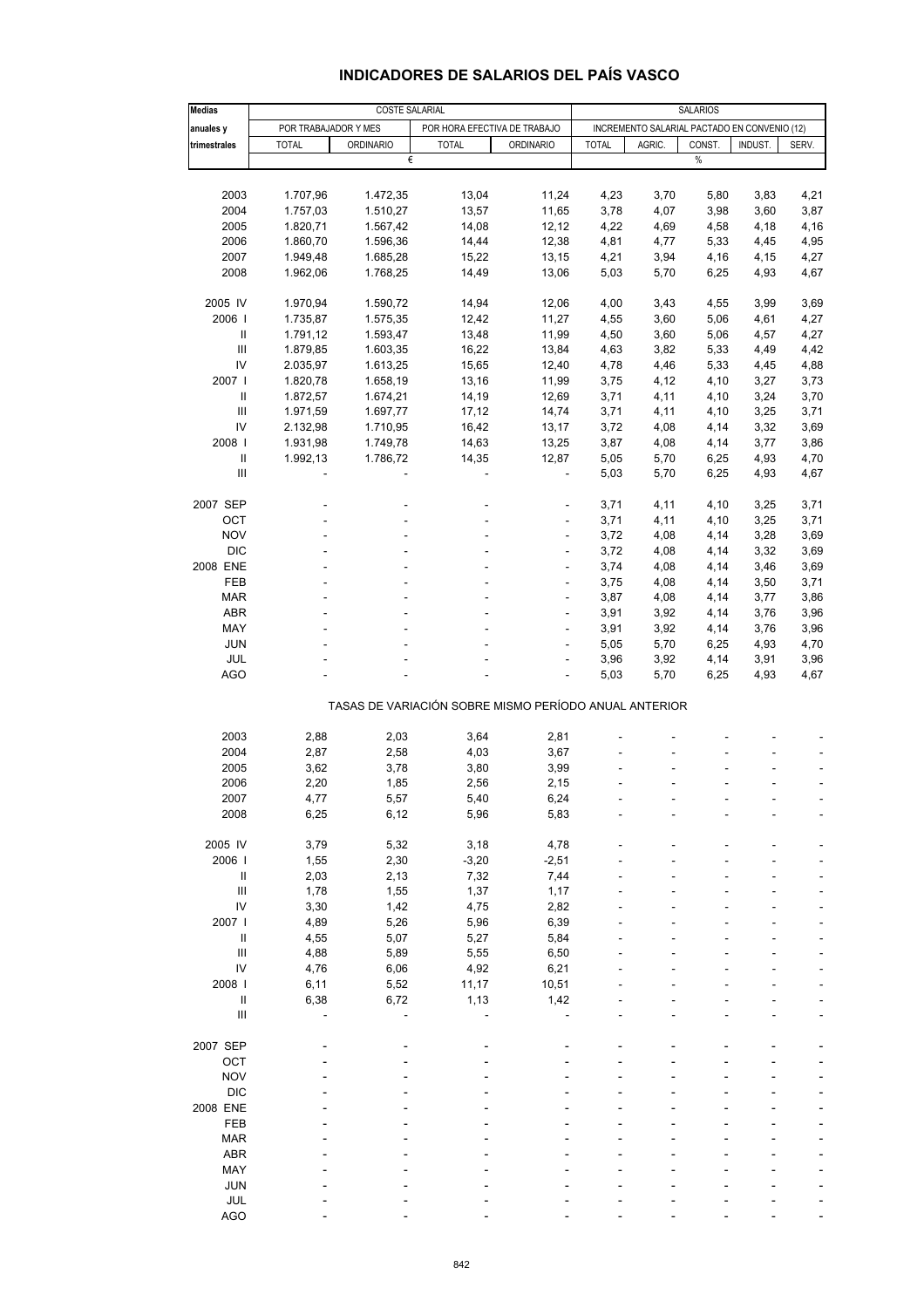| <b>Medias</b>                                         |                        | CRÉDITOS Y DEPÓSITOS DEL SISTEMA BANCARIO | HIPOTECAS INMOBILIARIAS |                      |                           |                      |  |  |
|-------------------------------------------------------|------------------------|-------------------------------------------|-------------------------|----------------------|---------------------------|----------------------|--|--|
| anuales y                                             | CRÉDITOS               |                                           | <b>DEPÓSITOS</b>        |                      | FINCAS RÚSTICAS Y URBANAS |                      |  |  |
| trimestrales                                          | S.PRIVADO              |                                           | S.PÚBLICO<br>S.PRIVADO  |                      | NÚMERO                    | <b>IMPORTE</b>       |  |  |
|                                                       |                        |                                           | Millones de €           |                      | Unidades                  | Miles de €           |  |  |
|                                                       |                        |                                           |                         |                      |                           |                      |  |  |
| 2003                                                  | 44.137,21              | 1.010,52                                  | 40.996,59               | 2.355,83             | 4.313                     | 606.774              |  |  |
| 2004                                                  | 49.361,90              | 1.282,25                                  | 43.163,99               | 2.476,05             | 4.519                     | 703.274              |  |  |
| 2005                                                  | 57.311,80              | 1.297,49                                  | 44.261,71               | 2.792,49             | 4.824                     | 799.340              |  |  |
| 2006                                                  | 66.878,58              | 1.353,95                                  | 48.843,80               | 3.789,36             | 4.485                     | 794.913              |  |  |
| 2007                                                  | 78.321,50              | 1.272,87                                  | 55.938,59               | 4.669,40             | 4.394                     | 960.429              |  |  |
| 2008                                                  | 82.531,00              | 1.145,29                                  | 65.379,10               | 4.811,38             | 4.007                     | 816.564              |  |  |
|                                                       |                        |                                           |                         |                      |                           |                      |  |  |
| 2005 IV<br>2006                                       | 61.006,76<br>62.409,10 | 1.343,76<br>1.300,45                      | 45.117,37<br>45.213,55  | 3.753,06<br>3.428,94 | 4.702<br>5.362            | 797.642<br>1.015.463 |  |  |
| Ш                                                     | 65.378,11              | 1.387,47                                  | 48.052,61               | 2.782,31             | 3.679                     | 638.207              |  |  |
| Ш                                                     | 68.432,06              | 1.251,30                                  | 49.646,89               | 4.136,58             | 4.674                     | 955.080              |  |  |
| IV                                                    | 71.295,04              | 1.476,57                                  | 52.462,15               | 4.809,59             | 4.224                     | 570.900              |  |  |
| 2007 l                                                | 73.824,91              | 1.228,94                                  | 52.048,18               | 4.343,84             | 5.092                     | 1.168.442            |  |  |
| Ш                                                     | 78.723,96              | 1.337,03                                  | 54.400,08               | 3.484,74             | 4.460                     | 920.040              |  |  |
| Ш                                                     | 79.870,32              | 1.189,71                                  | 57.468,61               | 5.253,50             | 4.138                     | 907.985              |  |  |
| IV                                                    | 80.866,80              | 1.335,81                                  | 59.837,47               | 5.595,51             | 3.884                     | 845.251              |  |  |
| 2008                                                  | 81.568,18              | 1.156,47                                  | 63.115,09               | 5.459,61             | 3.758                     | 781.989              |  |  |
| $\mathbf{I}$                                          | 83.493,82              | 1.134,12                                  | 67.643,11               | 4.163,15             | 4.329                     | 877.738              |  |  |
| Ш                                                     |                        |                                           |                         |                      | 3.790                     | 736.762              |  |  |
|                                                       |                        |                                           |                         |                      |                           |                      |  |  |
| 2007 AGO                                              |                        |                                           |                         |                      | 4.150                     | 883.797              |  |  |
| SEP                                                   | ä,                     |                                           | L,                      | ÷,                   | 4.387                     | 1.035.665            |  |  |
| OCT<br><b>NOV</b>                                     | ٠                      | ٠                                         | ٠                       | ÷                    | 4.361<br>3.974            | 915.119<br>823.156   |  |  |
| <b>DIC</b>                                            | ÷.                     |                                           |                         | ä,                   | 3.317                     | 797.477              |  |  |
| 2008 ENE                                              |                        |                                           |                         |                      | 4.506                     | 913.633              |  |  |
| <b>FEB</b>                                            | ٠                      | ٠                                         | ÷,                      | ÷                    | 3.864                     | 891.948              |  |  |
| <b>MAR</b>                                            | ä,                     |                                           |                         | ÷,                   | 2.904                     | 540.387              |  |  |
| ABR                                                   |                        |                                           |                         |                      | 4.108                     | 911.965              |  |  |
| MAY                                                   | ٠                      | ٠                                         | ٠                       | ÷,                   | 4.674                     | 873.242              |  |  |
| JUN                                                   |                        |                                           |                         |                      | 4.204                     | 848.008              |  |  |
| JUL                                                   |                        |                                           |                         |                      | 3.790                     | 736.762              |  |  |
| TASAS DE VARIACIÓN SOBRE MISMO PERÍODO ANUAL ANTERIOR |                        |                                           |                         |                      |                           |                      |  |  |
|                                                       |                        |                                           |                         |                      |                           |                      |  |  |
| 2003                                                  | 11,11                  | 15,51                                     | 6,71                    | $-0,45$              | 6,48                      | 13,49                |  |  |
| 2004<br>2005                                          | 11,84                  | 26,89                                     | 5,29                    | 5,10                 | 4,78                      | 15,90<br>13,66       |  |  |
| 2006                                                  | 16,11<br>16,69         | 1,19<br>4,35                              | 2,54<br>10,35           | 12,78<br>35,70       | 6,75<br>$-7,04$           | $-0,55$              |  |  |
| 2007                                                  | 17,11                  | -5,99                                     | 14,53                   | 23,22                | -2,03                     | 20,82                |  |  |
| 2008                                                  | 8,20                   | $-10,73$                                  | 22,84                   | 22,92                | $-13,79$                  | $-19,15$             |  |  |
|                                                       |                        |                                           |                         |                      |                           |                      |  |  |
| 2005 IV                                               | 18,88                  | 0,96                                      | 0,22                    | 23,33                | 22,24                     | 27,44                |  |  |
| 2006                                                  | 16,83                  | 7,54                                      | 1,26                    | 35,44                | 11,69                     | 37,65                |  |  |
| Ш                                                     | 15,56                  | 3,64                                      | 10,24                   | 58,70                | $-29,15$                  | $-23,93$             |  |  |
| $\mathbf{III}$                                        | 17,48                  | $-3,61$                                   | 13,64                   | 32,08                | 1,58                      | 16,04                |  |  |
| IV                                                    | 16,86                  | 9,88                                      | 16,28                   | 28,15                | $-10,16$                  | $-28,43$             |  |  |
| 2007 l                                                | 18,29                  | $-5,50$                                   | 15,12                   | 26,68                | $-5,03$                   | 15,06                |  |  |
| Ш                                                     | 20,41                  | $-3,64$                                   | 13,21                   | 25,25                | 21,23                     | 44,16                |  |  |
| Ш                                                     | 16,71                  | $-4,92$                                   | 15,75                   | 27,00                | $-11,47$                  | $-4,93$              |  |  |
| IV                                                    | 13,43                  | $-9,53$                                   | 14,06                   | 16,34                | $-8,06$                   | 48,06                |  |  |
| 2008  <br>$\begin{array}{c} \hline \end{array}$       | 10,49<br>6,06          | $-5,90$<br>$-15,18$                       | 21,26<br>24,34          | 25,69<br>19,47       | $-26,20$<br>$-2,95$       | $-33,07$<br>$-4,60$  |  |  |
| Ш                                                     |                        |                                           |                         |                      | $-2,27$                   | $-8,42$              |  |  |
|                                                       |                        |                                           |                         |                      |                           |                      |  |  |
| 2007 AGO                                              |                        |                                           |                         |                      | $-12,48$                  | $-2,99$              |  |  |
| <b>SEP</b>                                            |                        |                                           |                         |                      | $-14,37$                  | $-8,12$              |  |  |
| OCT                                                   |                        |                                           |                         |                      | $-3,94$                   | 653,35               |  |  |
| <b>NOV</b>                                            |                        |                                           |                         |                      | $-10,03$                  | $-9,56$              |  |  |
| <b>DIC</b>                                            |                        |                                           |                         |                      | $-10,74$                  | 17,10                |  |  |
| 2008 ENE                                              |                        |                                           |                         |                      | $-12,39$                  | $-29,69$             |  |  |
| FEB                                                   |                        |                                           |                         |                      | $-26,60$                  | $-18,44$             |  |  |
| MAR                                                   |                        |                                           |                         |                      | $-40,37$                  | $-51,41$<br>12,93    |  |  |
| ABR<br>MAY                                            |                        |                                           |                         |                      | 6,70<br>$-10,06$          | $-13,02$             |  |  |
| <b>JUN</b>                                            |                        |                                           |                         |                      | $-3,00$                   | $-10,60$             |  |  |
| JUL                                                   |                        |                                           |                         |                      | $-2,27$                   | $-8,42$              |  |  |

## **INDICADORES MONETARIOS Y FINANCIEROS DEL PAÍS VASCO**